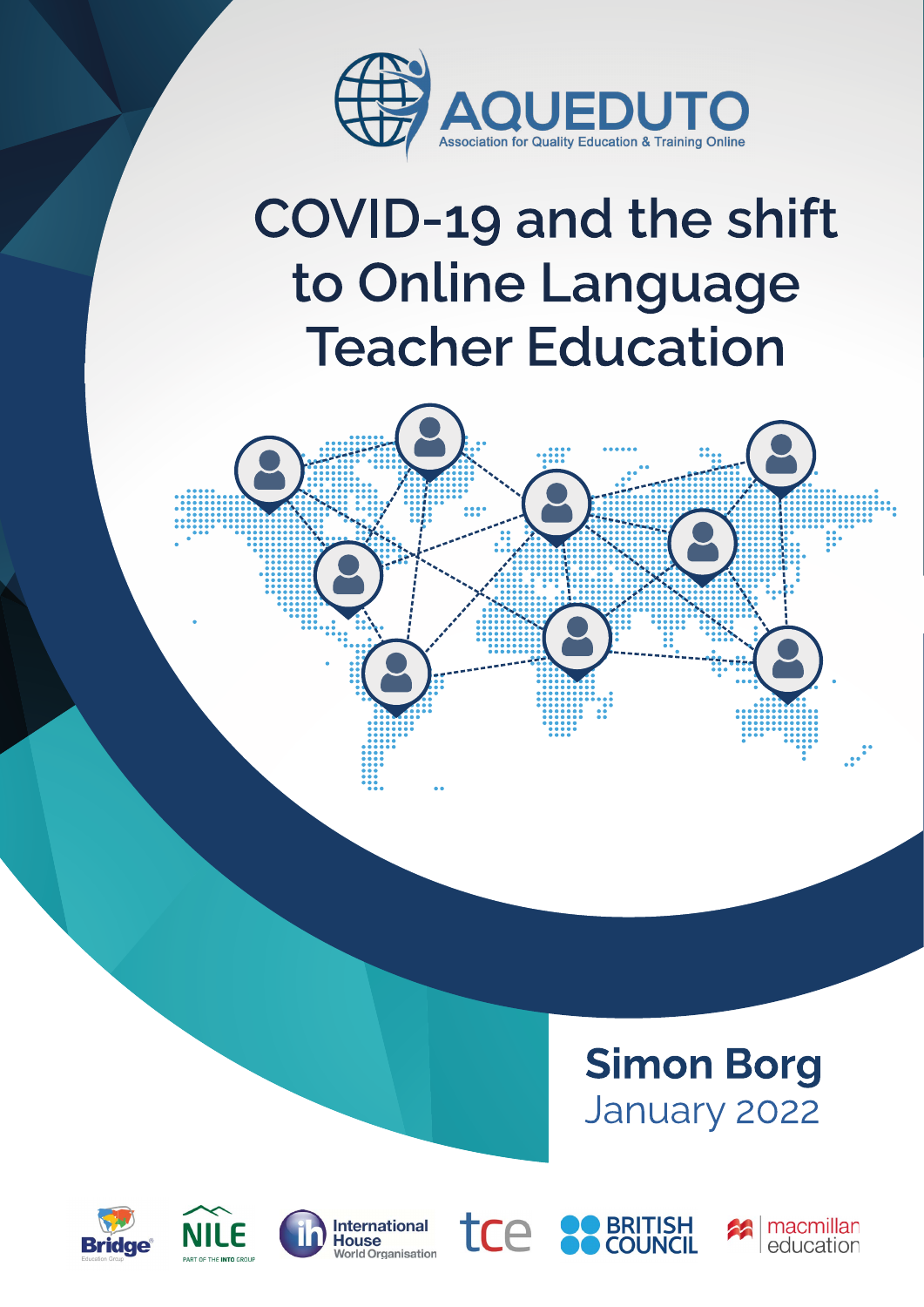## <span id="page-1-0"></span>**The Author**

Simon Borg has been involved in language teaching and teacher education for over 30 years. He specialises in the design, implementation and evaluation of professional development programmes and policies and has published over 100 books, chapters and research papers. As a consultant, he has completed assignments related to English language teacher education in over 20 countries. Details of his work and his blog are available at [http://simon–borg.co.uk/.](http://simon-borg.co.uk/)

## **Acknowledgements**

This report was commissioned by AQUEDUTO, the Association for Quality Education and Training Online. Thanks are also due to the various organisations who assisted with recruitment for the study. Above all, the contributions of the teacher educators who shared the stories presented here are warmly acknowledged.

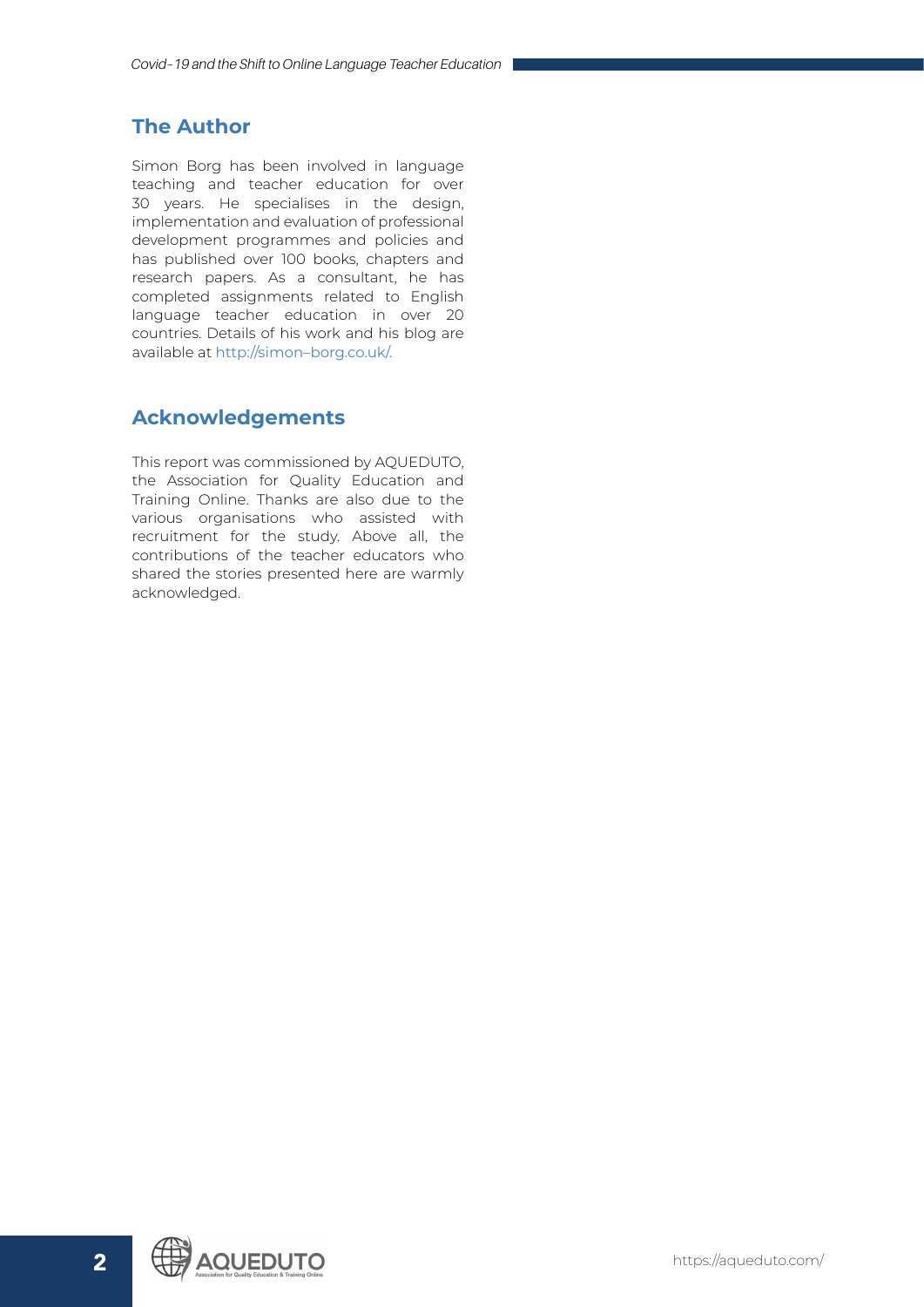## **Contents**

| 1. |      |  |  |  |
|----|------|--|--|--|
| 2. |      |  |  |  |
| 3. |      |  |  |  |
|    | 3.1. |  |  |  |
|    | 3.2. |  |  |  |
|    | 3.3. |  |  |  |
|    | 3.4. |  |  |  |
|    | 4.   |  |  |  |
| 5. |      |  |  |  |
|    | 5.1. |  |  |  |
|    | 5.2. |  |  |  |
|    | 5.3. |  |  |  |
|    | 5.4. |  |  |  |
|    | 5.5. |  |  |  |
|    | 5.6. |  |  |  |
|    | 5.7. |  |  |  |
|    | 5.8. |  |  |  |
|    | 5.9. |  |  |  |
| 6  |      |  |  |  |
| 7. |      |  |  |  |
|    |      |  |  |  |
|    |      |  |  |  |

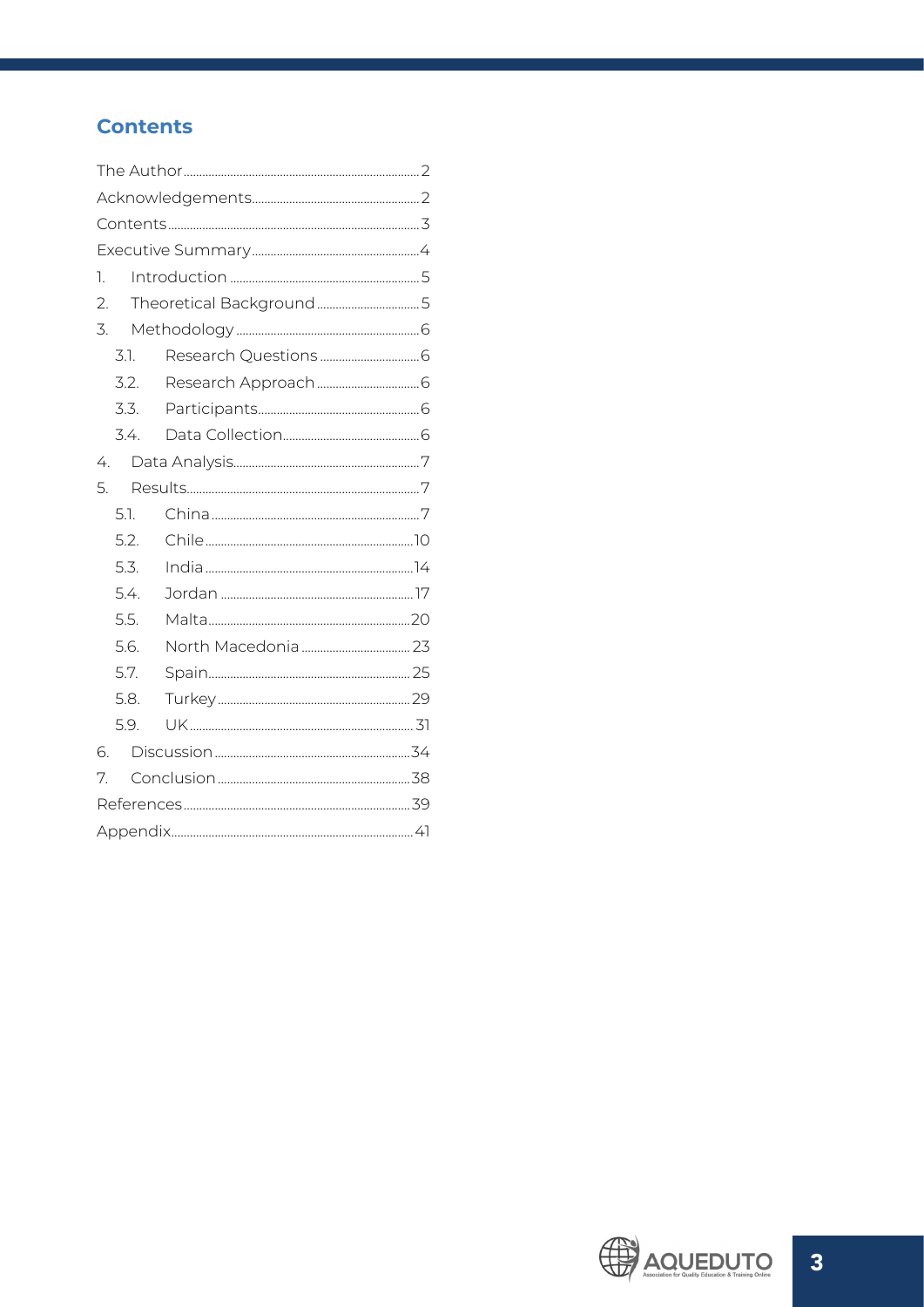## <span id="page-3-0"></span>**Executive Summary**

This report examines the experiences of providers of face–to–face English language teacher education (ELTE) as they adapted to COVID–19 and shifted their operations online.

These research questions were addressed:

- 1. In response to COVID-19, how did an international sample of face–to–face ELTE providers adapt their courses and programmes?
- 2. What challenges did these providers face in making the transition to online ELTE?
- 3. What factors facilitated their attempts to respond to these challenges?
- 4. To what extent do providers feel that shifting their ELTE work online has led to positive outcomes?
- 5. How likely is it that providers will retain elements of online delivery once face–to– face operations resume?

To explore these issues, qualitative interviews were carried out with representatives from nine ELTE providers, each from a different country. Participants encompassed private, state and non-governmental organisations (universities, schools and institutes) delivering pre–service and in–service courses. Through the interviews, respondents narrated their experiences of responding to COVID–19 from March 2020 until July/August 2021.

The key findings to emerge from the analysis of these narratives are the following:

- 1. Transitioning to online ELTE involved, to varying degrees across providers, changes in the following aspects of their work: overall delivery model, course structure, content, methodology, assessment (where relevant), teacher educator support and support for trainees. While some providers changed either substantially or very little in relation to these issues, most were characterised by moderate levels of change.
- 2. Programmes that included a teaching practice component were particularly affected during the first wave of national lockdowns and providers (or individual teacher educators) who had the autonomy

to do so adopted various strategies, such as the use of video recorded lessons, to compensate for the absence of opportunities for trainees to conduct face–to–face observation and teaching.

- 3. ELTE assessment procedures were also often adapted in response to COVID–19, including temporary adjustments to assessment regulations, the introduction of forms of assessment that had not previously been used, and greater flexibility in how trainees were allowed to submit work.
- 4. The shift to online ELTE created several challenges for teacher educators and trainees. Both groups had limited prior experience of online education. While off campus, trainees lacked many of the resources and conditions they needed to study effectively. Both teacher educators and trainees struggled with the lack of face–to–face interaction in online classes. Trainees were often seen to be reluctant to participate actively in live online sessions.
- 5. The study also highlighted factors that supported teacher educators' attempts to move online. Key among these were effective leadership, collaboration (with peers and external partners) and access to instructional and technological support.
- 6. ELTE, providers also identified a range of positive outcomes of the enforced move to online delivery. These included more obvious issues such as improved competence and confidence for working online among teacher educators but also additional important gains such as the adoption of new forms of assessment and better understandings of trainees' social situations and needs.
- 7. Providers expressed varying degrees of intention to sustain online ELTE practices introduced in response to COVID–19. In some cases operations had already reverted almost entirely to face–to–face while in others new online options had been retained alongside or integrated with the face–to–face provision previously available. In one case it was suggested that, moving forward, online provision would be the primary mode of ELTE.

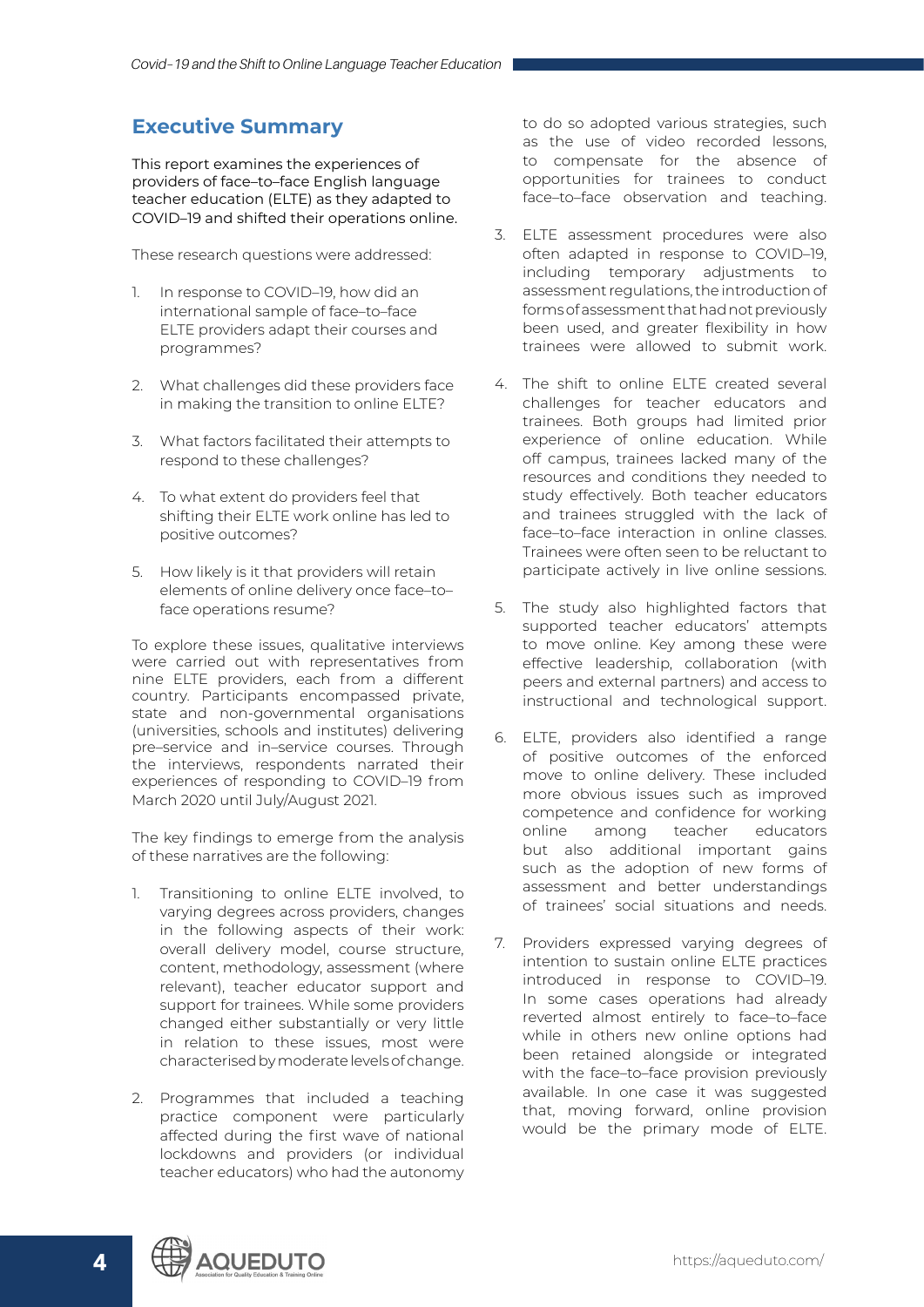## <span id="page-4-0"></span>**1. Introduction**

The aim of this report, which was commissioned by AQUEDUTO, is to examine the experiences of providers of face–to–face English language teacher education (ELTE) as they adapted to COVID–19 and shifted their operations online. The theoretical background for the study is first briefly outlined, followed by a description of its objectives and methodology. The core of the report consists of nine narratives of how ELTE providers in different countries responded to COVID–19 The narratives are followed by a review of the key themes that they highlight and the report ends with some reflections on the implications of the study for ELTE.

## **2. Theoretical Background**

Distance education is defined as 'the practical subset of education that deals with instruction in which distance and time are the criterial attributes; that is, student and teacher (and other students) are separated by distance and/ or time' (Yacci, 2000, p.1 in Ní Shé et al., 2019, p.18). Online learning is the form of remote education that is most widely discussed in the literature and, while much of this literature predates the COVID–19 pandemic (Zawacki-Richter, Baecker, & Vogt, 2009, for example, review distance education research from 2000 to 2008), the disruption to all levels and sectors of education during this global health crisis<sup>1</sup> has triggered a rapid and much more widespread interest in how education can be delivered remotely and especially online. This has been reflected in numerous recent analyses of the impacts of COVID–19 on education and of how those responsible for educational provision have responded (see, for example, the collections of papers in Reuge et al., 2021; Thornburg, Ceglie, & Abernathy, 2021).

This report focuses on two specific sub–fields of education. The first is teacher education, which as used here refers to work conducted both with prospective teachers (i.e. initial or pre– service teacher education) and with practising teachers (i.e. in–service teacher education or continuing professional development). The second sub–field is disciplinary and relates specifically to English language teaching (ELT),

<sup>1</sup> See UNESCO's analysis at <https://en.unesco.org/covid19/educationresponse> an area of activity which is also often described as Teaching English as a Foreign or Second Language (TEFL/TESL) or Teaching English to Speakers of Other Languages (TESOL). The purpose of this study, then, is to examine how organisations that provide English language teacher education (ELTE) – specifically providers with little or no previous experience of online delivery – adapted their provision in response to COVID–19.

Several studies examining how teacher education more generally has responded to COVID–19 have been published (immediately pre-COVID analyses also remain very relevant though, such as the review of online initial teacher education by Dyment & Downing, 2020). Flores and Swennen (2020), for example, edited a special issue of the The European Journal of Teacher Education on this theme, while the Journal of Education for Teaching (O'Meara & Hordatt Gentles, 2020) published a special issue in which authors from around the globe provide 'a series of snapshots of the circumstances for teacher education in their countries' (pp. 437-438). These accounts highlight a range of challenges that teacher educators faced as they adapted to COVID–19, most obviously 'the related rapid development of the technological knowledge and skills required by academic colleagues' (Mutton, 2020, p.439). Disruption to teaching practice, a key element in initial teacher education programmes, is also a salient theme in these accounts (Assunção Flores & Gago, 2020; Kidd & Murray, 2020). The emphasis in this collection on presenting narratives of teacher educators' experiences during COVID–19 reflects the concerns of the current study. It must be noted, though, that the literature on COVID–19 and teacher education focuses largely on university–based pre–service programmes; in– service contexts seem to have been less well studied.

In ELTE, while universities are important providers (especially of pre–service qualifications), the field is characterised by diversity of both provision and providers. Various forms of ELTE (ranging from days to years in duration) are offered to prospective and practising teachers globally by organisations that also include training centres and institutes, language schools, Ministry of Education departments, educational or cultural organisations, publishers and NGOs. As in education generally, online language learning (including ELT) has been an issue of

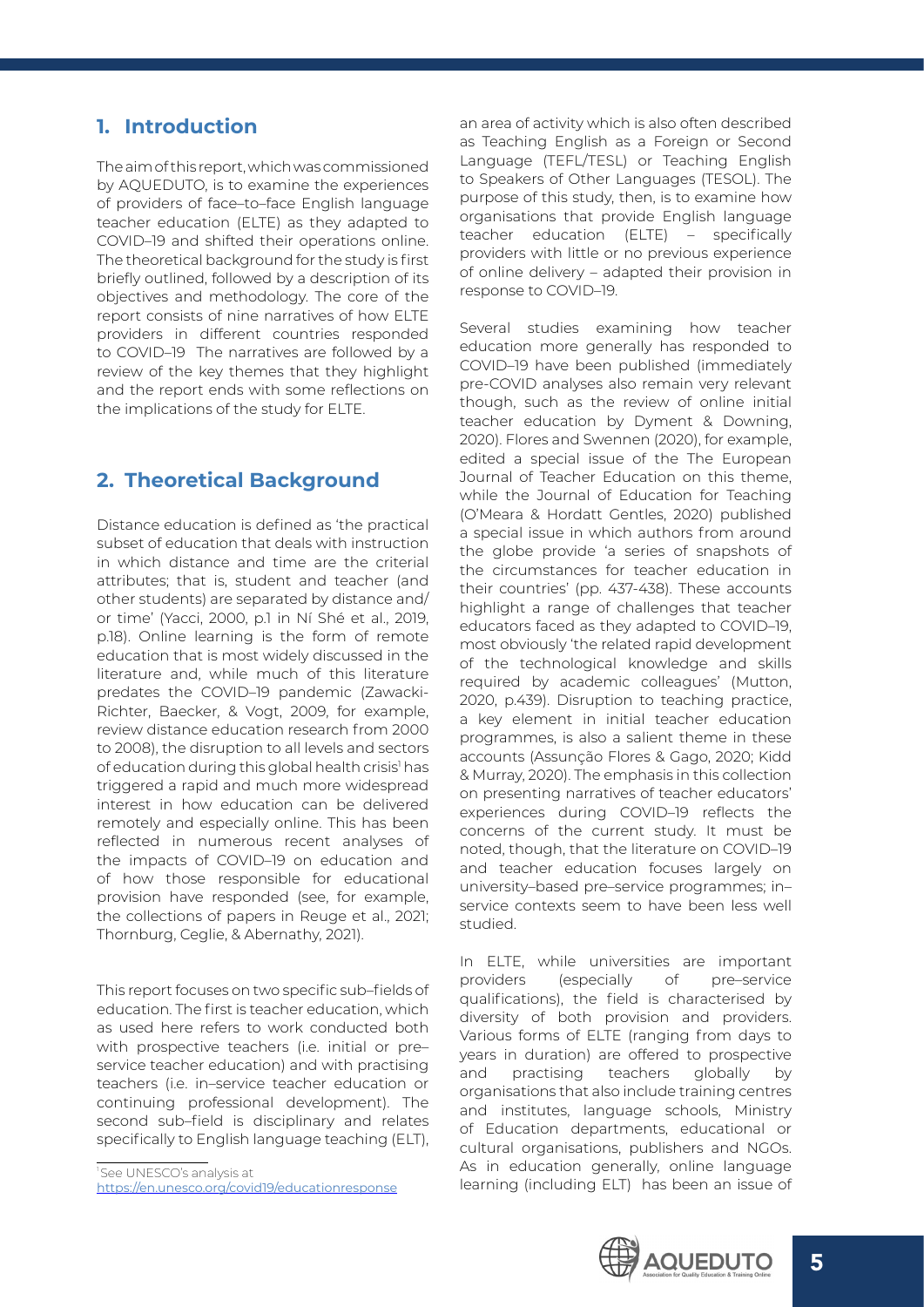<span id="page-5-0"></span>interest for many years (for example, in 2012, Vol. 25 of the journal 'Computer Assisted Language Learning was a special issue on 'Tutoring at a distance'). Online ELTE has also been the focus of academic review (Murray & Christison, 2018).

However, while the impacts of COVID–19 on language learning have been widely discussed (Gacs, Goertler, & Spasova, 2020; Gonzalez-Lloret, Canals, & Pineda, 2021; Jin, Xu, Deifell, & Angus, 2021), studies that focus on ELTE are less readily available. A British Council report (British Council, 2020) provides some insights into teacher educators' reported practices and needs during the pandemic, while a special issue of the journal Ikala (Gonzalez-Lloret et al., 2021) includes papers of relevance, such as Castañeda-Trujillo & Jaime-Osorio (2021), which examines pedagogical strategies used by English teacher educators during COVID–19. Moorhouse's (2020) account of how he adapted an ELT course on a university initial teacher education programme in Hong Kong is another example from our field. Again, though, these last two peer–reviewed papers focus on university programmes.

This report adds to the above literature by presenting qualitative accounts of how different kinds of ELTE organisations in diverse global contexts adapted to the challenges of the pandemic by moving their operations online. Case studies of this kind are an established and powerful mechanism for providing in–depth accounts of personal experience and, some 20 months since the global pandemic started in March 2020, it is an appropriate time for such stories to be told and for us as a field to extract from them insights that can contribute to continuing improvements in online ELTE.

## **3. Methodology**

## **3.1. Research Questions**

The study addressed the following research questions:

- 1. In response to COVID-19, how did an international sample of face–to–face ELTE providers adapt their courses and programmes?
- 2. What challenges did these providers face in making the transition to online ELTE?
- 3. What factors facilitated their attempts to respond to these challenges?
- 4. To what extent do providers feel that shifting their ELTE work online has led to positive outcomes?
- 5. How likely is it that providers will retain elements of online delivery once face–to– face operations resume?

## **3.2. Research Approach**

A case study approach (Duff, 2008) was adopted, focusing on each participating provider as an individual unit of analysis and seeking to capture their experiences relevant to the above research questions as holistically as possible. The study was thus wholly qualitative in nature.

## **3.3. Participants**

The criteria for the selection of participants in this study were:

- a. they are providers of ELTE
- b. prior to the pandemic they were a wholly or largely face–to–face operation.
- c. each is based in a different country.

With these criteria in mind, information about the study and invitations for participation were disseminated to and through personal contacts in the field of ELTE, individuals in specific countries who were recommended to me, and organisations involved in ELTE such as the British Council and Cambridge Assessment English. Over a period of several weeks, and through interactions with potential participants in many different countries, nine organisations were secured. In most cases they were represented by a single individual, apart from one case with two and another with three. The sample was diverse in terms of

- • geography (nine different countries)
- sector (state, private and NGO)
- stage of ELTE (pre–service and in–service)
- respondent gender (four male and 8 female).

## **3.4. Data Collection**

Informed by the literature on qualitative interviewing (for example, Brinkmann & Kvale, 2018), data collection took the form of one semi– structured online interview (using Zoom) per organisation (see Salmons, 2012 for a specific discussion of e–interviews in research). The interviews lasted approximately 60 minutes

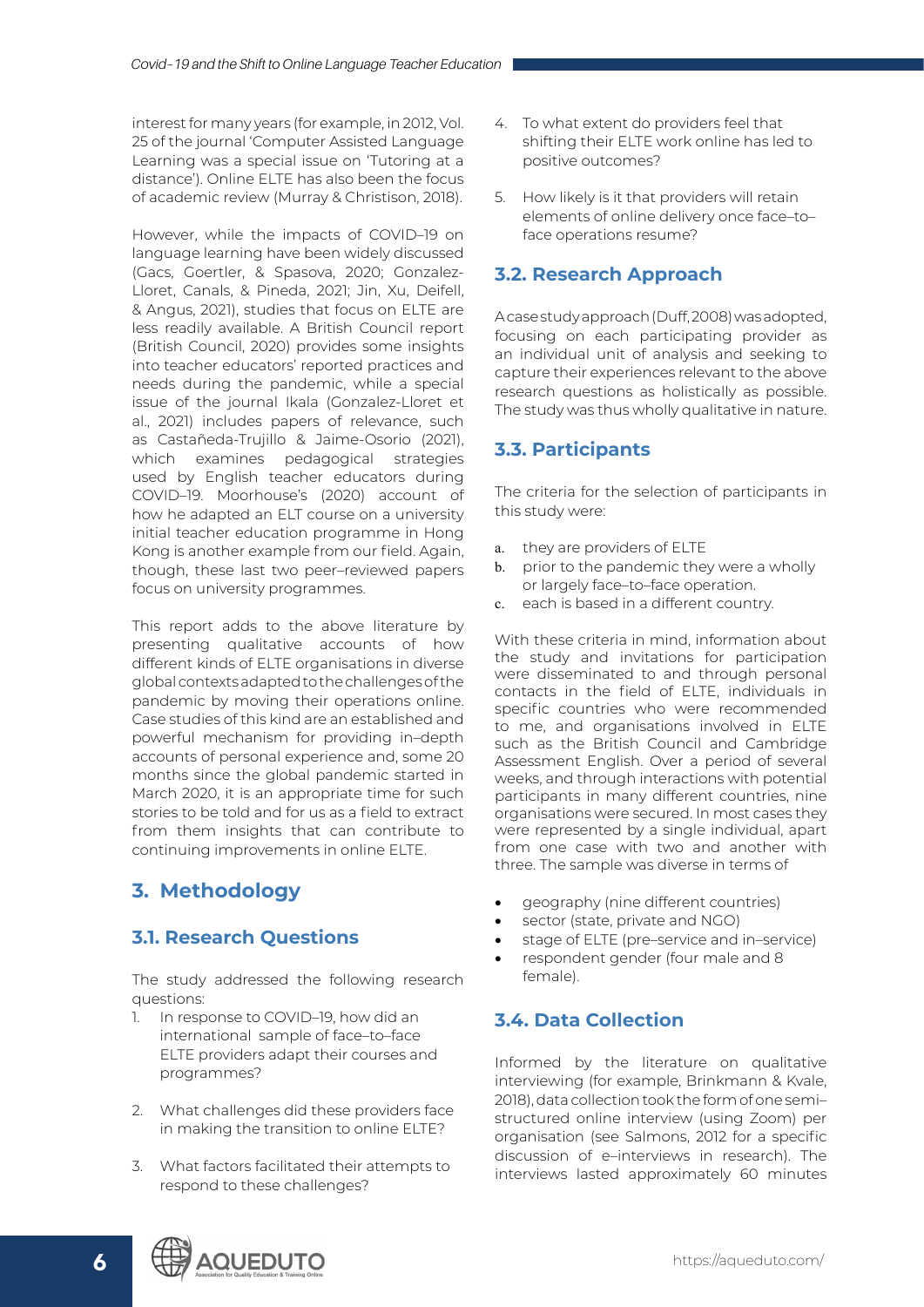<span id="page-6-0"></span>and were, with permission, audio recorded. An interview schedule was prepared in advance (see the Appendix) and this provided consistency across the discussions, without, though, overly constraining participants' responses. The interview was organised around four broad themes: background to the ELTE organisation; the situation pre–COVID–19; the impact of COVID–19; and the current outlook.

## **4. Data Analysis**

Full transcripts of the interviews were produced using the automatic transcription platform **[Otter.ai](https://otter.ai)**. These were reviewed and corrected where necessary against the original audio files. The transcripts totalled over 90,000 words. Each was reviewed in turn, with a view to constructing a narrative of around 2,000 words which addressed the themes highlighted in the research questions for the study. The structure of the conversation provided the template for the case report and the analytical process was one of reading the transcripts, deciding what was relevant (in relation to the research questions), identifying key verbatim extracts and assembling this material to form a concise and coherent narrative told from the participant's perspective and in their voice. My textual contributions to these accounts are organisational and discoursal (for example, through signposting and linking); deeper analytical commentary is presented after the cases.

The narratives follow the broad chronological structure embedded in the interview schedule (pre–COVID–19, during COVID–19 and looking ahead), though within this structure the specific themes highlighted by respondents, and the order in which they appear in the reports, varies. Overall, in constructing the case reports the goal was to tell a story about each organisation or individual teacher educator's transition to online delivery of ELTE during the pandemic.

As a form of respondent validation, drafts of the reports were shared with participants and during this process they were also asked to clarify or elaborate on particular issues. In all cases they felt the accounts reflected their experience; for example, the feedback from Spain was 'you have written a detailed account of our case, and the information is accurate', Turkey replied that 'I think it captures our experience very well, while Malta said that 'It's totally accurate and interesting to read'.

## **5. Results**

The nine cases are now presented, in alphabetical order by country. As part of the agreement with participants, the identity of organisations has not been disclosed and pseudonyms approved by the interviewees are used.

#### **5.1. China**

#### **Context**

This case study focuses on the experience of a Chinese university that provides a pre– service English language teacher education programme. Graduates from the programme are qualified to teach English in primary and middle schools and approximately 35 ELT student teachers enrol each year. They take a range of courses on English language, English culture and language teaching methods and assessment and each course consists of one weekly two–hour class over a term. Fen had worked at the Foreign Languages College for 30 years and she was responsible for the course on English Language Teaching Methodology. Most work on the programme was face–to– face – "there was some online teaching, but we seldom did that".

#### **Impact of COVID**

Nationally, face–to–face teaching in universities in China was postponed in March 2020. However, Fen explained that teaching was only delayed for a short time:

*We start our term in March but because of the COVID–19 crisis, we had to postpone our courses … So we just postponed to two weeks later and during this time, we had to transition to online teaching and online learning … teachers are asked to use online software such as Teams meeting, or Zoom meeting, or some other local platforms … to put our teaching materials on.*

Preparing to teach the ELT methodology course online, though, did take up much of Fen's holiday:

*So during the Spring Festival, one month,* 

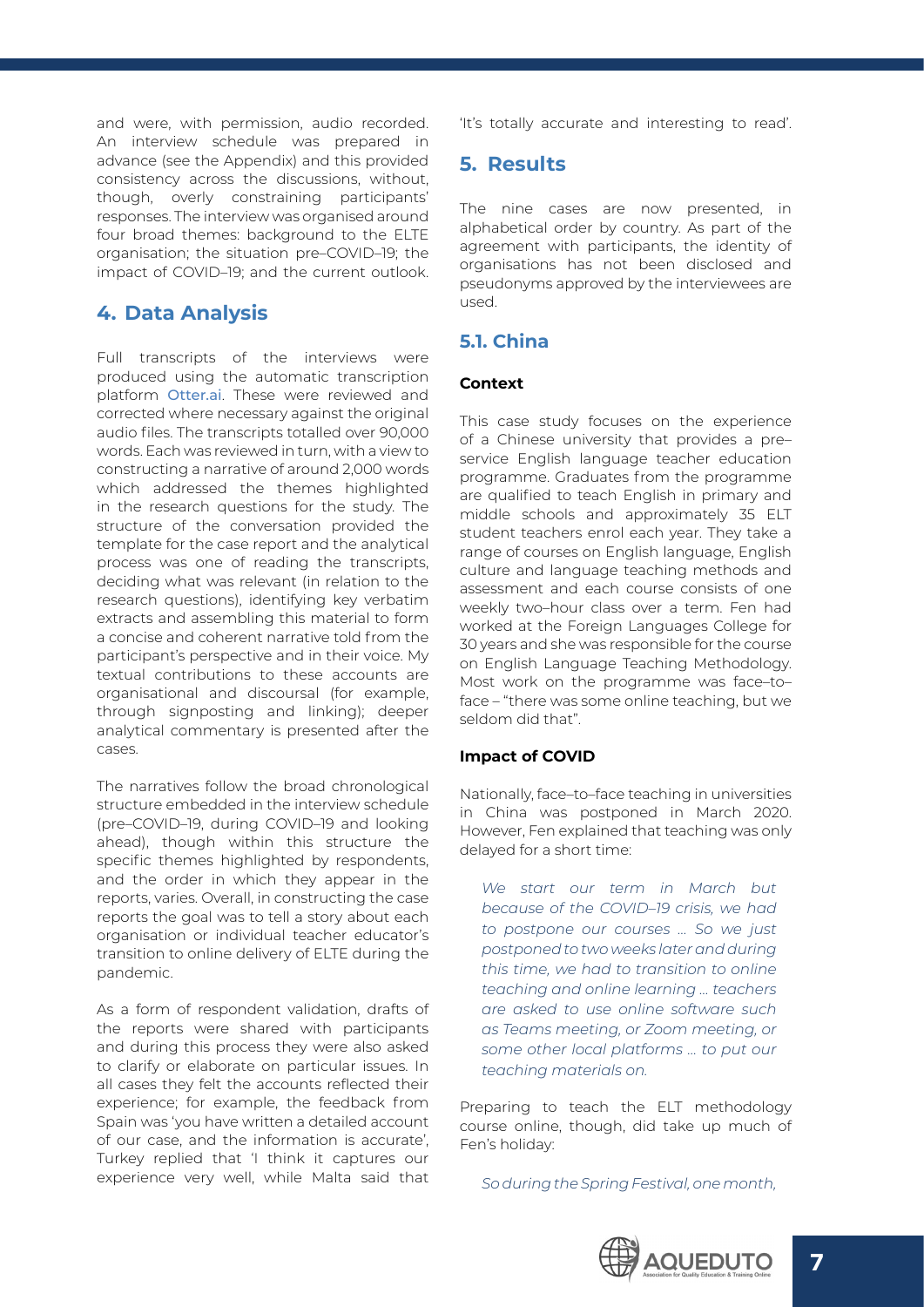*I have to and other teachers, we have to prepare the new teaching materials for the next term, because the new term started in March 2020. So during this one month time I remember that I recorded most of the lessons for the next term. I use a software, EV Record Screen … we were recommended to use EV recording software or some other kinds of recording software to prepare the lessons, just like the real classroom, we had to deliver the talk and record the whole teaching process. And then put it on the learning platform … I just built a course you know, I put all my recordings online.*

So for every weekly two–hour class Fen prepared and uploaded a recording, along with "extra teaching materials and learning materials … readings and also recordings of the real classroom by the middle school teachers in China". This video material was available online and consisted of demonstration lessons carried out by Chinese teachers of English. For the readings that Fen uploaded for students, some were already available electronically while others had to be scanned by Fen as part of the process of preparing her online materials.

Course content, compared to face–to–face delivery, remained largely the same, but Fen felt that it was necessary to provide more resources for students:

*The course contents are much the same but because of this distance education we have to put more materials online for students … for further self study after the course … because we cannot monitor their study … I think that's difference between face–to–face teaching and online teaching.*

Fen, though, did not simply ask students to work through the materials she uploaded independently: "So I'll give the recordings of my teaching material and also during the class time I open the camera to create face–to– face situation with my students … by Tencent meeting or Zoom meeting".

Teachers were in fact expected to work to the normal course timetable and to meet their students online at the allocated time each week. Students received the recorded lecture

in advance and were required to preview this before the online meeting ("this is one of the ways to monitor students to help them to study"). Then during the online session the students would be engaged more interactively: "I will do some additional exercises for them, for example, form group discussions and ask me questions, I will answer questions, sometimes I will ask some questions combining the teaching recordings".

As this was Fen's first experience of teaching online, she needed to acquire new skills:

*For the whole term last year from March to July, I had to learn the knowledge of how to use software, how to manage them, all of this … most of time I teach myself. I spend a lot of time to learn this technology, because most us didn't do it before.*

Learning about new technologies for online teaching was in fact the key challenge she experienced:

*The difficulty … the competence of online teaching, the competence, how to deal with online teaching and how to make the recordings of my teaching material. This is one of the most difficult things I had to face. I am familiar with the teaching contents and teaching material but I had to put it online, I have to transition to online teaching.*

Some support from the university was provided to support lecturers as they moved online: "the university did provide some training, several sessions on how to use software, they did give some training sessions for the teachers on how to use you know, for example, the EV recording [software]".

In addition, technical support was available for the online learning platform and "if we have any problems we can ask the technicians in the WeChat group". The support available was, though, quite general in nature and Fen had to find solutions to problems specific to her teaching: "they will give some general instructions but sometimes we meet some specific situations in our own class, that's why I had to learn by myself, some technology about this".

Fen, therefore, learned about teaching

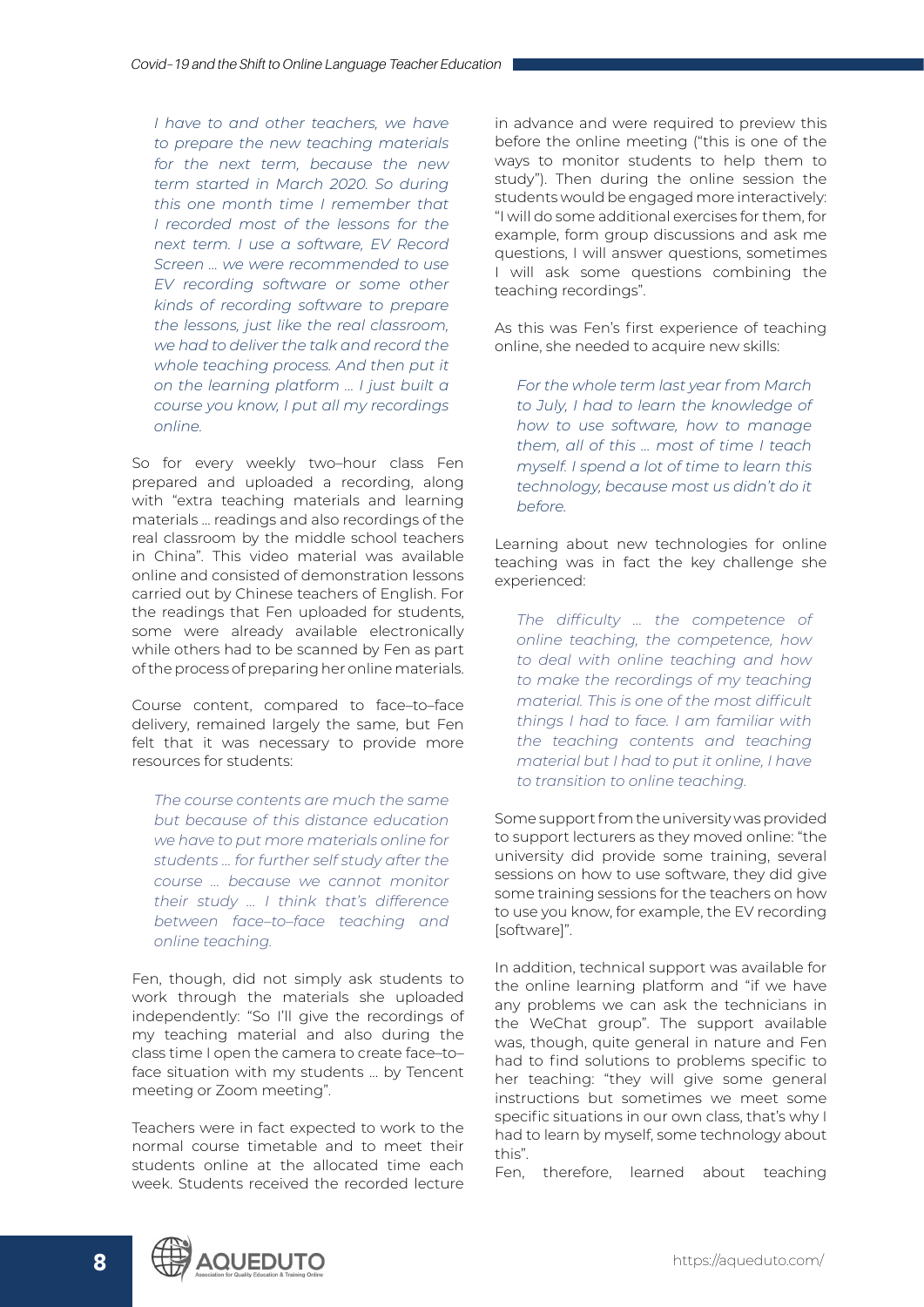online through experience, her own efforts at mastering the technology and the support the university provided. Peer support among lecturers was, though, not a prominent factor: "most of them were doing their own individual work, but sometimes we will discuss, we have team discussion, and we could discuss about it and what will be delivered".

The transition to online work also created challenges for the students. While the timing was convenient in the sense that no courses were running, it did mean that students did not have access to books and equipment:

*The outbreak of COVID–19 in China was during Spring Festival. The students, because of the Spring Festival holiday, they returned to their hometown without bringing many books with them. Some left their computers at the dormitory on campus. No notebooks and no computer with them. So a very sudden situation, so all the teachers had to work out plans to cope with it.*

Fen felt that students also struggled to adapt to the lack of in–person interaction during online classes:

*Like the teachers, the students also had a very difficult time to change from face–to–face to online. There were many changes for students too and many challenges and difficulties for them. I think the biggest problem for them is that they haven't face–to– face interaction with the teachers, they haven't face–to–face interaction with their peers. Also they all sit in one Tencent meeting room … no face–to–face help from teachers, no face–to–face support from their peer students, just learning in a lonely way.*

And while students were assigned some group tasks to do as homework, Fen did not organise any online group work during classes because "it's too complicated".

Linked to the lack of physical interaction, anxiety was another issue that Fen felt many students (and teachers) experienced when teaching moved online:

*Anxiety of teaching and learning during pandemic period. Maybe that's a field we need to explore … the teachers and students and their pressure, and anxiety and psychology, the adaptation of the psychology from face–to–face teaching to online teaching. Maybe we need to have more study in this field I think … their anxiety about the whole process. And their pressure for online teaching and their worries about online teaching. It's a new thing for teachers and students, we need to adapt ourselves to a new situation and we need to mitigate our anxiety and our pressure.*

Assessment on the course had previously taken the form of written exams. After the transition to online "there was some change … for the term March to July we adopted online examination". Secure systems were in place to enable this:

*My examination, we will also use Tencent meeting, this learning platform is a very complicated platform. Complicated software, and it has many functions. We can organize online examinations on this learning platform. So all the students are asked to enter this online classroom and then we just give them online examination … a written examination … they write down the answers … We have very strict monitoring system, we ask them to open their camera.*

#### By September 2020, the pandemic situation in China was improving and

*most of the students returned from their home town and returned to the campus. And we adopted face–to–face education again, from last September. But we also maintained online education, we also maintained the learning platform and we also gave students some tasks to do after course.*

Various online measures were kept in place in case further restrictions on face–to–face classes were necessary:

*The universities and the local educational administration asked the* 

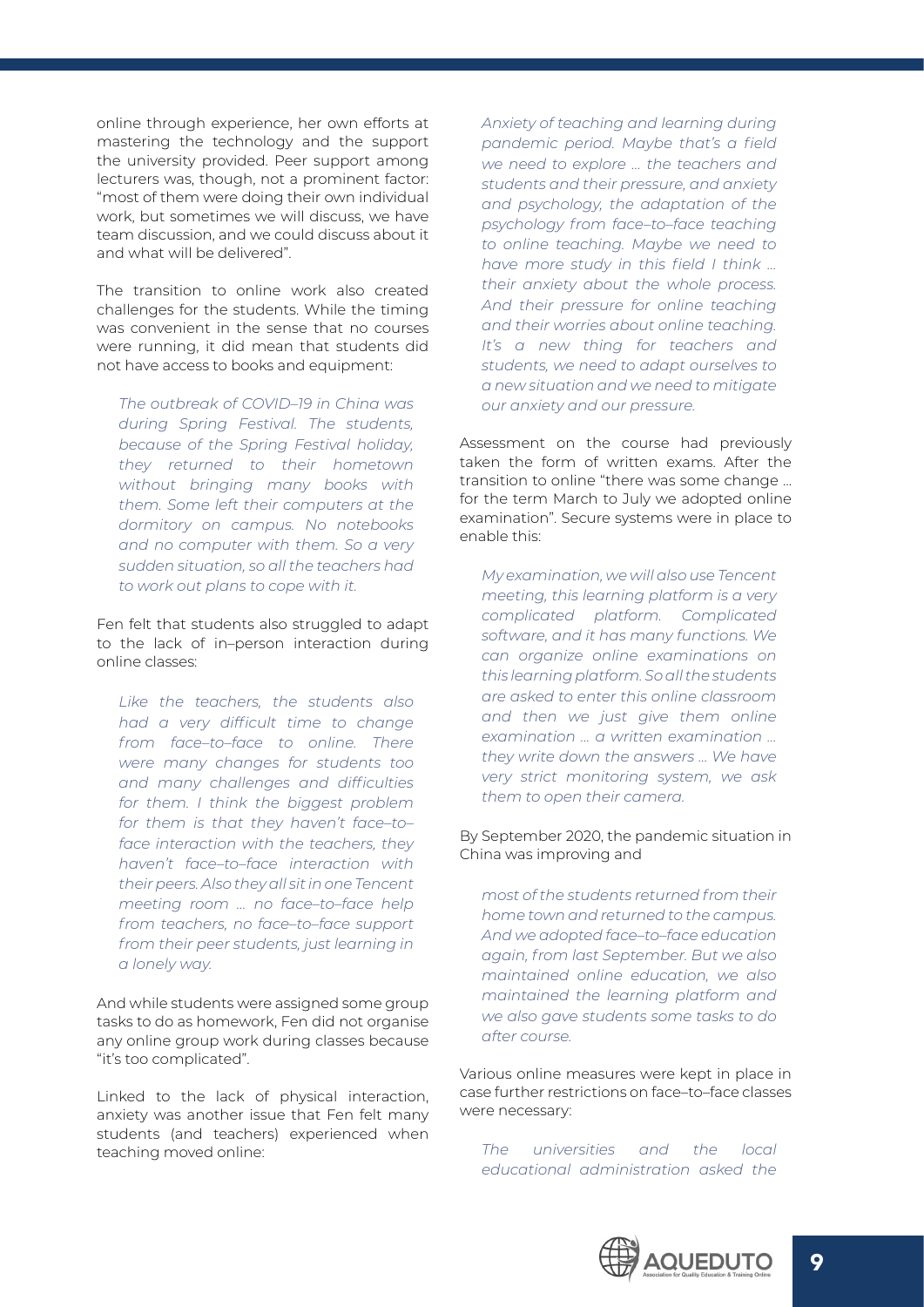<span id="page-9-0"></span>*students to come back and we could do face–to–face teaching. We were asked to get prepared for the change of situation. In case that the pandemic came back again, because at that time we didn't have any vaccine, so in case the pandemic would come back again so we will transition to online teaching again so that's why [we kept some online measures in place].*

And although this was not an issue on Fen's programme, other parts of the university had courses with large numbers of students and to ensure social distancing it was necessary to continue teaching them online for some time. From March 2021, though, all university teaching nationally had returned to normal – "everyone returned back to the campus and we just did face–to–face teaching again".

As part of her ELT methodology work, Fen was also responsible for student teachers during teaching practice. We discussed how this aspect of the course had been affected by the pandemic:

*The middle schools and primary schools in our city were very strict with the visitors, they refused visitors from outside for the last year. So my students, if they want to do teaching practice, they will ask for the permission of the middle schools and primary schools in the city, they will show their 'green mark' [certificate of being COVID free].* 

Student teachers who met the health requirements, then, were allowed into schools:

*If you are healthy and if you will show the certificate of your health, you are permitted to go to the middle schools and have your teaching practices. So, from September to December last year, the situation has changed a lot. And they were permitted to go to the middle schools and primary schools to do their teaching practice if they have their green mark.* 

Supervisors also needed approval to visit schools to observe the student teachers – "I also needed to contact the school beforehand and I also show my certificates of my health".

Overall, though, Fen explained that between September and December 2020 COVID–19 had "little impact on their teaching practice actually … every one of my students, they entered their chosen schools and they did the teaching practice".

#### **Positive Outcomes**

There were two positive outcomes of the move to online teaching for Fen. One was that she and her colleagues had developed their own online competences and now knew much more about different tools and platforms they could use online: "we have made some progress in learning the competences for online teaching, the competence on technology". The second was that, even though face–to–face teaching had now resumed, the online resources she had developed remained available to her students and provided them with additional learning support on the course:

*No more online teaching but I still keep the learning platform for the students and I also, apart from my face–to–face teaching, I also asked my students to visit this online teaching material because I think I have put much more teaching materials on the learning platform.*

## **5.2. Chile**

#### **Context**

This case study focuses on the experiences of a unit which, as part of the Ministry of Education in Chile, has national responsibility for the professional development of teachers of English. The interviewee, Vicente, was a senior member of the unit and had worked there for almost 10 years. The unit had been involved in various professional development initiatives for teachers of English since 2004 and these had always been delivered face–to–face, often in partnership with organisations from the UK and the USA.

#### **Prior to COVID**

In the past, the unit's professional development activities had followed what Vicente described as a 'roadshow' model:

*We would do what was called the English summer camp, and the English* 

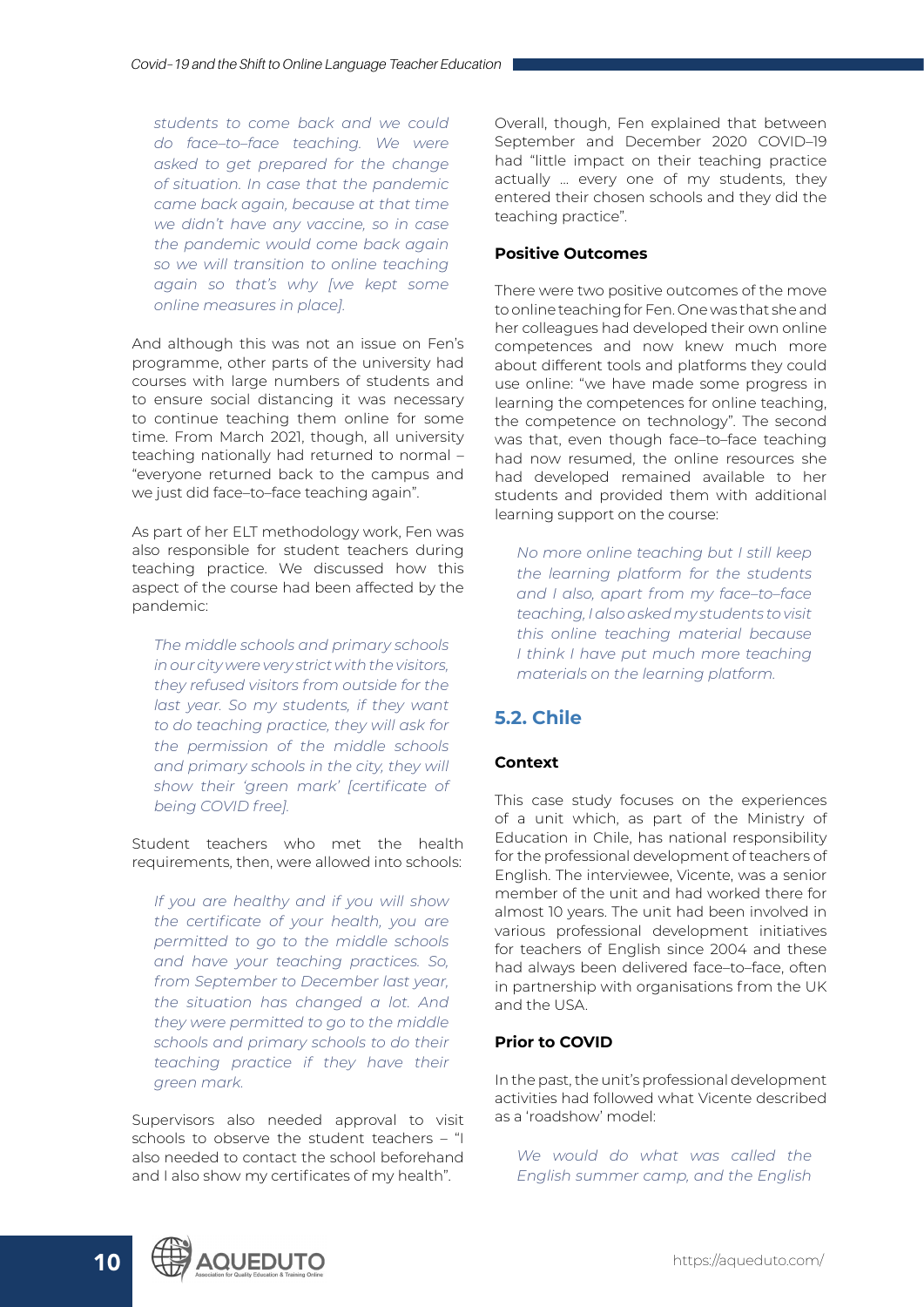*winter retreat … And so we would put together one single program that was delivered in two or three consecutive days … by different international experts . And we would repeat that same training in five, or six cities across the country over a period of two weeks, usually. So we would, for instance, gather all the teachers from three different regions in the far north, in one city, so some of them will travel, we will do this in hotels, I mean, very much like conference style.* 

However, more recently there had been a strong political emphasis on regional development. meaning that professional development work had to be provided in all regions of the country:

*We were required by our authorities to start doing these summer camps and winter retreats in every region, that's when we thought this model will not continue to work because there's no way we can have so many experts being present at the same time in all regions. So that's when we started, we said okay, this is the time to sort of go back …*

This prompted a rethink of strategy and a focus on identifying effective local teachers who could assume the role of teacher educators across the regions. These teachers received training for this new role and became involved in the country's professional development activities. A new model for professional development was also being implemented; this combined three– day workshops (called 'Teacher Academies') with a subsequent mentoring programme through which teachers were supported in schools as they attempted to apply new ideas in their lessons. In 2019, hybrid models were also starting to be trialled – for example, teachers completed some modules online before attending the face–to–face workshops – but CPD was still a largely face–to–face activity.

#### **Impact of COVID**

COVID–19 coincided with the start of the new school year in March 2020. At that point, some 500 teachers had completed academy training in the previous October and November and the target was for 100 of them to continue into the subsequent mentoring programme. Plans, though, had to be quickly adjusted in response to the pandemic:

*First, we quickly had to cancel the training sessions that were already planned for the end of March, first half of April … rooms had been booked, catering had been booked, everything was ready, participants had been selected, everything was there. And first, we had to cancel that.*

The crisis also prompted Vicente's unit to think closely about how they could still continue to deliver their professional development programme online, whilst remaining close to their original principles and objectives:

*Okay, how do we do it now? How could we, because we were still working on this, this principle. Okay, we want to go beyond the input session. And we want to continue working on the main topics that we had identified – lesson planning, differentiation, assessment, and oral skills, and going beyond like the input session. So how we do it now that it's an online thing?*

The enforced shift to online delivery also allowed to unit to acknowledge some of the challenges that delivering professional development nationally face–to–face had always created:

*This has allowed us to realize the many constraints we have because of the face–to–face model … And I would say that it wasn't actually too helpful for a lot of the things that you wanted to do because there was too much energy and money invested on logistics, and a lot of our colleagues in the regions they were like event producers, most of the work was around like hiring hotels.*

There was, then, an immediate sense that working online might ease some of the logistical and administrative challenges Vicente's unit had traditionally faced.

It was also necessary to identify teacher educators to deliver professional development online and it was decided these would be drawn from an existing cadre: "we had three for each region, we had a team already of around 40 local trainers … And so we said, okay, let's invite them all to be part of this new adventure of a Teacher's Academy online".

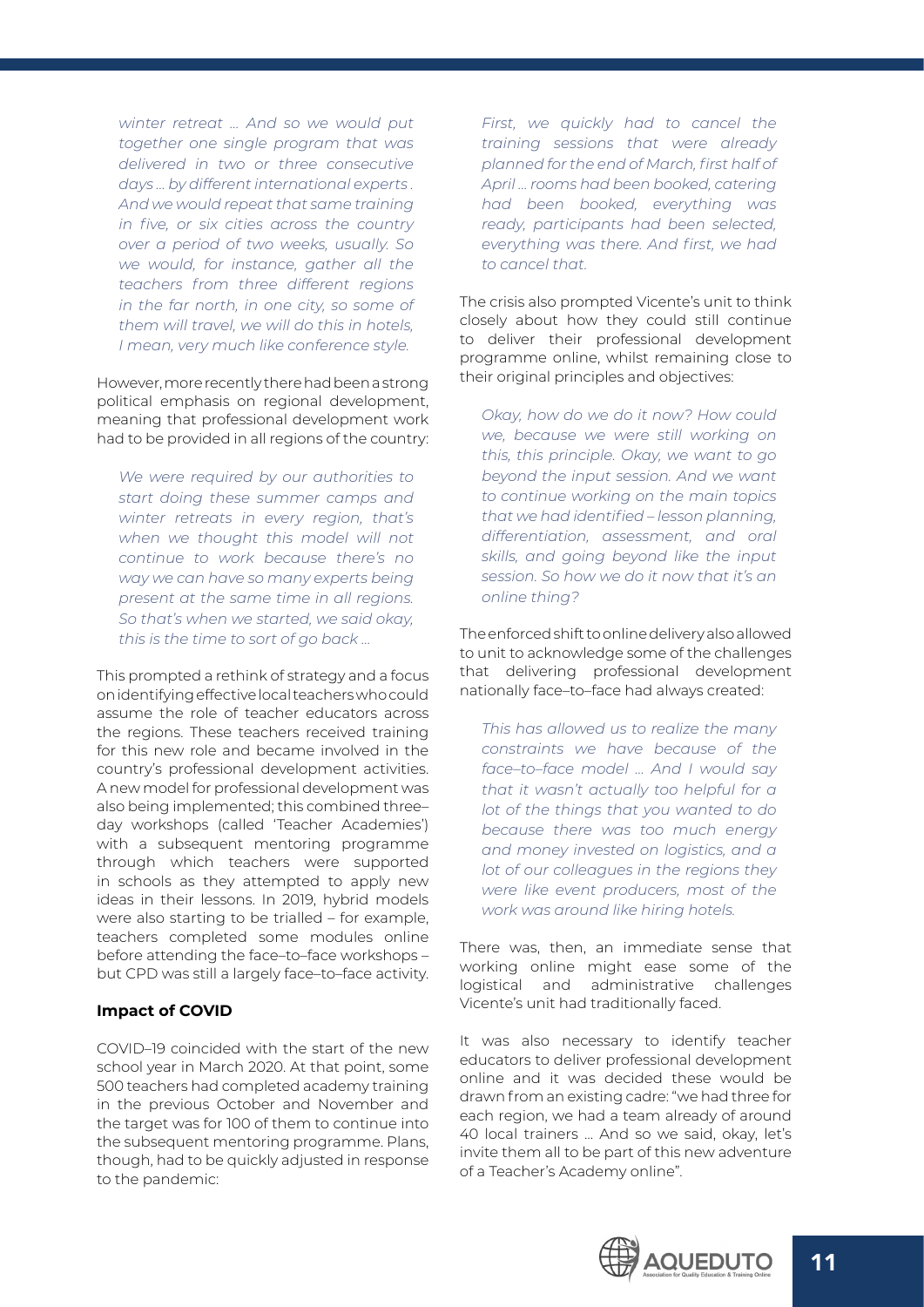Working online also meant that programmes could be scheduled more flexibly and over time. Previously, workshops for teachers were organised intensively over three days because it was administratively simpler. Online delivery was not constrained in this way:

*We realized that we didn't need to do this in three days, because I knew that that wasn't actually very helpful. It was because of administrative reasons. You cannot bring teachers to a workshop every 15 days, I mean, it's a lot of money. So we said, okay, let's do this over a longer period, like 13 or 14 weeks.*

The new online Teacher Academy, then, was delivered over months rather than days. Teachers continued to work on the same kinds of 'global' modules (on lesson planning and other topics as mentioned earlier) as they had in the past. Additionally, though, a more local element of content was introduced in the form of one webinar per module that was delivered by local trainers:

*The local element was incorporated mainly through one webinar per module delivered by our local trainers. So our local trainers had to completely transform themselves. I mean, a lot of them were really good trainers had a lot of experience in doing face–to–face teacher training. But none of them actually, I would say, had experience on doing teacher training online. So there was a lot of learning in that sense.*

At the start of the process Vicente noted that "none of us really knew what a webinar would look like", and to help teacher educators develop the competences they needed to work online, the unit partnered with a British organisation who provided trainer training:

*There was a lot of support. And we have this team always organized by the combined forces of our UK partner and our local senior team of trainers. So they would conduct a lot of like workshops, for instance about Zoom, which was very new to all of us. So they received a lot of support, then we organized also, like a system … trainers rehearsed each webinar, and then they will receive* 

#### *feedback from consultants or the senior team ourselves.*

The support structures, especially the feedback on webinar rehearsals, allowed the local trainers to develop their online delivery skills:

*There was a lot of improvement, things like you need to smile, they need to look at the camera … things that went from more superficial stuff to things, for instance, that was probably one of the main issues, how to deal with questions and comments during the webinars.*

The transition to online delivery happened quickly, and the first online programme ran between May and July 2020. Around 250 teachers registered, with a healthy (especially considering the novelty of online CPD) course completion rate of 80%. Three more courses had been delivered since then and by this stage, Vicente noted that local trainers' online skills had developed significantly and they needed less support: "a lot of them have grown a lot and have developed a lot of skills … but for the first three implementations of Teachers' Academy, there was a lot of support, and we are reducing it gradually".

We also discussed how teachers had reacted to the shift to online CPD:

*There were some challenges around like technical or technological issues, because for a lot of teachers, that was their first time participating in online teacher training. For many, it was the first time they would be using Zoom. And so there was a lot of confusion around this idea of working in different platforms, because they will do the modules on the partner's platform, then they will do the webinars in Zoom and the assignment in Google Classroom. So there were some issues around getting them used to that, but … we managed to sort of keep a lot of teachers in the training.* 

One factor that enabled teachers to complete the course was flexibility:

*So I think that flexibility also was very helpful in the sense that teachers were* 

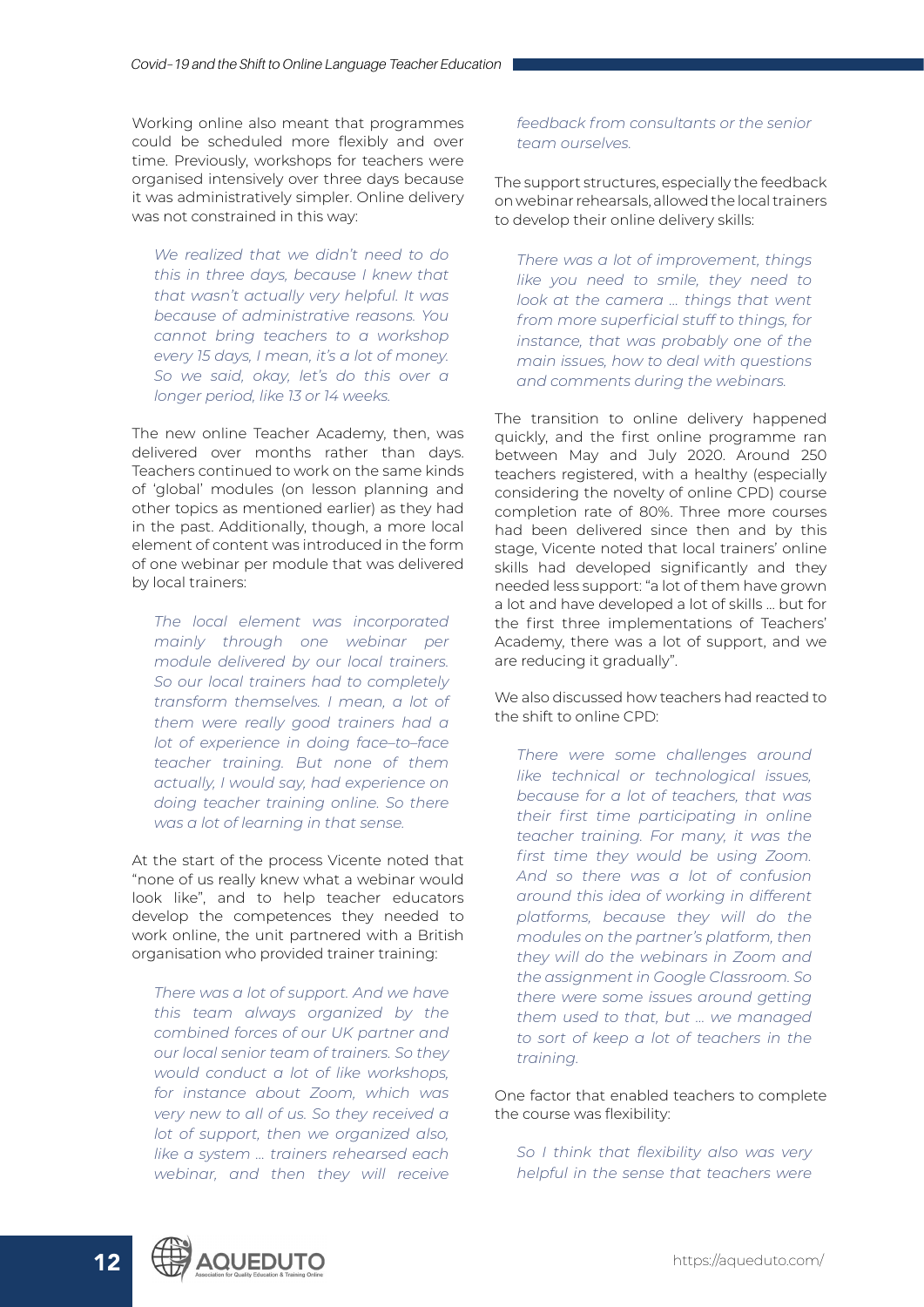*able to work at their own pace in their own free time. So of course, within a certain framework, because of course, they had to do things within deadlines. But some of them would work like very early morning, late at night, over the weekends. So that's something that also was very well received by teachers.*

Vicente also highlighted how the online model had actually increased access to CPD for many teachers:

*I would say that one of the interesting advantages or gains is that well, first, we were able to cater to teachers who usually would not have the chance to participate in teacher training, because they lived in remote areas. And I mean, even in the regional model, training was very centralized in the sense that it was delivered in the capital city of each region. There are regions in which teachers can live three or five hours away from the capital cities, or for them to attend a three day workshop, like a lot of family logistics, so it wasn't possible. So access improved.* 

Teachers also no longer needed to be grouped according to geographical proximity, as had been the case in the face–to–face approach:

*And also an interesting gain was that because when we started like working on how to organize the participants, we said, well, now we don't even have to group them by region, because there's no point. That was something that we had to do in the face–to–face model because of course, we're not going to be moving teachers from one region to another. And that was an interesting gain as well because for teachers, I mean, they were pleasantly surprised that they had the chance to talk and engage and learn from colleagues from different regions. And a lot of the comments that you would see in the feedback forms had to do with, it gave me a sense of like, it's not only my case, it's like, despite the differences in the context and the geography, and we face very similar challenges,*

One area of the programme which COVID had impacted negatively, though, was how it connected to the classroom. In the past, teachers developed lesson plans informed by the modules they were studying and were able to try these out in practice; during the pandemic, teachers were providing education online, but the programme did not focus specifically on online learning and thus there were fewer opportunities for teachers to apply straight away new ideas they were obtaining:

*Very, very few schools did some sort of online teaching … it felt like teachers were receiving something that they will looking forward to apply when they went back to schools, like 'I've received a lot of things that I'm really looking forward to apply when we go back to schools', because it was not designed specifically around like online teaching. We've been incorporating gradually in the following versions, in like, some trigger questions in the forums about how you would do this if you were doing this online … but it [the training] hasn't been presented as something that is aimed at helping you as a teacher to teach online.* 

#### **Looking Forward**

As life and education started to return to some kind of normality in Chile, Vicente reflected on the extent that online delivery would remain part of his unit's strategy for delivering professional development:

*The idea is to continue doing online training, I think it provides more advantages than disadvantages. And I think that if the situation allows for some sort of face–to–face activities … to do that just as a sort of follow up. Because for instance, I think it's important to have that opportunity when you share what you have done … I think that probably it would be better to have like some regional conferences where teachers could actually show the results with experiences. And I think that would be probably done better in a face–to–face model. So my opinion would be to implement some face–to– face activities but very few. Because of the energy it takes, working in a public* 

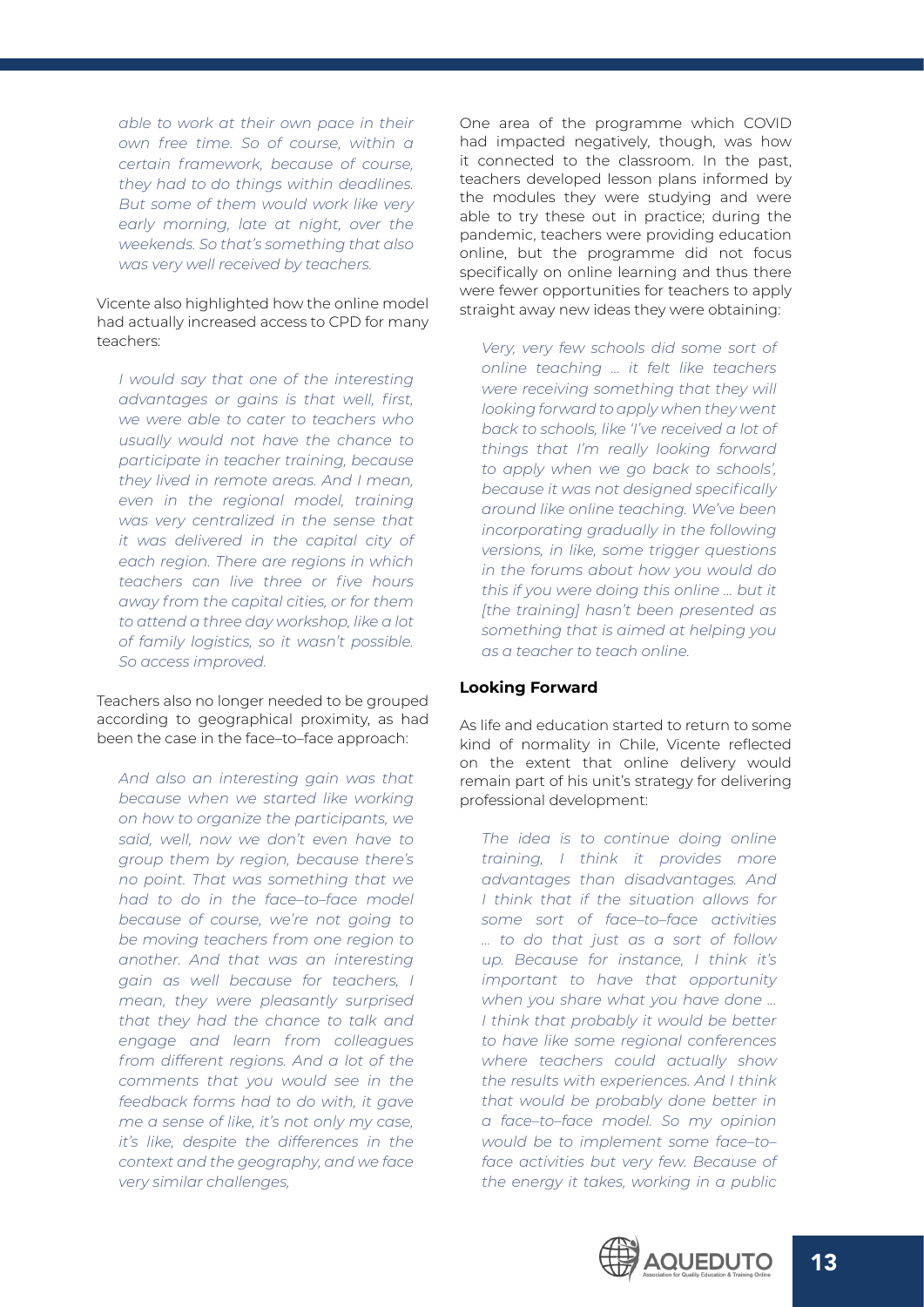<span id="page-13-0"></span>*institution, I mean, it's not as easy as it is for a private company to hire hotels, to hire catering. I mean, there's like a lot of bureaucracy and things like that. So I would be very cautious in the sense of, let's do probably like a mid year review or an end of year review, face–to–face activities. That would be my approach, but continue to offer this opportunity of teachers working online over a longer period of time and having the chance to go back to their classrooms and try out.* 

Vicente acknowledged that the challenge moving forward with this new hybrid model of CPD was one of "sustained participation" – recognizing the challenging conditions that teachers work in, providing them with appropriate support, and creating modes of professional development that allow teachers to learn over time and to make connections with the classroom as they do so.

## **5.3.India**

#### **Context**

The context for this case study is a state university in India that offers a two–year Master's pre–service programme in Linguistics and ELT. In the first two semesters of the course students do foundational courses in English language and linguistics, then choose to specialise in either linguistics or the teaching of English. In the second year of the course, those choosing ELT do specialist modules on teaching methods, syllabus design and assessment, as well as teaching practice in addition to proficiency courses on academic reading and writing. Typically 18–20 students specialise in ELT each year. Prisha had worked on the programme for 20 years and was particularly responsible for the teaching methods and teaching practice modules.

#### **Pre–COVID**

The programme was well–established and had been running for 20 years. Prior to COVID, courses were delivered in a conventional face– to–face manner; students attended classes six days a week, submitted written assignments and took formal examinations at the end of each semester. Some staff members had in recent years started using Google tools such as Google Classroom during courses, for example, to allow students to submit assignments, but according to Prisha "we had never ever taught in online mode".

#### **Impact of COVID**

India went into complete lockdown at the end of March 2020. This was in the middle of the semester, so "suddenly in the middle of classes, everything shut down, there was nothing". This was particularly problematic for ELT students, because this is when "we actually get down to the business of teaching pedagogy and syllabus design and assessment and everything else about ELT". The suddenness of the shutdown took everyone by surprise:

*This was an absolute chaotic situation, no one had foreseen this, no one was prepared, so very suddenly students were asked to vacate their residences and pack up and go home and everybody thought they would be back in around two weeks or maybe three weeks.*

In reality the disruption to the MA programme lasted much longer and it was only towards the end of May that online ways of resuming courses started to be explored. However, there was no co–ordinated university strategy and individual lecturers "were just left floundering and trying to find their way … they [the university] expected that teachers, having had experience of attending events in virtual mode, would just know how to do it".

For the ELT courses, teachers started using several platforms simultaneously, such as e– mail, WhatsApp, Google Meet and Zoom. They had to work everything out themselves and no specific technical support was available from the university, apart from wi–fi connectivity for campus residents (not all teachers stay on campus). Much to the surprise of Prisha and her colleagues, not only was the move to online teaching challenging for staff, attending classes online was equally difficult for students:

*My colleagues and I had this misconception that they were digital natives, so this whole move to a whole new way of learning was easy for them, until I did a small project with my students because I wanted to find out how they were coping with this … I discovered to my surprise that students* 

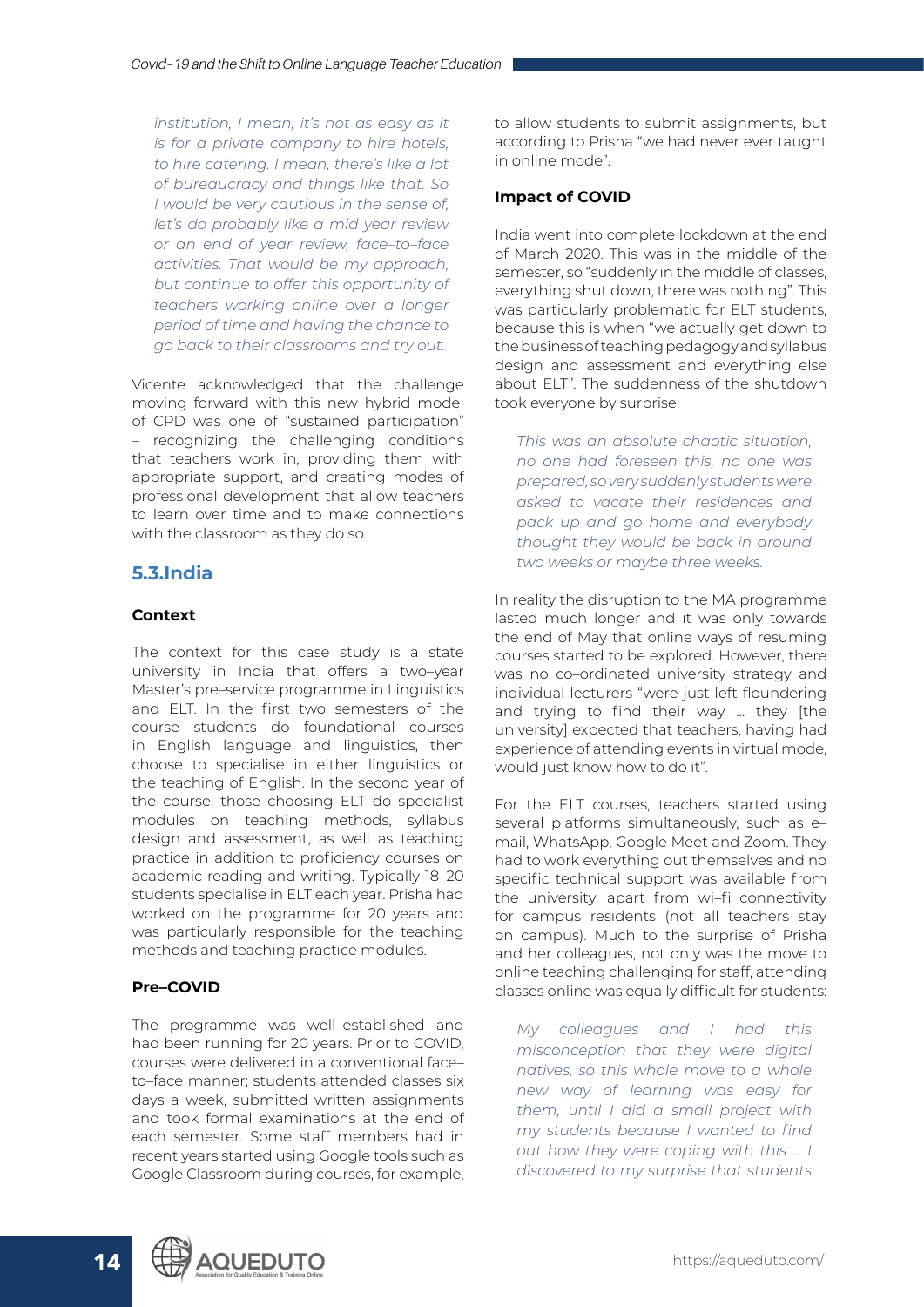*were also facing challenges and getting extremely demoralised.*

Online learning was challenging for the MA students in many ways:

• lack of physical contact and socialisation with other students

• no access to university wi–fi (because students had moved back home)

• lack of internet connectivity packages – "one of two classes would end their entire [data] package for the day"

• problems finding study materials online – "they were used to textbooks and they

couldn't afford to buy the online versions" • they also had other responsibilities at home and thus limited time to study • not every household had personal computers and devices were often shared by family members.

COVID also affected the families of many students and this was a significant emotional strain for them.

Pedagogically, prior to COVID, ELT methodology courses consisted of interactive classes based around practical tasks and discussions. Teachers on the programme found it very difficult to recreate such a learning environment online:

*We had to orientate ourselves to teaching black screens. We didn't hear back from the students, it was really difficult for us to give them group activities, synchronous group activities, pair work and group work, if we did that we would have to let them submit later or have a discussion, go offline and come back, so the disruption was there, it wasn't like being in a classroom where you had people just in front of you. In a physical space you could move around, the students could move around, they were used to working in groups and that was difficult to manage in Google Meet. So sometimes we would have the same people responding, there were audio problems and video problems and by the time you had a student write in the chat box someone else had answered. Keeping track of students' voices as well as messages was a problem.*

Matters were also complicated by the fact that "everything that students had to do, such as typing in assignments, they had to do on their phones, and that took a lot of time and that for us became a challenge".

In response to these difficulties, staff on the MA programme started looking for solutions. Major modifications to the courses were not initially feasible because "we work in a very tight bureaucratic hierarchical system so syllabus change is not something that can be done overnight". However, staff across the institution pointed out to the leadership that it would not be possible to complete course content as planned in the reduced time available and in the new online environment. The university thus granted permission for staff to reduce content and focus on priority topics.

This reduction in content was also reflected in the timetable (cut from six days a week to three): "we decided to modify our timetable, we wanted to make sure that students didn't feel overwhelmed and teachers didn't feel overwhelmed". Assessment, too, was adjusted, and the university also agreed that at the end of the first online semester formal examinations would not be required, which was a great relief for everyone; students were instead assessed based on the work completed during courses.

The Teaching Practice module in that first online semester also had to be significantly reshaped:

*We explored the possibility of our students getting to observe classes online and if possible also to teach, but then schools were also in the same predicament, there was no training, teachers were just having to find their way, and they were not comfortable allowing our students to observe them, so we couldn't do that.*

#### The solution was that

*We gave our students video recordings of classes and we had discussion sessions, they had to write observation reports and they had to write lesson plans. We also tried to do a round of peer teaching online (on Google Meet), so they were teaching each other, so that's how we managed last semester.* 

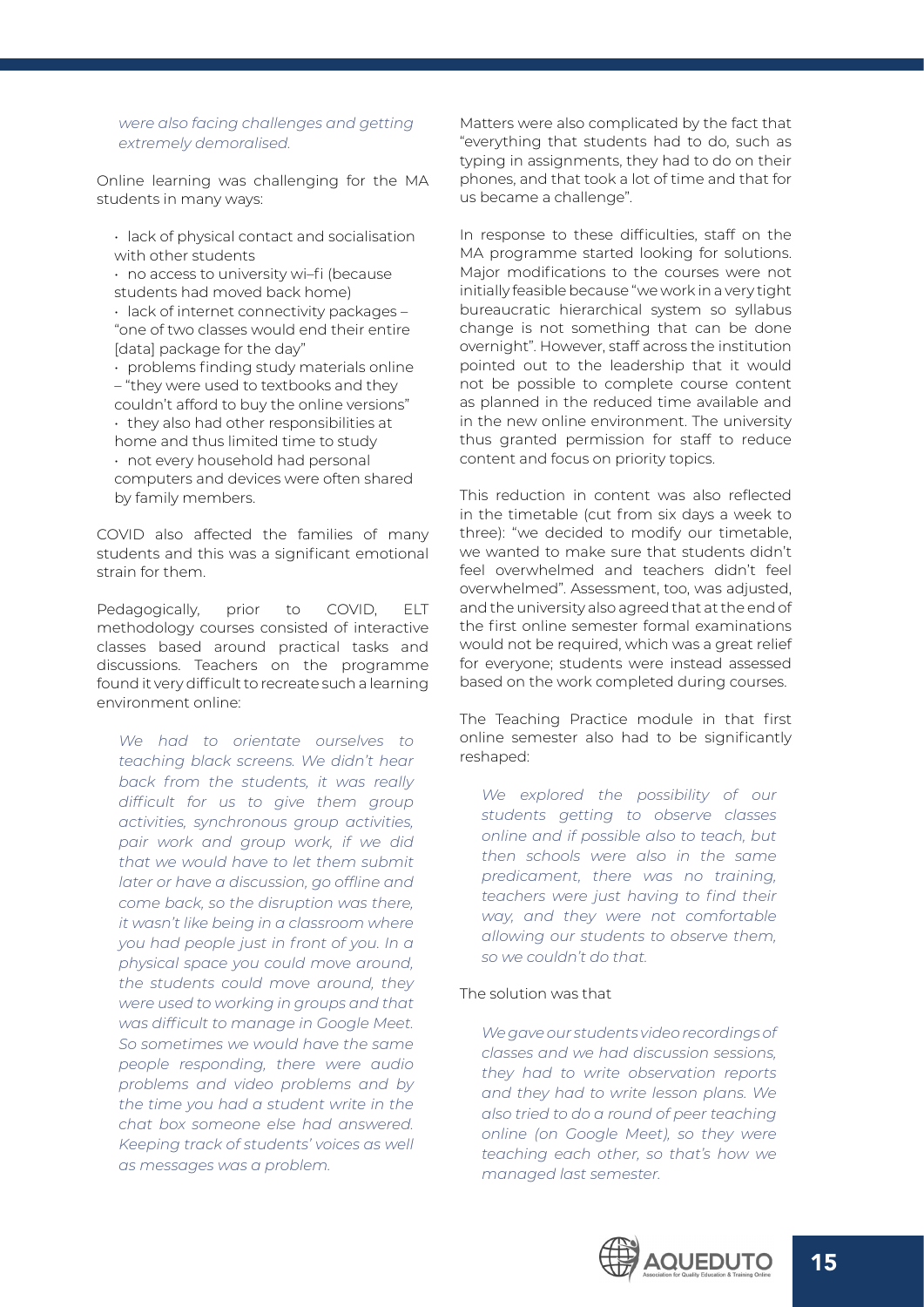By September 2020 India had opened up and in–person teaching resumed with face masks and social distancing in place. But in January 2021 there was a second wave of COVID and this meant that university teaching was again moved online. In the absence of a common learning platform for the whole university, teachers on the MA programme continued to use different tools to deliver content and communicate with students. The need for formal examinations, though, was this time not waived and this created a challenge as traditional formats that tested student understanding of knowledge were not feasible in an online environment (systems to prevent copying were not in place). As a result, the university introduced open book examinations where questions focused not just on knowledge but more on understanding and application. As Prisha explained,

*Examinations were traditionally a closed affair, you had to learn and remember, a lot of papers were very conventional … with an open book examination you could no longer have questions on knowledge alone because students would simply copy paste.*

For teaching practice, in 2021, schools were more comfortable working online and it was possible to find a school that allowed MA students to observe online lessons. Students also had the opportunity to do some online teaching practice themselves, though this was reduced. The assessment of students' teaching was also done in the usual way – by an external examiner – though arranging this online was quite a challenge:

*it was chaotic, and we did not get the number of classes that we normally do. Students [normally] get to teach at least 4–5 classes before they teach for their examination. This time they were only able to practise in two online lessons and the third class we had to use as an examination.* 

The examiner observed three classes simultaneously with three Google Meet windows open at same time; "voices were not being heard, students had to share materials on WhatsApp with the school students, a lot of micro management was needed, it was quite complex but we learned a lot from the experience".

#### **Positive Outcomes**

Prisha felt the 18 months since March 2020 had been a massive learning experience for her and her colleagues. One major positive outcome she identified was a general increase in the compassion and support students are given: "we realised the importance of compassion, we realised the importance of being supported in many different ways … The social–emotional learning aspects had kind of remained buried or at least not foregrounded, I think these are now lessons for all of us".

A clear example of this desire to support students during times of crisis was reflected in new approaches to assessment:

*In our assessment now we give them options. In a pre–COVID world that would have been unthinkable, we would have students come into the examination halls and take exams and submit their answer scripts and that would be a completely confidential process and now in my own assessments I am giving students several options. We give them extra time so if an examination is supposed to be for three hours we give them at least 15 minutes time before the exam, we upload the examination paper and let them download that and be ready and give them some extra time after the exam. For myself I tell them to write on a Word document and e–mail or they could use a Google Doc and share it. I tell them if this none of this works, because they have to write on their phones, I give them the option of writing on paper, scanning and e–mailing me the pages, if they can't do that I also give them the option of sending screenshots of their scripts on WhatsApp. So I give them at least four different options and keep on telling them not to worry.*

COVID had also driven home the message that it was essential for courses to have opportunities for online learning built in. At the time of writing it was not clear whether university courses would be in–person or online in September 2021. The department is planning on the basis, though, that at least

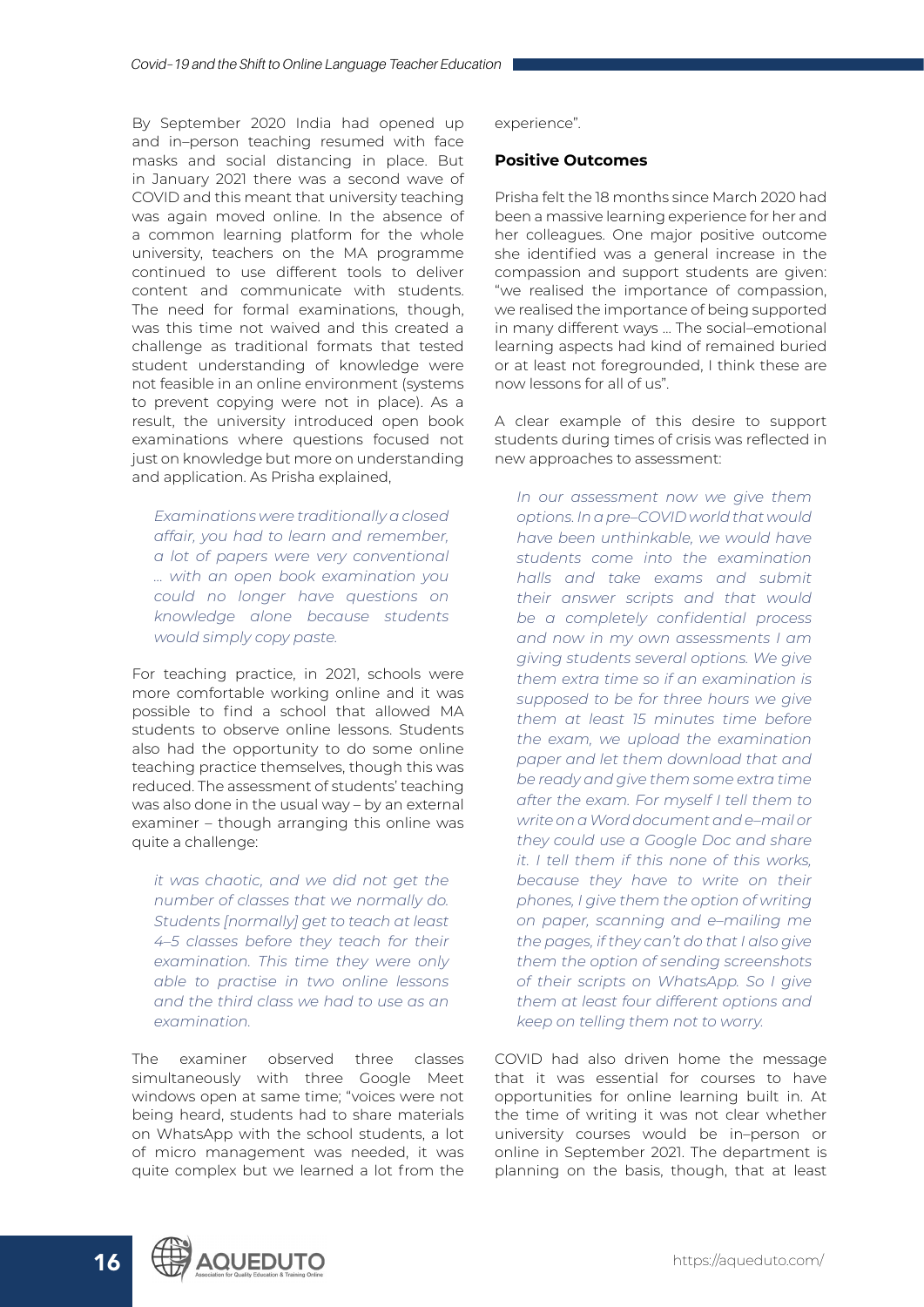<span id="page-16-0"></span>some of the MA will be delivered online and are reviewing courses to ensure that opportunities for online or blending learning are included:

*We have begun this process of syllabus revision. We have realised that we can no longer afford not to use a blending mode of learning … We now need to plan our teaching in ways that make blending learning an integral part of course delivery process. We certainly won't be abandoning online course delivery modes even if we come back to full physical mode.*

#### Staff are also now more confident in their ability to use technology for teaching.

*[In then past] the most I did was show students YouTube videos or TED talks in the classroom, that was as far as we really went because we were not delivering classes online. Now I'm discovering the power of all the Google tools, we are using Mentimeter, other tools, Padlet and stuff that were just names and that sounded technical and really beyond us but all of these are now being used, some of us senior people are learning a lot from our younger colleagues. It's been a great experience for the staff and we have been learning from the students as well.*

This increased staff confidence is also reflected in the way their focus on technology is increasingly included in their ELT courses. Previously, though, while a course on technology in ELT did exist, "frankly speaking none of us was confident that we would be able to teach and we kept it as an elective course and we didn't have any takers in the last two years and we were very relieved".

One final benefit of the enforced shift to online teaching noted by Prisha is that teachers of English generally are now more comfortable using digital tools:

*Rural areas, people with not much exposure to English or technology, to have our school teachers even in remote areas of the state, the fact they are now beginning to use e–mail and WhatsApp groups and Google Docs is a big boon.*

One side–effect of this was that it was now also easier for department staff to interact with teachers for the purposes of research through, for example, online surveys and interviews.

#### **5.4 Jordan**

#### **Context**

The teacher education provider that features in this case study is a non–profit organisation in Jordan that offers a range of programmes for both prospective and practising teachers. Two key diplomas were launched in 2016; a Teacher Education Professional Diploma and a Leadership Diploma, and the former will be the focus here. This nine–month programme is offered to primary and secondary school teachers of a range of subjects (such as Arabic, English, Mathematics and Science) and consists of both generic pedagogical modules and those which are subject–specific. Although the programme has recently been offered to practising teachers, it was designed largely for a pre–service context, including for graduates from other fields who want to obtain a teaching qualification. Around 2500 teachers have completed the Diploma in the last four years, about 400 of them specialising in teaching English. Two interviewees contributed to this account, the programme director and a senior teacher educator.

#### **Impact of COVID**

The organisation's programmes had in the past been delivered largely in–person with some online elements: "we always used to have the virtual learning environment where we also do some work online, so it's kind of blended but mostly face–to–face". So when the pandemic started work was undertaken to adapt all modules for online delivery:

*In 2020, when we started the lockdown here in Jordan, there was no more face– to–face teaching. The good news is that we were already used to teaching online. But now we totally shifted the whole diploma online … We started working on developing online content. And having a mix of asynchronous and synchronous sessions.* 

In designing the new online modules, the organisation followed a model called ILEAP,

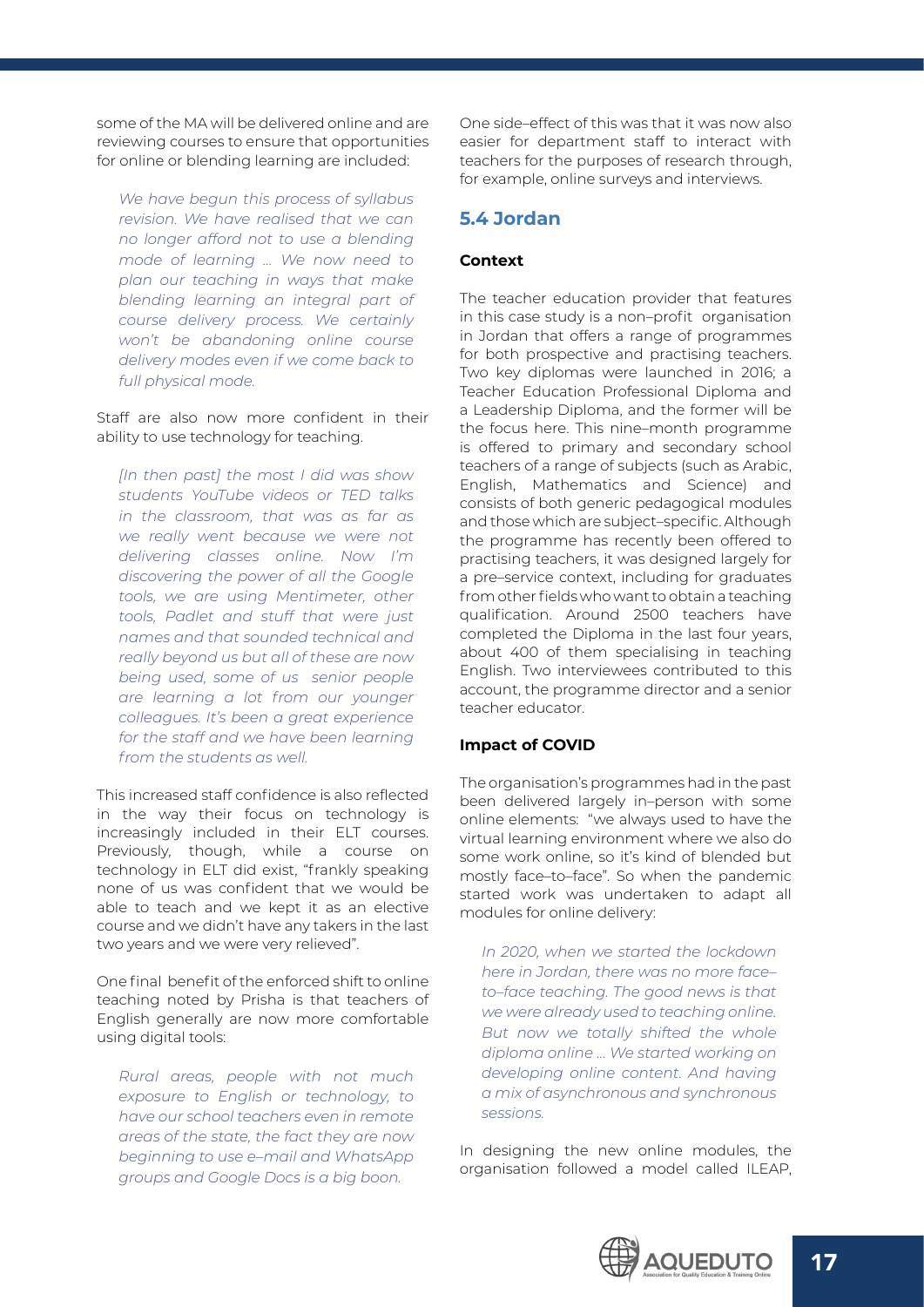which they developed during the pandemic to ensure that asynchronous model was creating an interactive learning experience and knowledge and skills were developed gradually:

*I stands for introduction, L for learn, engage, apply and practice. So having followed this ILEAP has really helped us in designing and organizing the content that we used to teach face–to–face.*

The timing of the lockdown in March 2020 was fortuitous in the sense that the course was nearing its end and was in the midst of a planned break. Using the ILEAP model, then, the organisation's team of some 30 teacher educators were able to work intensively on adapting the few remaining sessions on the course that year for online delivery:

*It took us around a week or 10 days and we were ready to teach online … it was a good coincidence that we had a break, so during that week we had everybody working in order to develop the online content … And this time, we thought that the best model is ILEAP because we were creating a learning experience that is consistent for learners, for everything that they take. So they do the Learn, where they have videos, articles, case studies, they read, then they get Engaged through discussion forums, they share good practices and experience. And then they go to the Apply, they apply the knowledge that they have gained. And then the professional Practice, where they practice in schools during their school experience practicum. Due to the lockdown the practicum took place virtually, because we usually placed them in schools. So we made sure that the schools that they're placed in are schools that have platforms, where the teachers would actually gain good experience. And we thought that this cycle, allowed them to build knowledge gradually.* 

During and beyond this intensive initial phase of materials adaptation, the team extended their own knowledge of online technology and online teaching; senior members of the team were able to attend a range of relevant webinars

and to subsequently share information from these with the trainers. Another important element in the process was collaboration with educational technology staff, who were able to advise on technical matters. One general point that everyone became clear about quite soon was that simply transferring online "content developed as if it's face–to–face does not work". The revised materials, then, needed to be significantly reconfigured.

The team were able to prepare and deliver online the final sessions of the programme for 2019–20 and the feedback from participants was positive. Summer 2020 then gave the team the chance to review their approach to designing online courses and to prepare the whole Diploma programme for online delivery:

*In the summer time of 2020 we started the review and developing the full program online, so it came at a good time … it [the intensive work before the summer] was a very good trial for us. There were a lot of lessons learned where we had to amend [materials].. The revision of the curriculum was based on evidence collected from the feedback of trainees, surveys, interviews and focus groups. … So again when developing the online content, we started with large groups of teacher educators and ended up with four main people, as the core team, going through developing the online content. Each one had a group with them.*

The online materials emerging from this process addressed some issues that were highlighted in the earlier work. One was that some teachers needed more support to develop their digital literacy skills:

*Teachers in rural areas, they do have technology as a challenge, plus the digital literacy part. So what we did was that we created a supporting module that is specifically for digital literacy. And we ensured that we have short videos, in addition to guidelines, because we felt that you need to reach different learning styles. Some people would prefer a short video, others would prefer to read guidelines. So we made sure we had this because it was a challenge.*

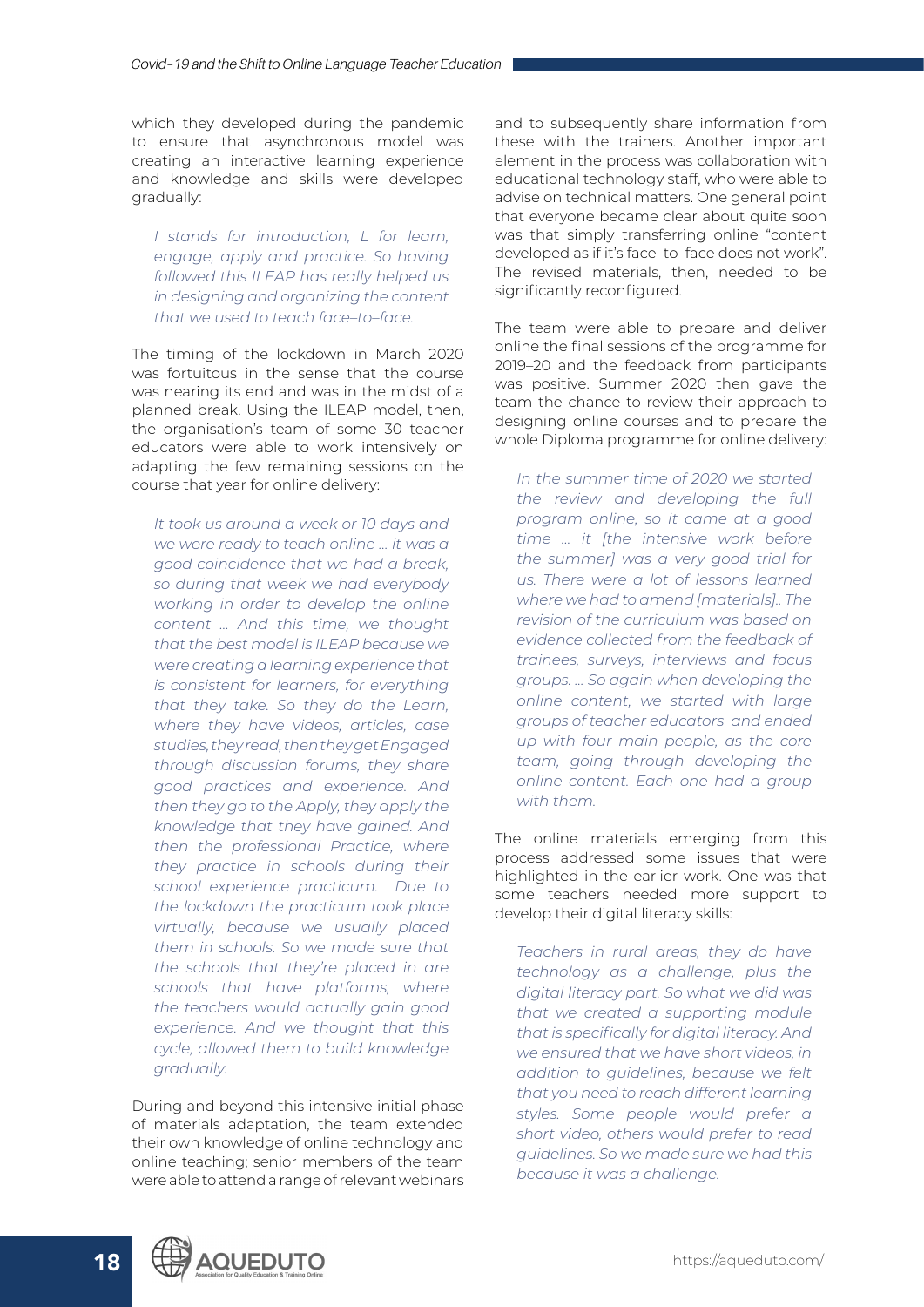Teachers also received support, through documents and videos, to help them manage routine administrative tasks such as uploading assignments.

In terms of delivery mode, the emphasis was also on asynchronous learning, to give teachers flexibility since they have other duties in their schools; each week there was just one live 90-minute session (delivered through Google Meet), with a range of additional self-study tasks. There was also support for teachers who were unable to follow sessions live: "the live sessions, we also made it a point that they are all recorded, and they're downloaded. So if you don't have the chance to attend you can watch them".

Another change in the full online programme designed was that whilst initially video material used on the course came from existing online sources, during this second phase of development the team (supported by experts in the e–learning department) created their own videos and they felt "that was a great shift" in providing more localised content for teachers.

Furthermore, the team now had a better understanding of the demands of delivering teacher education online – especially the amount of time needed, compared to face–to– face work, to get through sessions. Initially the assumption had been "that you need the same time" but for the second phase of materials development it was acknowledged that more time was needed to cover content in an online context.

One additional element of support added to the full online programme were the advisors who were responsible for communicating with teachers and encouraging them to sustain their engagement with the course – some teachers did find this a challenge:

*It is a shift in the mindset, it is the idea that because it's online, it doesn't matter if I appear or not. It's the role of the advisor to motivate and inspire and engage them … We had teachers who were not engaging as they used to in face–to–face sessions [prior to COVID] … And sometimes it's the assumption that it is online, so I have the choice [of participating].*

Having reflected on how teachers had responded to the new online environment, the team felt that this was affected by their prior experiences of teaching and learning:

*I figured out something. When it comes to the teacher, those who used to have that traditional way of teaching in the face–to–face lecturing style were the ones who suffer more from this. And for the ones who are used to the engaging classes. I think those were able to adapt to the new unprecedented changes.*

Diploma teachers had to complete assignments and we also discussed the extent to which the shift to online delivery had affected assessment on the programme. At one level there were no significant changes:

*First of all, our assessment policy here before the COVID–19 crisis does not require the student to come here to take traditional exams. It's based on written assignments, essays, and reflective essays … So they have to submit it from home. So nothing has changed in terms of the written assignments, because at the end of the day, students have to submit it.* 

However, for one particular module students normally conducted school–based inquiry and this was not possible during the lockdown:

*We have an assessment, the inquiry assessment, where teachers collect data, they analyze it, and they come up with results, findings, recommendations, and so on, which was a bit difficult to be implemented in schools at that time … some practicum schools were off, some of the schools had platforms, but were not being able to deliver the way we were expecting. So we turned it into an inquiry plan that we wanted them to go through, and then this plan would be implemented the following year.*

In this case, then, rather than expecting teachers to submit a completed project, it was decided that the assessment be based on the project plan. Another change in assessment prompted by the pandemic was that the physical portfolios student teachers

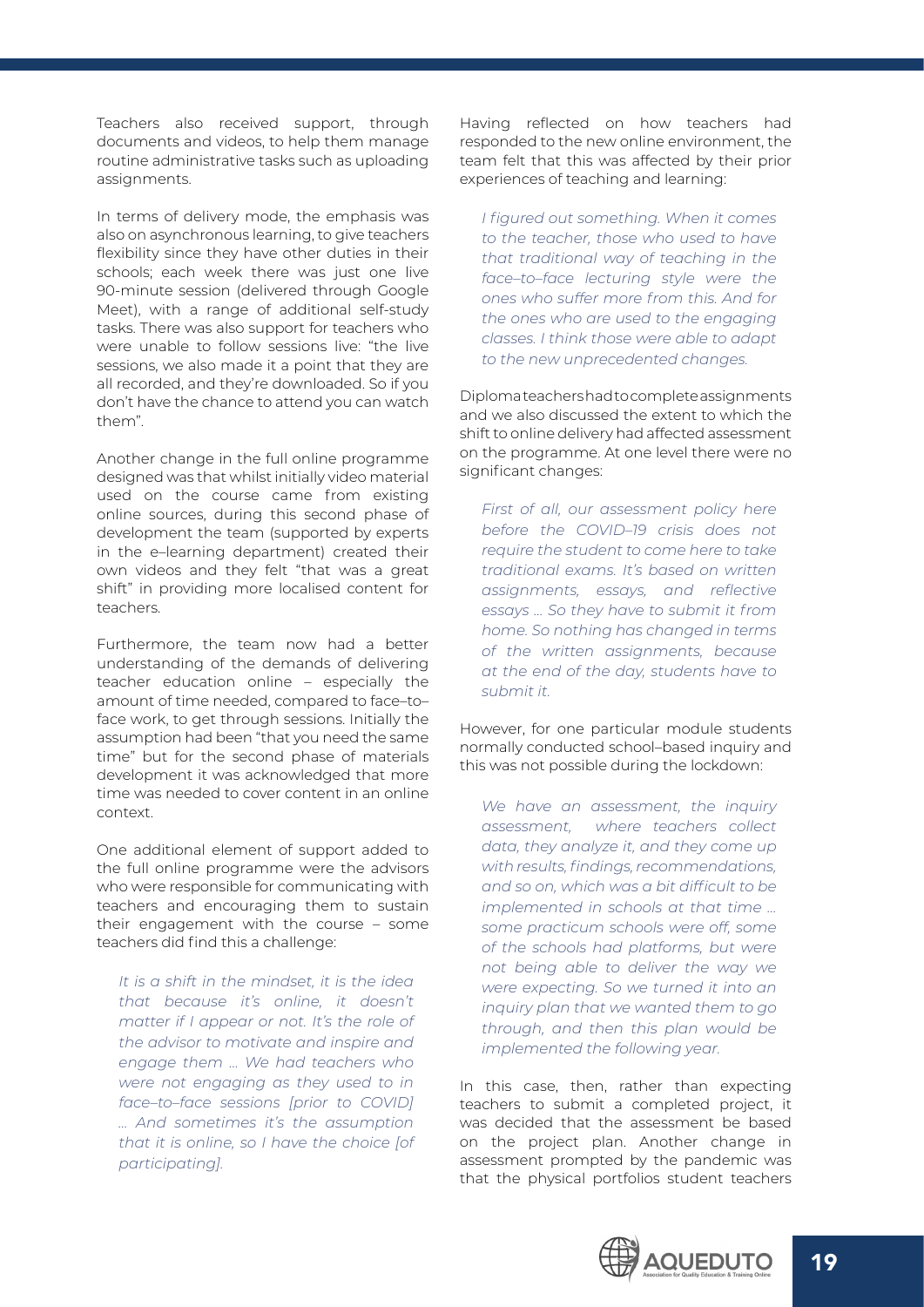<span id="page-19-0"></span>had to complete as evidence of their learning throughout the course had now been converted into e–portfolios produced using the Book Creator application.

#### **Positive Outcomes**

Developing an online version of their Teacher Education Professional Diploma programme had always been part of the organisation's plan and one benefit of the pandemic is that these plans had been accelerated:

*We've always been talking about online programs and turning our diploma online, it was our strategic plan for the coming few years, but we had to expedite it. So what we're doing now is actually reaching not only teachers in the country, but also in the region. What we're doing now is that participants in our programme are becoming self–learners, independent, whereas in the past with those face–to–face sessions, you still feel that they depend on you, they depend on the information that you give them. Now, they do it at their own pace, they became more independent with time, there's this shift in the mindset. I believe this shift from March 2020 to where we are now, if COVID was not there, this might have taken us more time … This definitely made us move much faster.*

As noted here, there were various additional benefits of going online. One was an expanded regional market that extends outside Jordan (and the added value to the programme of having access to teachers and experiences from different contexts). Increased independence among student teachers was also evident, as they had become less reliant on lecture-based programmes. The need to change rapidly and to constantly evaluate the impact of those changes also meant that trainers had extended their online pedagogical competences significantly and it was felt that "this was one of the main benefits" of the transition to online delivery.

#### **5.5. Malta**

#### **Context**

Harry was the Director of Studies of a small to medium sized private language school (nine full–time teachers, increasing to 20 in the summer) in Malta. English language courses for adults and juniors are the school's primary activity, but they also engage in teacher education in various ways:

*In terms of teacher development, and teacher education … we obviously organize a lot of our in our own in–house CPD for our teachers, but occasionally we open those up to teachers in Malta in general. And, particularly in summer, we do a lot of these Erasmus+ teacher education courses. These are language development courses for people who teach other subjects. There are also CLIL methodology courses as well, those happen mostly in summer.*

In normal times, around 200 teachers a year would attend these courses, which were generally led by staff within the school – not full–time trainers but experienced teachers who also took on some training responsibilities from time to time. Harry himself delivered the bulk of the in–house CPD provided for the school's teachers.

Prior to COVID, the teacher education work provided by the school was done in face–to– face mode. For example, Erasmus+ teachers would visit Malta and complete their courses there.

#### **Impact of COVID**

One immediate impact of COVID was that the school stopped running its introductory TEFL course: "we used to run TEFL Certificate courses three or four times a year, but those have been discontinued now because the demand has obviously dipped since the pandemic started". Staffing in the school generally had been reduced ("we're very, very short staffed at the moment") and Harry did not have the time to design and run an online version of the course himself.

The shift to online education also had implications for the in–house CPD work that



20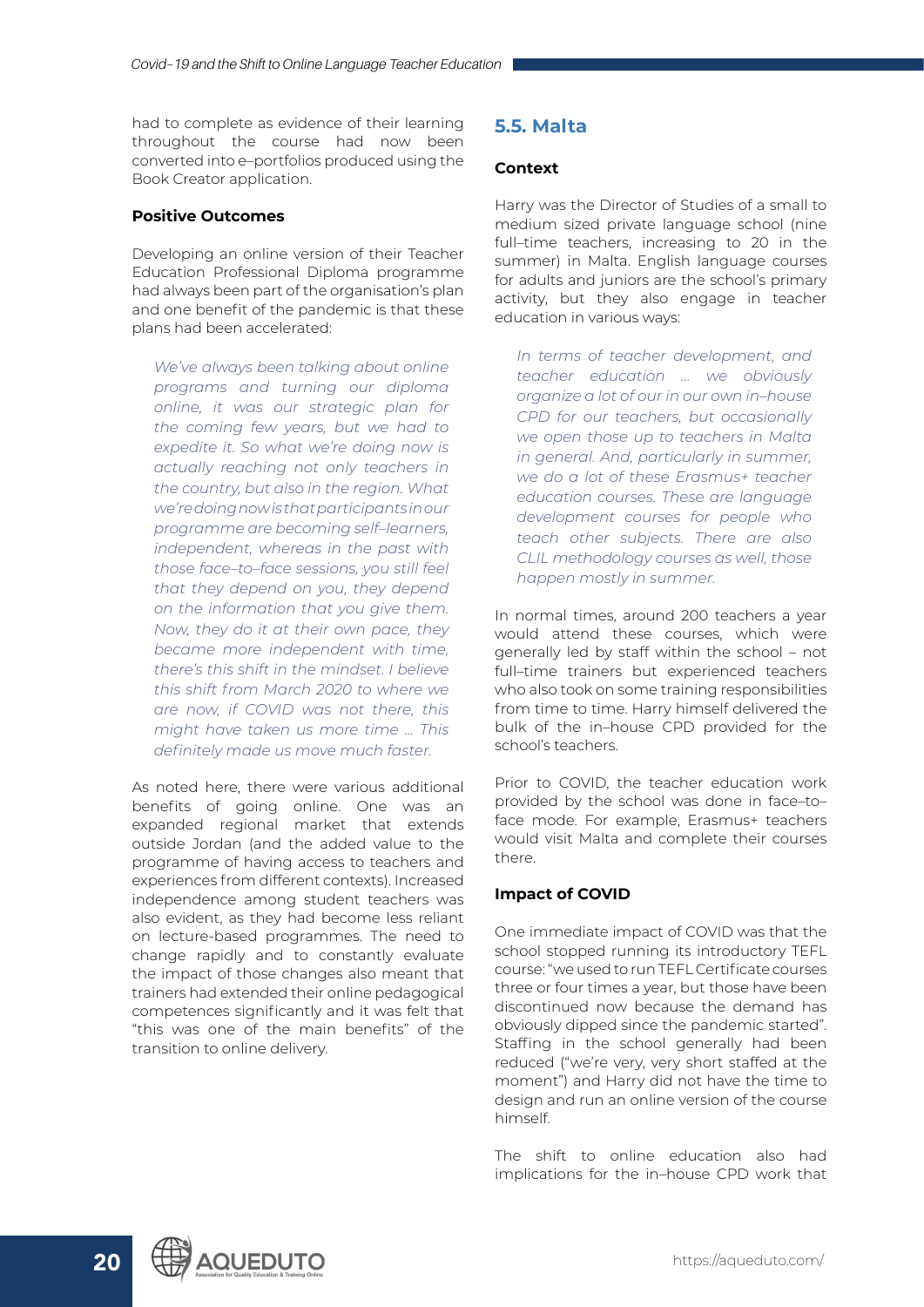Harry was responsible for. Teachers were required to complete at least eight hours of CPD a year, four of which were provided internally by the school. These had previously taken the form of face–to–face workshops but were now moved online, though Harry did not feel this required major changes to the content delivered through PowerPoints and handouts:

*I don't think there was a massive amount of adaptation necessary. And maybe this is just me being naive, maybe there should have been a lot more adaptation that I needed to think of, but didn't. But small things … for instance, if I want teachers to discuss something in pairs, I know that they can't see the screen that I'm sharing while they're in their breakout rooms. So it's just these little things that you kind of have to plan for in advance … But whereas in a face–to– face context, you kind of just not even give it a second thought, in an online setting you'd have to think about all these little things in advance, I think, 'Oh, ok, for that bit, I'll need to send this document so that they have it so they can share it in their own breakout room'. So it's just little tiny things like this really. Nothing major, to be honest.*

Online teacher development was a novel activity for Harry, but he was able to draw on experience acquired during the pandemic of teaching English courses online:

*I'd never even taught online before the pandemic, I kind of always shied away from it. I thought it would be awkward and I just I didn't quite like the thought of it. But then obviously we were forced to go online and I was surprised at how easily I took to it actually and how comfortable it all felt.*

For him, in fact, adjusting to online delivery was more about learning to use the technology needed than about changes in course content and pedagogy:

*Around that time, there was a an explosion of seminars and workshops about how to use Zoom, how to teach online, so I went to quite a few of those. And it didn't really take me long to kind* 

*of grasp the basics … as soon as I got to grips with the technology and how you use it, I was kind of fine after that. I had a good idea of what I needed to do to adapt the [face–to–face] materials … but I didn't really have any major preparations.*

To extend the CPD of his teachers, Harry had also introduced development discussions, "where basically once a month in theory, we get together on Zoom. And we pick an element, an aspect of language or teaching. And we basically just discuss it as a group of teachers for an hour". As this additional form of CPD was introduced during the pandemic, it was, as Harry put it, "born into the online era".

His teachers were also able to adjust to doing CPD online quite quickly too; they had all been required to start teaching English courses online and "were already quite comfortable with computers and technology".

The shift to online provision also led to changes in the delivery of the Erasmus+ courses. This form of professional development was attended by European teachers of subjects other than English who wanted to improve their English. Previously, teachers on these courses spent a week or two in Malta, largely during the summer, but during the pandemic this was not possible. When lockdowns were imposed mid–course, "everything just had to go online, pretty much from one day to the next" and teachers attended lessons online via Zoom from their accommodation; where it was known before teachers arrived that courses would be online, then they did not travel to Malta at all and attended via Zoom from home. Some teachers who were forced to study from home after arriving in Malta were not happy;

*So their course, basically they were halfway through their course when we had to make the switch to online … and the vast majority of them were very understanding, and realized it wasn't our choice. Many of them were not very happy, though. I remember one, one teacher saying do you expect us to sit in front of a computer for three hours?*

Apart from issues beyond the school's control, such as power cuts in Malta and connectivity problems for some teachers, Harry did not

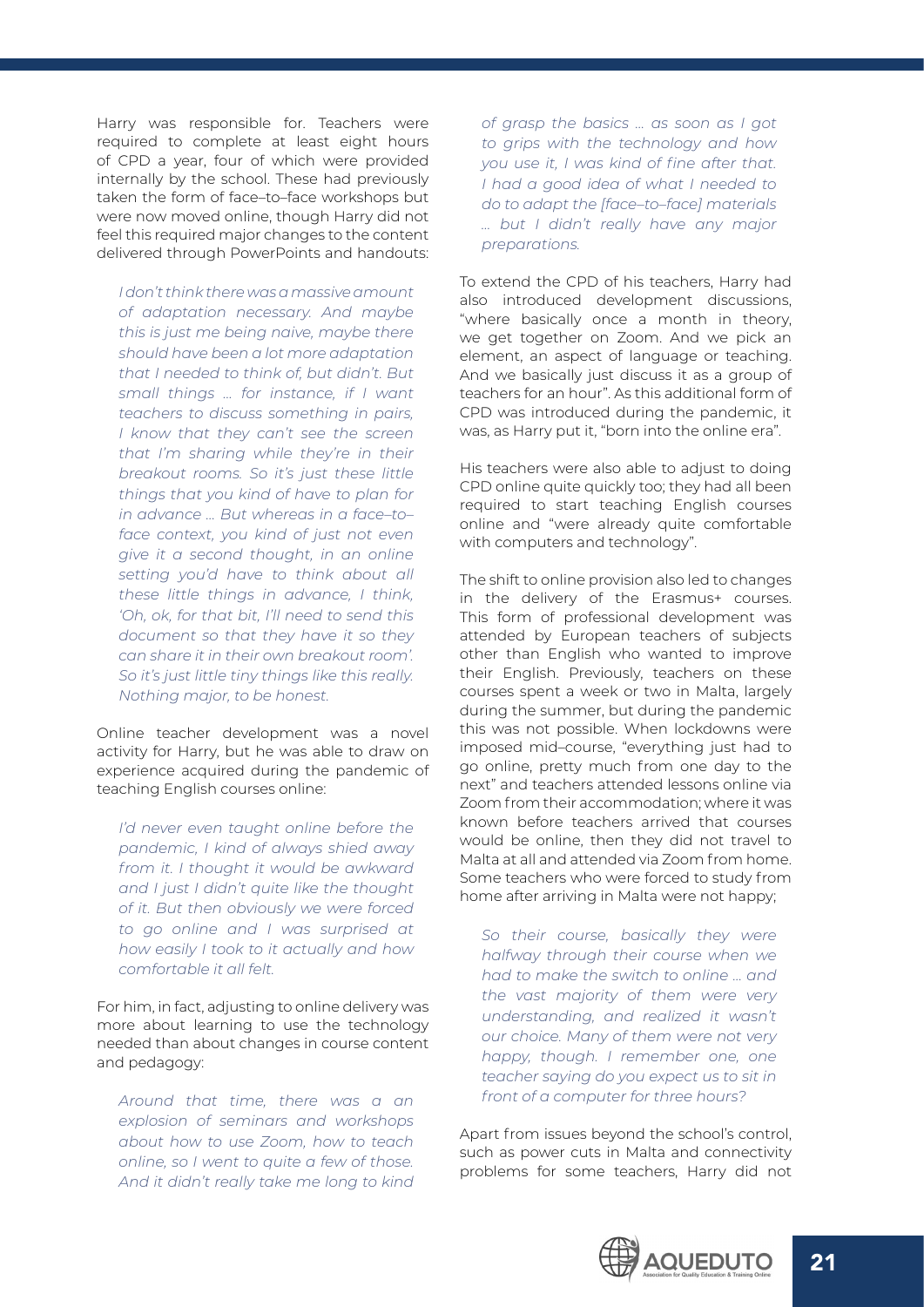feel, once again, that moving these English courses for Erasmus+ teachers online created substantial challenges:

*There weren't any major adaptations. Teachers just continued teaching as they would, but online. Now the way each individual teacher adapted, I'm not quite sure, I guess everyone faced their own issues and challenges. We tried to have regular sort of meetings to check that everyone was keeping up ok with Zoom, and that, you know, if anyone had any issues, they could they could share them or we could try and help. But no, I wouldn't say there were any major adaptations that we had to make.* 

One factor that facilitated this rather straightforward transition to online teaching was that courses were based on a coursebook and everyone had access to a pdfs of this ("they were a godsend during the pandemic, especially when we had to make the change so quickly"). Teachers were thus able to continue working with the textbook as they would have in a physical classroom. As already noted, the school's teachers were generally comfortable with computers and technology and were able to master the basics of Zoom quite quickly.

This sense of a rather unproblematic transition to online work also emerged from Harry's accounts of how CLIL courses for teachers were delivered during the pandemic. These courses were typically taken in the afternoons by the same Erasmus+ teachers who did language development in the mornings. CLIL sessions were handled by one specific teacher, who was responsible for developing all the course materials. The course had been running prior to COVID and all the materials were already in place. Delivering it online, then, did not call for major adjustments:

*I think it was fairly seamless. Because I mean, let's face it, nowadays, even before the pandemic hit, most stuff was being delivered via PowerPoint anyway. So I think there probably would have been some minor adaptations, like how to go about group work and pair work in discussions. But ultimately, I think it was just a case of sharing the screen via Zoom rather than on the interactive whiteboard. Minimal adaptations as far* 

#### *as I'm aware,*

There was one impact of COVID, though, that Harry was concerned about and which was relevant to both the school's teacher education and teaching work. Social distancing regulations meant that, even when face–to– face teaching resumed (as it was expected to a couple of weeks after we spoke), it would not be possible to have more than five people in a classroom. But class sizes in the school were typically nine, which meant that participants (all of whom were physically in Malta) would take it in turns to study in class or in their accommodation (from where they would take part on Zoom in the physical class). Logistically and technically, Harry expected this to be challenging:

*We don't really have the technical infrastructure to do this properly. We don't have cameras that follow you around the room. We don't have good enough quality microphones. So the online students can't really hear what the physical students are saying.* 

To prepare teachers for these hybrid classes, Harry was in the process of organising some training for them.

#### **Positive Outcomes**

The key benefit for Harry of the enforced moved to online delivery was the opportunity for him and his teachers to develop their online teaching skills:

*I feel a lot more comfortable now. Not only with the technology, but also with the experience of teaching online. I think that's what I'll take away because, like I said, I always shied away from it before the pandemic, and I thought it would be very awkward, but I feel very comfortable now doing it. And I think that's the main thing which I'll take away.*

#### As for his teachers:

*I think there's a consensus among teachers that face–to–face teaching is preferable. And we're looking forward to getting back to that. But I would definitely say that, for the majority of teachers now, that they're quite* 

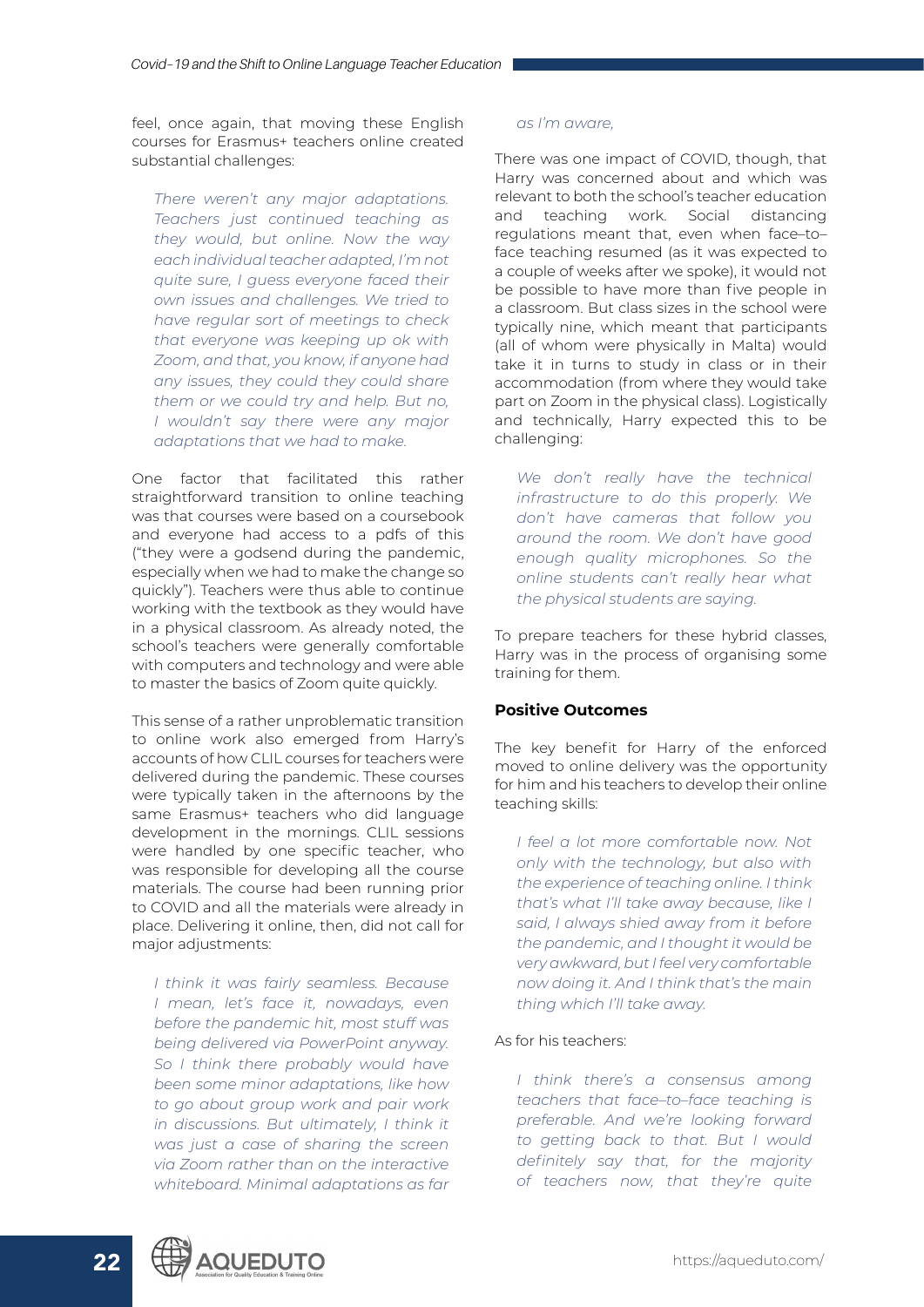<span id="page-22-0"></span>*comfortable teaching online. And they've kind of settled into it quite nicely. So I think that their takeaway is probably quite similar to mine, that if we need to go back online, or if they have opportunities online in the future, they'll be more prepared for it.*

## **5.6. North Macedonia**

#### **Context**

The context for this case study is a state university in North Macedonia that prepares pre–service teachers of English through a four–year Bachelor's in English Language and Literature. On this programme, teaching methodology is somewhat marginalised and more emphasis is placed on literature and linguistics. The focus here is on the modules entitled 'ELT Methodology 3' and 'ELT Methodology 4' which are taught in the final two semesters of the programme and involve practical teaching practice (with a focus on primary and secondary contexts respectively). Around 50–60 students (split into four smaller teaching groups) typically take the course. Maria had worked at the university for over 15 years was responsible for the practical component of the courses.

#### **Pre–COVID**

Prior to COVID, teaching practice was organised through in–person school visits. In groups of 10–15, student teachers would observe (for 4–5 weeks) lessons taught by school teachers then (for another 8–9 weeks) teach lessons in pairs while their colleagues observed. After each weekly session in schools, student teachers attended classes at university where they discussed their experiences with one another and the lecturer. Assessment was based on their contributions to these discussions, written reflections and their practice teaching. Lecturers had full autonomy for the design and delivery of their courses, and typically went about their business without too much awareness of what colleagues were doing. "We don't speak to each other much, or we didn't before COVID", was how Maria described the situation.

#### **Impact of COVID**

From March 2020 onwards North Macedonia

experienced a series of lockdowns which meant that education at all levels moved online. The transition happened quite quickly and schools and universities were working online within a couple of weeks. Initially, there was no formal approach within the education system and in schools, according to Maria, "every teacher was doing their own thing, some Facebook, some Viber, not all of them had video conferencing available, I'm not sure they were trained for it". At some point the educational authorities created an online platform to enable teachers to share online teaching practices; teachers were encouraged to record their online lessons and to upload them to the platform.

Methodology 4 had started in February but observations in schools were no longer possible when the lockdown started in March. Maria knew that teachers were worried about the shift to online teaching and decided

*It was too stressful for them to have me on their backs when they were not confident with their own new teaching … so we decided to observe classes by proxy, we observed some that I found from the internet, some already recorded classes, we watched them and used a platform, Slack, to discuss the classes that they watched weekly.*

Videos of teenagers learning English in state school (as opposed to private) settings were, though, not readily available online, so Maria decided to study the online platform that had been set up locally and to see if any of the lessons uploaded there could be used for student teachers' observations. She was surprised to find that the few lessons that were available consisted of PPT slides which the teacher read through to explain grammar: Maria was "shocked" but student teachers "surprisingly didn't react at all, they thought this is how it should be, so we had an interesting discussion there about our perspectives".

By using this combination of recorded lessons from the internet and locally, Maria managed to deliver Methodology 4 during the first lockdown. It was not possible, though, for the student teachers to do any teaching themselves. The assessment of the adapted course did not change much, and student teachers were still required to submit (on the online platform) weekly written reflections on the lessons they observed and to comment on

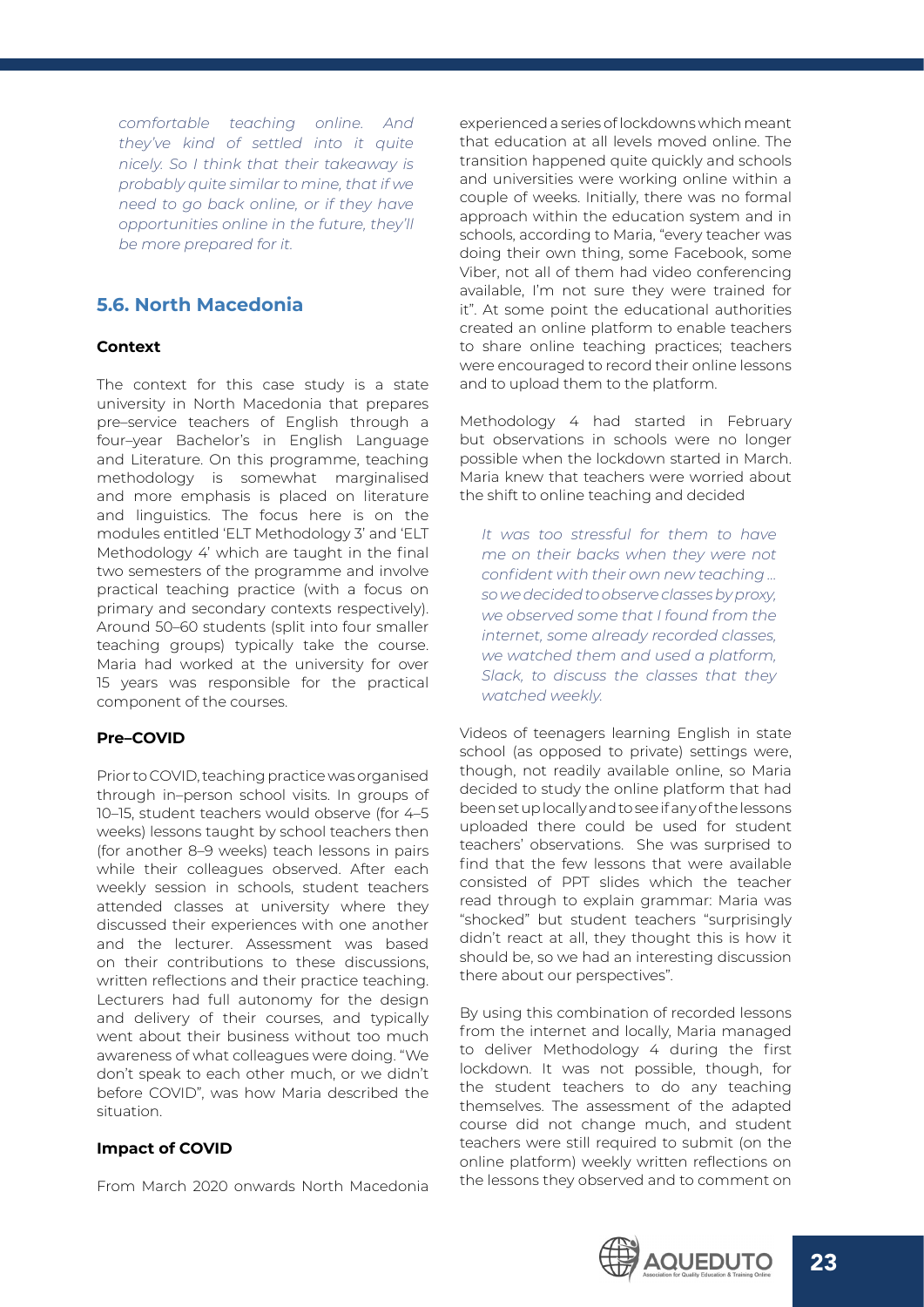at least two contributions by others.

During the first semester of online teaching at the university there was no formal training or support for staff. To explore the situation, Maria and a colleague conducted a study asking staff and students how they were coping with the switch to online education. The results were shared online and picked up by the Dean of the Faculty. A committee (which had funds to spend) was formed to support online learning institutionally and Maria was invited to set it up and lead it. This was a pleasant surprise to her as "previous Deans didn't really care about reading other people's research, let alone acting on it".

The study found that teachers felt undersupported – they wanted to get in touch with colleagues and discuss online teaching and receive training. It was also clear that teacher– student communication was not effective and as a result teacher and students' perspectives were often not aligned. For example, Maria found that "teachers felt that their students really liked online teaching and when we asked the students they didn't really agree with the teachers". In particular, for some lecturers online teaching simply involved sending tasks to students by e-mail, who returned their work in the same way but never received feedback. Students said that they did not feel this was good online teaching; they expected feedback and more real–time interaction.

In response to these findings, various seminars were organised in the Faculty where staff met and had the "opportunity to share perspectives, to meet colleagues, we sometimes don't know who we work with". Only about 25% of the staff attended these sessions, but those who did were very engaged.

Another change stimulated by the study was that students were invited to evaluate every single course they took – the regulations until that point only required this to happen every five years. Students were also invited to describe exceptional online teaching and many submitted wonderful "real-life qualitative stories" which were shared with lecturers.

After the 2020 summer break the new academic and school year resumed and teaching was still online. However, by now "all the schools had access to Teams and all the teachers had to deliver their classes via this platform". Student teachers, however, did not have access (user accounts had to be obtained from the Ministry of Education) so for Methodology 3 it was not possible to observe real online lessons. Instead, student teachers were asked to work in pairs and to form small groups of learners (for example, from amongst relatives and family friends) who they could do some online practice teaching with. The lessons were (with written consent) recorded and submitted for assessment as part of a portfolio.

Later in the semester, student teachers were granted access to Teams for Methodology 4 it was thus possible for them to observe live online lessons. Maria had contacts with school teachers and chose two "who were particularly passionate" about teaching online. Student teachers joined their Teams lessons on a weekly basis, observed the class, then discussed the lessons online afterwards as a group with Maria:

*The task was very similar to what they did when it was recorded teaching, the difference being that the teaching was live now … after observing each class we had a session 40–45 minutes to discuss things. We usually met on Zoom and discussed the highlights on what was observed. They still posted their reflections on Slack but I made them shorter so they didn't have to write these essay like things, so things are more manageable for them on a weekly basis.*

Students also worked in pairs and did some actual online teaching with the classes they had been observing.

More generally in the Faculty, Maria felt that in the second year of online teaching more staff were delivering classes interactively and in real time. However, she also felt that while colleagues "might have changed the medium, they might have gone online and did sessions in real time, but some of the students continued to report very monotonous lectures … so I am not sure that things changed drastically".

#### **Positive Outcomes**

Reflecting on her experiences during the lockdown, Maria identified several positive outcomes. One was increased collaboration and communication among colleagues:

*It made the whole experience less solitary because we met up twice a* 

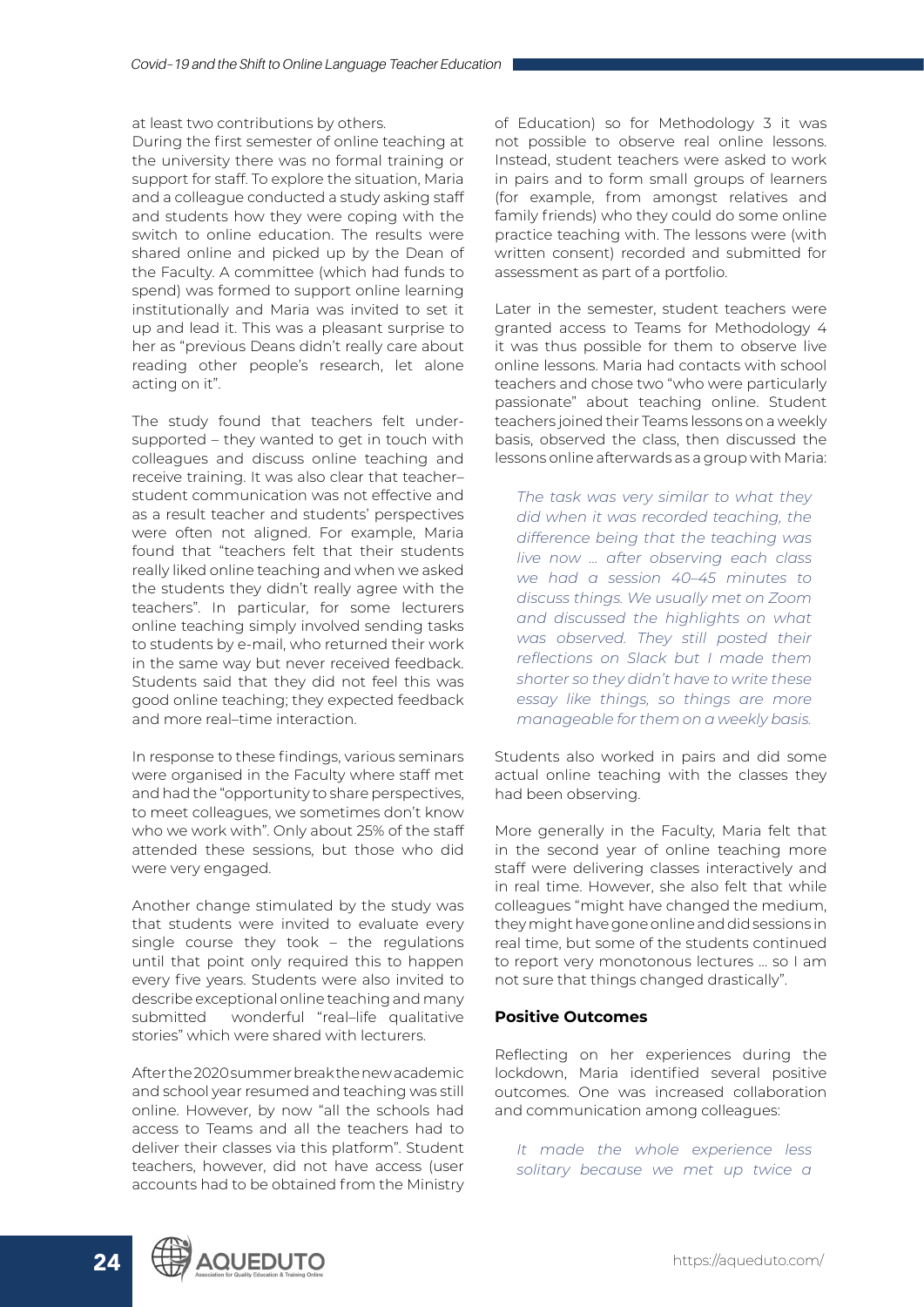<span id="page-24-0"></span>*month, sometimes three times a month … the same conversations going on, how do you teach, what tools, what do you do with the [students'] switched off cameras … the challenges were very similar … people felt that they were not on their own in this whole thing and that their concerns were shared and that solutions were proposed .. it kind of triggered lots of thinking and curiosity among colleagues.*

A second positive outcome was greater attention to staff and student well–being. This was not an issue that had been given much thought in the past, but during the lockdown it became clear that staff and students needed psycho–emotional support. A group of about 15 staff receiving training that focused on maintaining their own mental health and also helping students feel less disillusioned and more empowered during challenging times.

Within the Faculty, too, there was now greater awareness of the value of allowing students to give feedback on their courses.

Attitudes towards assessment had also changed as a result of COVID–19:

*Many of my colleagues' opinions about assessment have changed and people have started thinking about alternative ways of checking students' understanding of the content so it's not necessarily to do with them getting students to define things, which is easily copiable from other sources, but we encourage them to think about other ways doing things, writing essays or solving problems … I see that happening a lot more now and for many of my colleagues this is something they are going to be thinking about introducing in their regular exams … that's good because there was such a strong focus on the memorization of stuff and repeating facts and they couldn't do that anymore because students could easily cheat.*

In the 2021–22 academic year lecturers have been given the choice of whether to teach online or in–person. Maria said that "some of my colleagues are thinking of doing stuff face– to–face because they feel they are missing this connection with the students and they want to get back to the classroom". But she is also aware of others who are considering hybrid or blended options in which good practices introduced during the lockdown could be retained.

#### **5.7. Spain**

#### **Context**

Three lecturers from a Faculty of Education at a state Spanish university contributed to this case study. They worked on a pre–service programme for primary school teachers. Graduates are qualified to work as generalist teachers (who can teach all primary subjects), but in their final year students specialise in one subject, including English. Approximately 500 teachers join the primary programme each year and about 75 of them specialise in English language teaching. There are around 30 lecturers in the ELT section. Before the pandemic, teaching at the faculty took place through conventional classes on campus, though Moodle (an open-source Learning Management System) had also been used to share information with students for several years.

#### **Impact of COVID**

The lockdown in March 2020 was sudden and severe:

*Suddenly there was lockdown, and very dramatically on the 13th of March we were sent home and the college was closed. And from then on, everything was done online … The same happened with schools, there was total lockdown … The children remained at home till the [summer] holidays.* 

The switch to online teaching at university did not happen straight away, though:

*For a few weeks, of course, we were waiting for instructions. We kept in touch with the students by email basically … And then the university provided Blackboard Collaborate … and it was not very easy. But at least that helped.*

However, using this platform, "we could not

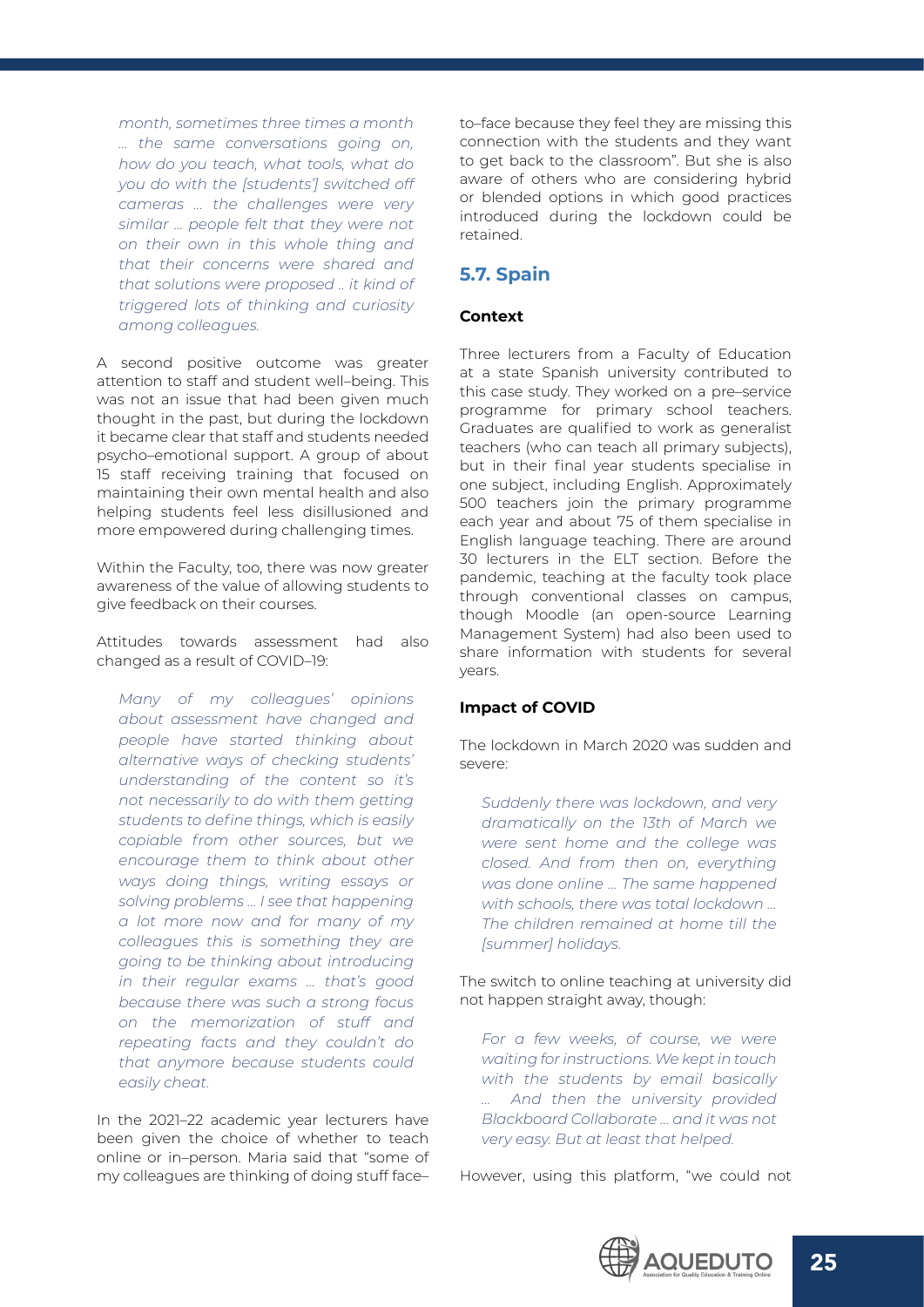see the students' faces at the same time, just one or two" and this was seen as a persistent limitation by lecturers used to more interactive forms of teaching. As a result, the university made a paid version of Zoom available and this was appreciated, though staff had to learn how to use this platform quickly:

*The first thing we had to learn was how to manage the online platform. I mean, none of us were used to teaching with Zoom, where we would collaborate or any other [application]. So like getting familiar with the platform was the first thing. And I would say that was the most important one, because what I did in class is what I did online. For me it was a challenge, because I like contact with the students, you know, just getting close to them. And if one has, like a question, you can see how they are working. So it can be more individualized. In a way online I didn't know if they were following or they weren't because if they didn't ask the question, there wasn't a way for me to know.*

To support staff as they learned about online teaching, the university also provided training:

*There were two programmes. It was the general program for every faculty which was interesting to be in with colleagues from physics, economics and everything, all together, trying to go ahead. And it was interesting this course, and also the faculty provided a course of 60 hours. So I think it was really good, it was really practical … We can deal with real problems, not just with the technical, there's real problems, what are the problems in your classroom? And how to deal with these problems? So it was good.*

This support started in April, quite soon after online teaching had started.

As working online became the norm, lecturers varied in how exactly they adapted their courses. One explained the approach she took on her English language course:

*So we gave lectures online, we met the students twice a week as we used* 

*to before the pandemic. And it was absolutely different, you know, teaching language online … But we managed as students had a book to follow … In our course there is some grammar teaching, so what I did at the beginning, was looking for videos for explanations, and I would upload them onto Moodle first, and then the students would watch them at home and in class we just did exercises. But then the students asked me to change the approach. And they asked me to explain the grammar in class in our online teaching. So I adapted, I changed and I tried to meet students' needs.*

#### She commented further on the reasons for students' request:

*I think they were not used to that … I think that meant extra work for them, because that meant watching the videos before going to class, and then in class the idea was doing exercises, asking questions, etc. But for them, it was easier if I came to class, and I explained, and then together we did the exercises.*

As a result, on that particular course in 2020 there was no pre–session video work. For 2021, though, lecturers had access to a development course called 'Just in Time' teaching. This was provided by the university and its goal was to support the delivery of online classes. With insights from this course, the lecturer revisited her original plan to have students do independent pre–class work:

*Basically what didn't work last year, it worked a lot this year. So in advance we prepared not only videos explaining grammar but also some Word documents and pdf documents just to meet students' needs … So in advance, we uploaded them on the Moodle. We gave them one week and after they had read or watched these videos they had to answer a quiz with some questions related to the grammar topic. And then the teachers, before the following lesson, what we did was go through all the quizzes, answers, plus a diagnostic test* 

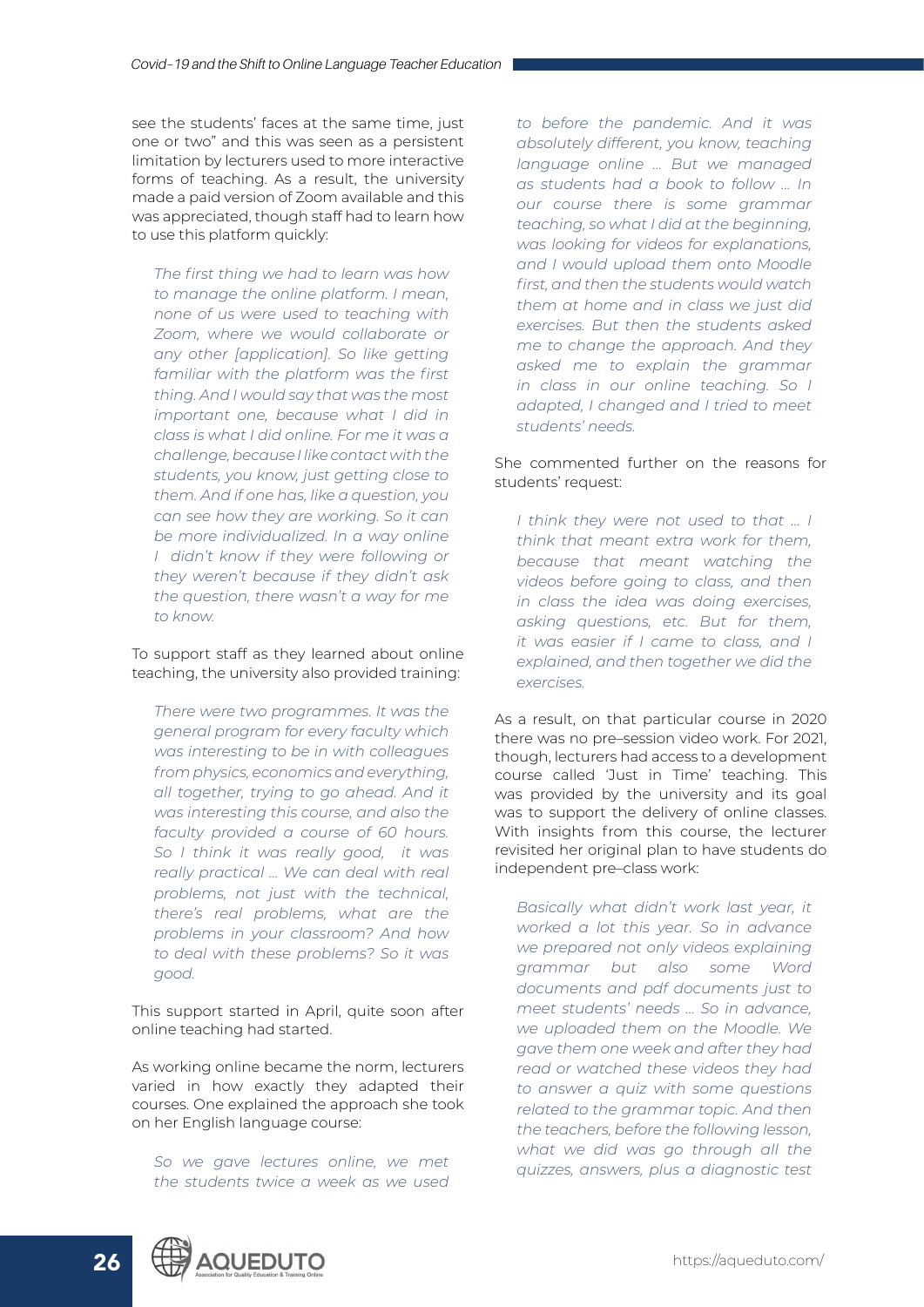*we had prepared, where we asked what kind of problems they encountered, if they would like to delve a bit more into a particular subject, etc. We've read that and then, taking into account their answers, we taught the following lesson. And it worked really well, 95% of students said they like the approach.*

More generally, though, it was noted that certain student behaviours created challenges during online classes, particularly a reluctance to have their video on:

*They were not very keen on that. Sometimes they were shy, sometimes it's because they were combining listening to us with other activities, I imagine … some of them have really been difficult that in that respect.* 

Teaching practice was an important part of the methodological training student teachers received and this was particularly affected by the pandemic. In 2020, the first lockdown in March hit just after third year students had started their teaching practice phase and students and lecturers had to make alternative arrangements quickly:

*Last year, so everything was normal and then suddenly, it was like this lockdown. And there were two weeks, two weeks, like impasse. What are we going to do? The schools, even the schools, what are we going to do? What was interesting is that I had six schools. And so I had six different solutions to this lockdown. So it was not like a real programme from the department or from the education [system]. It was every school had to do what they could. And six schools with six different solutions. The students had to prepare all these materials or these didactic units of everything, depending on the solution that that school had.*

Student teachers thus had to complete their teaching practice by observing and delivering (though this did not happen much) online classes depending on the particular digital strategy adopted by the schools they were attached to. In some cases Google Classroom was used, in others it was "just take two photos with mobile, photos of exercises and they send to the students at home". Some schools "were just sending emails to parents once a week".

in 2021, schools were open and teaching practice took place normally, but supervisors were not able to visit and conduct observations and the tutorial that students attended after their observations each week was held online. One of the lecturers tried to organise some micro teaching during these sessions but it was a challenge:

*Traditionally, I would observe them and when there was something new, relevant, special they did in the schools with the children, I would ask them to micro teach in the tutorial for the group to see because it's new activities, different approaches. And this year, I've only succeeded twice or three times. First, because I didn't see them [in school] … And then of course, I suppose they were shy, or maybe because there was no feedback. They were not that confident. So the role of being in class or discussing lessons they are teaching, observing and discussing, you cannot substitute that. The result has not been the same as in previous years … when they share, they don't share as much.* 

Another aspect of the faculty's work that was disrupted was assessment, particularly formal examinations. For English language courses, the exam consisted of two components, oral and written, and these were both administered online, using BB Collaborate or Moodle. Orals were done individually and the process was not problematic; the written examination, though, was harder to monitor:

*The students normally were very honest, and very good and behaved very nicely. And very naturally, we had a few cases of students who cheated, who sent their [exam login] code to someone whose level of English was much higher, someone who did the exams for them, and when they had to do the oral part of the exam, they were very poor, but the written part was excellent, was above average, you know, in some cases better than the teachers.*

It was stressed that there were not many such

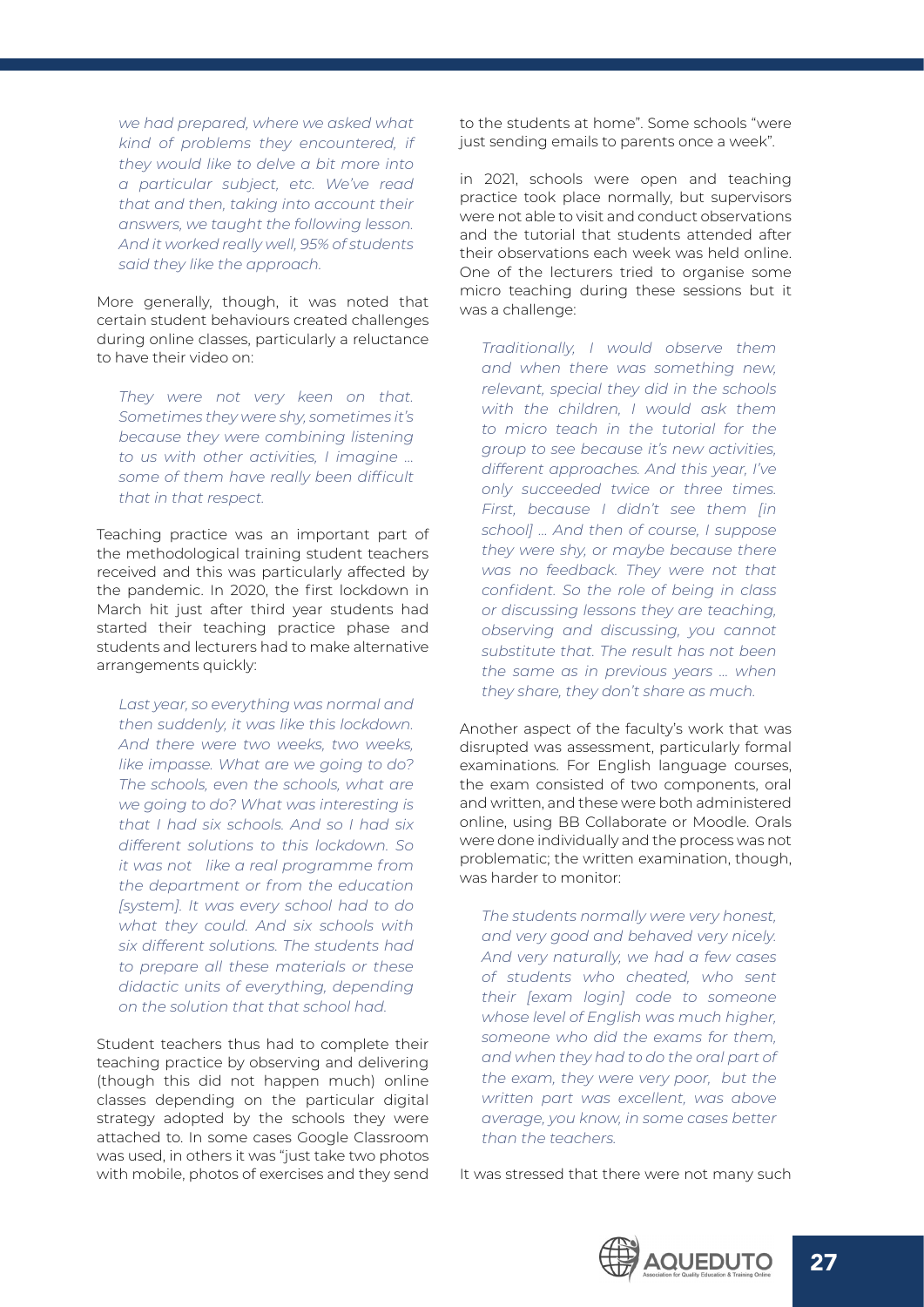cases, and lecturers were able to moderate the final results accordingly; the experience, though, did highlight for them some challenges of online assessment.

#### **Looking Ahead**

University teaching remained online until April 2021, at which point the faculty started experimenting with a hybrid model with "one session at the college in class face–to– face every two weeks, and the rest would continue to be online". For the new academic year in September 2021, the university's policy was that hybrid teaching would continue. All classes were to be delivered by lecturers who are physically present at the university, but only 50% of the students would attend in person, with the rest following online. Methodology lecturers from the English department were not keen on this model though and were considering alternatives:

*We have facilities for streaming, but when you want to do tasks in class, when you want to discuss documents in small groups, what the students see from home is not really relevant, it's not good, because they cannot follow the discussions in small groups and so on. So with big groups at the moment, personally, I have one meeting next week, to think of the special approach we will have to develop in order to organize ourselves in a way that when we are at the faculty with half the group, we work with them, while the others are reading documents, fulfilling some tasks, some work, ok, while the others come to the faculty again, we give them work to do and so on. But what we are not planning for them to do is to be watching with streaming, because that for us, is not going to be motivating. … You can't have it because the way we do ELT methodology courses is there is a limited introduction to a topic but very, very quickly, it's hands on, it's discussing tasks, it's singing songs … So we are thinking now of planning lessons in a way that when the 25 out of 50 students come to class, we do a lot of work, you know, interaction, work in small groups, and so on. At home, they'll be doing more reflection on articles.*

#### **Positive Outcomes**

While the lecturers were looking forward to working with the student teachers in person again, they recognised that one benefit of the pandemic was that students were requesting tutorials more often:

*The students would have to come all the way from far away to the faculty for a two hour session. Whereas online, they are at home, it's very comfortable … They would not ask for an individual tutorial. They would not say 'can I come next Tuesday and talk to you about my problems with my unit?'. But because from home, they send an email, can I see you? I've been doing much more individual tutorials. And I think that has been very good for me, because I've had the chance to discuss issues much more … and I would like to stick to individual tutorials online … because that has been for me a great discovery.*

The lecturers identified other positive outcomes of COVID:

*Yes, it has encouraged everybody to really make this training in new technologies. So now I think my competence in digital learning and everything are good ... increased my kind of strategies, and everything since one year ago, so yes, it was good for me. And also, for this kind of meetings, coordination meetings, Everybody comes, online meetings are really easy to everybody. And, yes, I have the time to be together. And it was good. Because before it was 'Oh, on Friday', people living really far away. We did a lot of work in these online meetings and people that usually cannot come to these meeting came and participated.*

Working online had thus not only enhanced their digital teaching competences but also allowed them to participate more fully in meetings.

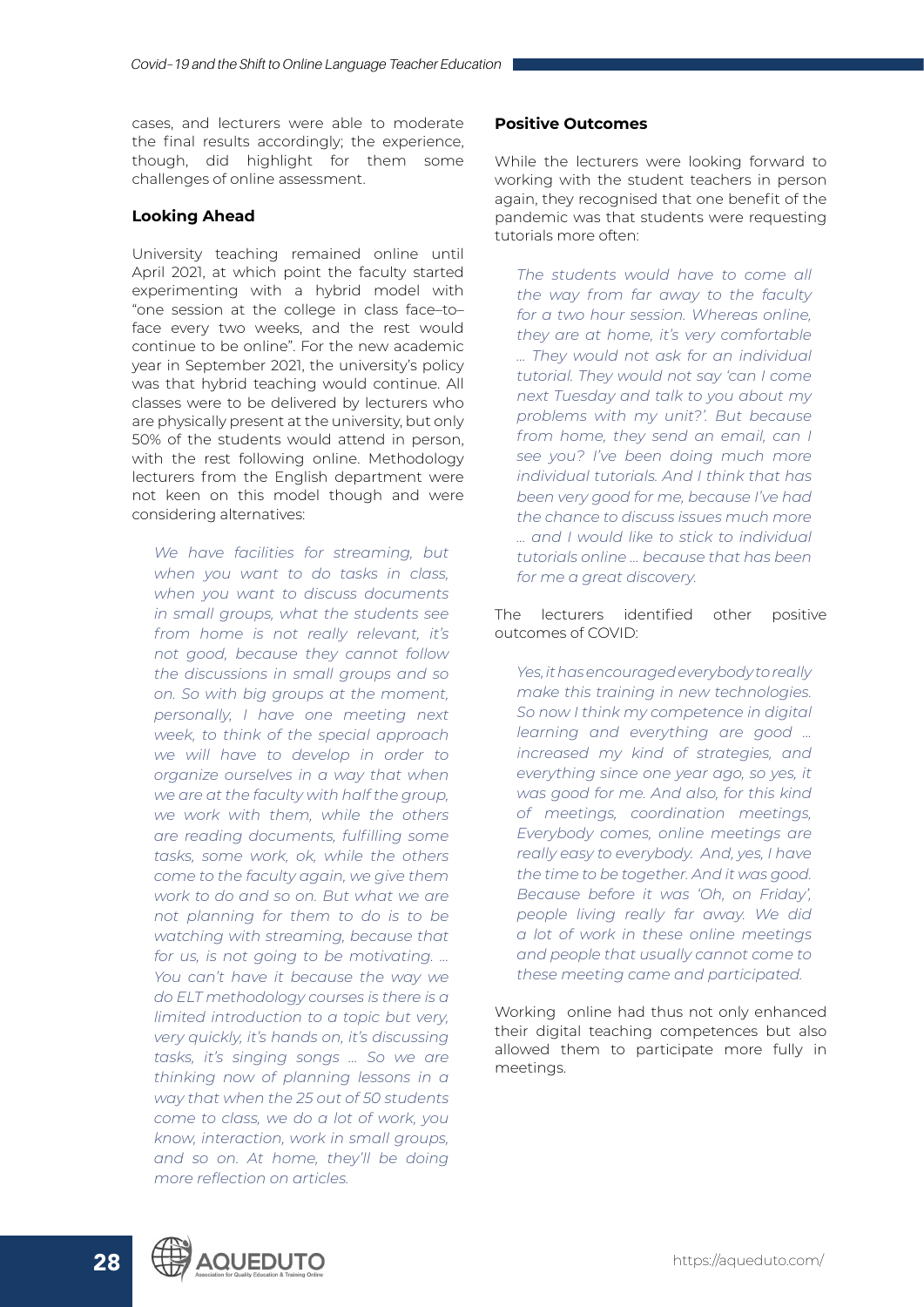## <span id="page-28-0"></span>**5.8.Turkey**

#### **Context**

The context for this case study is a private teacher training institute in Turkey. It is Cambridge–approved and most of its work consists of CELTA and DELTA qualifications2, with other courses (such as for trainer training) offered more periodically along with some tailored consultancy work. About 120 teachers a year attend courses and the institute employs three full–time and about 10 freelance trainers. Peter, the interviewee, is the co–owner and Director of the institute and had been involved in ELT for over 30 years. Prior to COVID, the institute did occasionally run online sessions but according to Peter "95% of what we did was face to face".

#### **Responding to COVID**

In reacting to COVID, the institute had according to Peter "gone through kind of three phases of coping, the first phase was obviously sort of confusion and panic –what are we going to do?". Peter commented on this first phase in more detail:

*We've never been through something like this … the main worry was what business is going to come next month? What are we going to do? So one of the things we started doing was obviously brainstorming what we could do. And one of the things that we noticed is that all the publishers in Turkey suddenly started offering free courses, free webinars. And it started to make you think … it's nice that they're doing that, but then it doesn't give you much room to manoeuvre. So we thought we could start offering some online webinars, but if we charge for them, there's a danger that your reputation, people are going to say, 'Oh, look at these people, they're charging money, others are doing it for free'. So we ended up offering some webinars as a package where the first one was free. And if you wanted to do the* 

2 See [https://www.cambridgeenglish.org/teaching-english/](https://www.cambridgeenglish.org/teaching-english/teaching-qualifications/) [teaching-qualifications/](https://www.cambridgeenglish.org/teaching-english/teaching-qualifications/) for details of the teaching qualifications offered by Cambridge Assessment English.

*others, you would pay something like six pounds or something like that. And we ended up with like, 190 people signing up. And that that sort of got us through a couple of months, just enough to pay the wages.*

When the lockdown hit, some courses were already running, "so the first thing we did was to kind of reconfigure what we were already doing … as far as we could we turned the input sessions into online sessions". This was feasible for DELTA courses that were input– based and these were able to continue without interruption "because we use PowerPoints a lot ... so that was kind of ready, we just had to spend you know a day or two adapting things". Early in the pandemic, Cambridge also provided rapid guidance which allowed CELTA courses to be delivered online without too much disruption.

It was more problematic, though, for the practical component (Module 2) of the DELTA and some months were required for Cambridge to establish new regulations that would allow teaching practice to happen online:

*Eventually they said 'yes, you can have either completely online or hybrid' but they just set very strict rules for how you do assessment online, so it could be a live class, but the observer is on the computer on Zoom somewhere else. The class is live streamed or it could be that the class itself is online and therefore the observer obviously isn't there … once that came in then we were able to think okay, we can we can actually have online courses as well so we can have a course which is completely online [with] people all over the world who before wouldn't have been able to join us … so that became an opportunity for us.*

COVID thus gave the institute the chance to widen its market from largely Turkey–based to international and in 2021 it started two DELTA courses where most of the participants were from outside Turkey.

In the new online environment, assessing teaching remotely was something that Peter had come to enjoy:

*I started to really enjoy it because, you* 

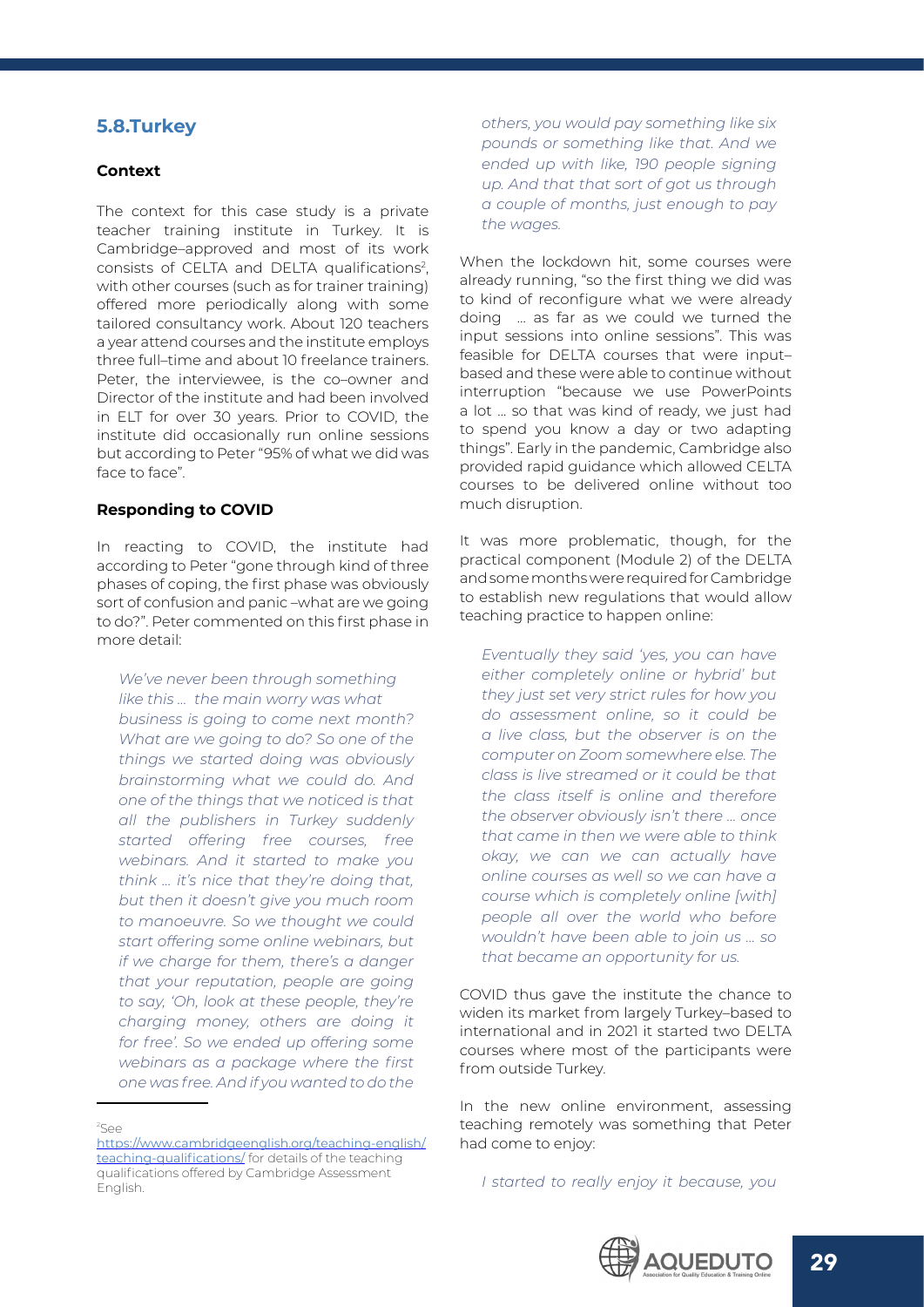*know, when you're observing in the classroom normally, you've got to be really careful to be unobtrusive. You know, you mustn't make any noise. You shouldn't be coughing or sneezing or moving your desk, you can't really have a drink … And I started to realize as long as the connection is good, and you've done a trial run beforehand, the technical check and you've made sure that the, you know, the camera's in the right place, it felt just like being in the real classroom … So, at the moment when one of our teachers on a course is ready for an observation, where possible I prefer to do a live stream rather than going and sitting in the classroom.*

Peter also reflected on the gaps in their competences which he and his trainers had to address when they started moving to online provision:

*Using, Zoom, for example … I think we had maybe attended one or two Zoom meetings before. But we hadn't actually worked out what it was, how it worked … And we needed to learn how to use Zoom for training, basically. So that was a learning curve. Obviously, at that time, we didn't know, are we doing it just for a month or two? Or are we just coping? When we realized that probably this is here to stay, then we started taking it a bit more seriously and really checking out what we could do.*

This process of trainer development was all managed internally by Peter, working with his team. Adjustments also had to be made to the manner in which sessions were delivered and this is something that evolved over time:

*I mentioned sort of the first phase was this sort of confusion … the second phase was then, okay, we've got to do a lot of things online. Here's my PowerPoint presentation that I normally use for a session. And I'm going to transfer that to online, I'm going to look and see, so we do pair work here, we do the breakout rooms. So it was sort of a kind of short term solution, just using the same content, and just finding a way to make* 

*it fit really the online thing. So that was kind of the next stage we went through. Okay, once we realized that this is here to stay, then we started thinking, well, maybe we need to change the content because you know, for online, it's not just a case of we'll do this in the breakout room. Some things don't work that way. So we started then what I think it was the third phase actually maybe adapting our content more to, to online.*

In adapting training content and pedagogy to the online environment, Peter took inspiration from an online course provided by Cambridge and which illustrated how things could be done. This allowed him and his trainers to move beyond "a sticking plaster approach" to deeper changes in the way their courses were delivered. For example, initially they attempted to deliver whole courses synchronously ("everything is synchronous. We're just doing it in a different way"), but the example provided by Cambridge made them aware of effective ways in which asynchronous tasks could be set, often supported by videos for teachers to watch in their own time.

#### **Facilitative Conditions**

There were, Peter felt, certain conditions that had allowed the institute to cope with the transition to online delivery during the pandemic. One was that, although some teachers were fatigued, there was still sufficient demand for professional development:

*I think there were enough teachers who said this is a good opportunity you know, I can't go on a summer holiday, I might as well spend time on training and that has sort of given us the market to still carry on doing things.*

The flexibility of the training team was also important:

*We're quite lucky that our team is quite flexible. So we're able to sit down and brainstorm, 'what can we do how can we cope?'. Yeah, we didn't sort of panic in the sense of 'Oh my god, what are we going to do?'. You know, we're able to calmly think about it.*

A willingness to embrace challenges was also

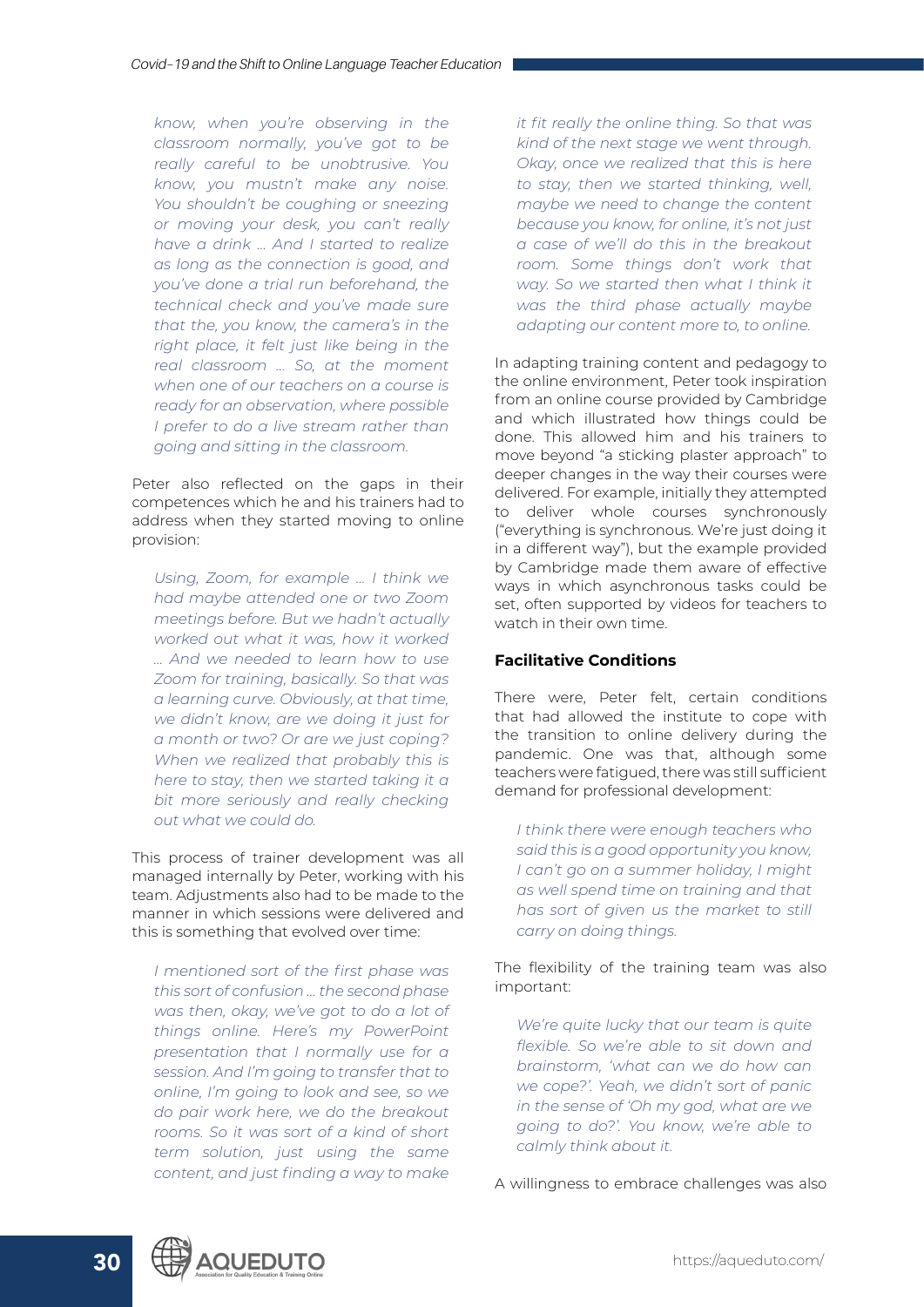<span id="page-30-0"></span>critical in Peter's view:

*You go through a period of maybe suffering and not enjoying it and whatever [but]if you sort of realize … it's here, we have to cope with this, this is the future, how can we adapt, then if you've got a positive mindset to it, and you're flexible, and you've got people who can actually, you know, be creative and come up with ideas.*

Support from Cambridge, who regulate much of the institute's work, was also important, and the provision early in the pandemic of a solution for the online delivery of CELTA courses allowed Peter "to cope with the uncertainty over DELTA", which took longer to resolve.

#### **Positive Outcomes**

The ability to reach a wider market has already been noted as one benefit of COVID–19 for Peter and his team

*Opening up our market in the sense that we can reach people who, you know, in the past would have had to pay a lot of money to come here. Or who couldn't if it's like during the year, they couldn't come here for one day a week.* 

The knowledge they have gained about working online is also a benefit he thinks will persist:

*The learning that we've got of using online training, I think that's something that we're not going to throw away. Even if everybody went back to face to face training, there's still going to be an element of online that we would still build in. So I think what we've learned is, you know, lots of skills that we didn't have before, which are going to stay with us.* 

In particular, Peter now appreciates the added– value that asynchronous tasks can bring to training courses:

*This sort of synchronous asynchronous debate … we tended before to be very traditional in the sense that you know, you come you sit in a room, and we teach* 

*you something, or we do some activities together, we reflect on them, then you go away, but you don't necessarily do anything offline, except for the officially assessed assignments … And I think we realized obviously, there are different modes of learning.*

Developments during the pandemic had left Peter feeling positive and given him ideas about how to develop the institute's teacher training work:

*I think looking forward, I'm thinking more about having sort of two branches to our work, sort of online and face to face and actually employing a new person so that we've got sort of one person who does all the online stuff… so that's what I'm thinking for the future because I'm thinking the online gives us the opportunity to reach people geographically that we couldn't normally whereas the face to face deals with a domestic audience, so I see that as an opportunity for the future really.*

## **5.9.UK**

#### **Context**

The context for this case is a well–established private language teaching and teacher training organisation in the UK. Teacher education has always been a core part of its work and is central to its reputation. The organisation has for many years provided various kinds of courses for beginning and practising teachers from a wide range of countries. It also offers tailored teacher development services to organisations on a consultancy basis. Around 10 full–time teacher trainers are employed, supported by others engaged for specific projects, and approximately 500 teachers attend courses each year. Angela, the interviewee for this case, had worked for the organisation for 14 years and was responsible for its teacher training work.

#### **Prior to COVID**

Prior to COVID–19, the organisation's core offer for teachers consisted of CELTA and DELTA courses; the former was offered face–to–face while options for the three DELTA modules

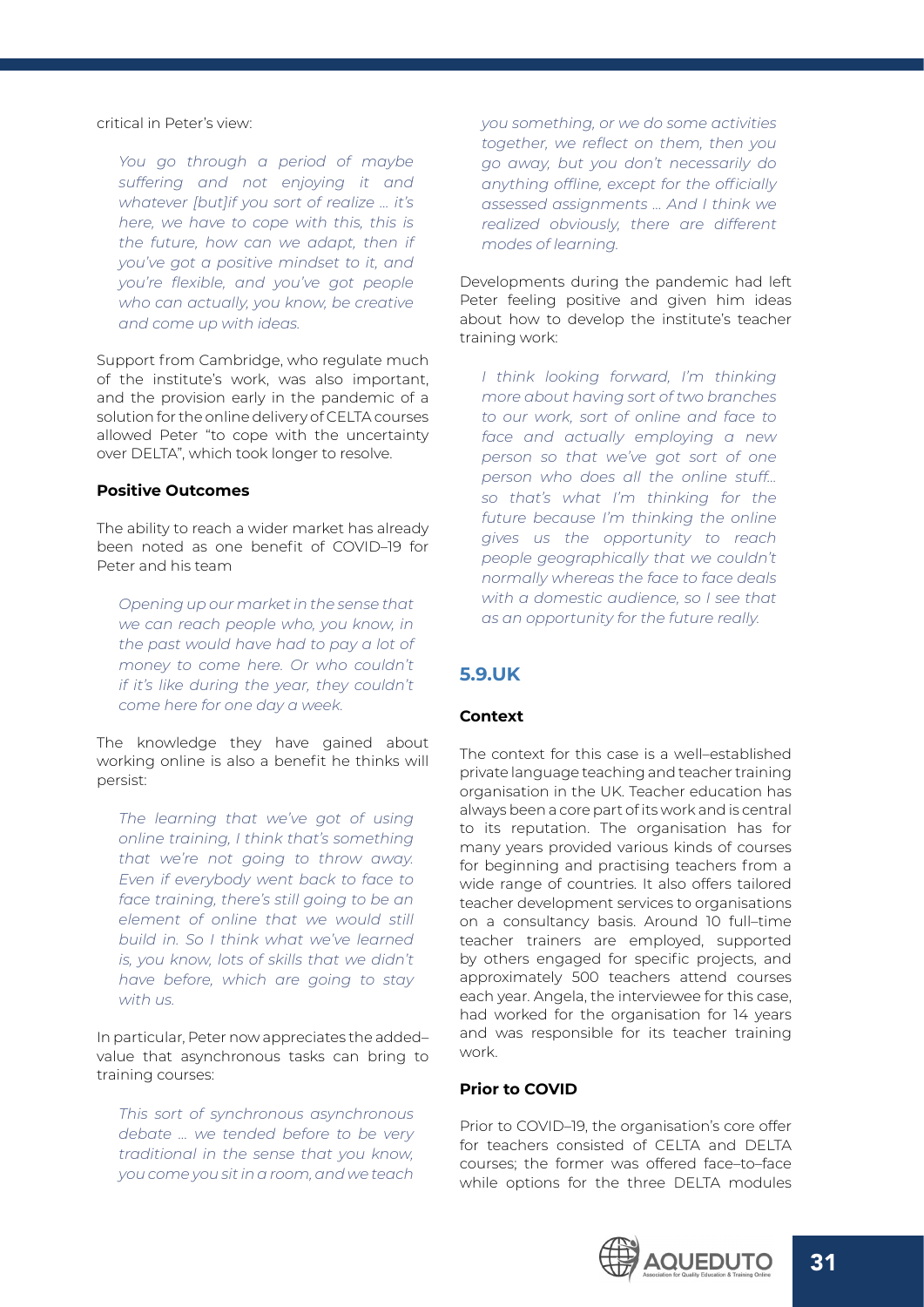varied: Module 1 was face–to–face or online, Module 2 face–to–face or blended and Module 3 was online only. Apart from DELTA, though,

*most of the work was being done face– to–face. And the main reason for that … was a lack of appetite from senior managers to engage with online learning, a kind of misconception about what potential online learning had. So the last few people at the top were not very keen on developing online provision.*

#### More specifically, senior management felt that

*online learning is high volume, low cost business, and we are high quality premium. And other companies have tried to play the online game and lost and we've had one case of one of our senior managers who used to work somewhere where there was a big loss when they tried to launch an online product, so that was a logic applied.*

Despite this lack of interest, Angela was keen to start exploring online options for teacher education work:

*I was very frustrated with this idea that we can't possibly do more online learning so I started saying [to her team] let's plan anyway, let's start putting together some plans and we'll just fight again and we'll try and build the business case again. So there were plans already in place to upscale our digital provision.*

#### **Impact of COVID**

COVID impacted "massively" on the organisation's teacher education activity in 2020. It "killed" plans to relaunch the residential summer campus programme that had been a key professional development activity for several years and "there was absolutely no face– to–face provision at all in the summer". Many teachers and teacher trainers were furloughed and "we really had very few people and very few hours of work to do it all". Nonetheless, the senior management team did not initially see this as a long–term problem: "at the time, the thinking was that this was a temporary glitch. And they were very optimistic about returning to a brick and mortar school". The immediate plan, then, was to lie low for a while.

To sustain the organisation's profile over the summer, a series of very well–attended free webinars was offered, "just to keep our name alive and our reputation still out there". During the summer, COVID restrictions were lifted and it was thus possible to complete some CELTA activity face–to–face. That ended quickly, though, when the lockdown was reimposed. Attitudes in the management also started to change as it became clear that the crisis would be prolonged:

*And the beautiful thing, and the great, great gift of the pandemic was to help senior leadership understand that online was viable. And that we did need to develop teacher development provision online … so it opened their minds, maybe because there was no other choice, to the possibility that this was something we could do and something viable.*

Angela was thus given the go–ahead to work with her team of four trainers on online teacher development products. This started in September 2020, after six months of little teacher education work apart from the DELTA. The outcome of this work was a package of four 'specialist routes' (for example, teaching English online'). Each route consisted of four modules and each module lasted five– hours and was delivered via three units. The modules progressed from input at the start to application at the end – what Angela described as "a solid, pedagogically sensitive, sensible model, with a with a lot of asynchronous activity". She illustrated it using the example of a course on linguistic mediation:

*So for example, Module number 1 would be understanding linguistic mediation. Number 2 would be teaching linguistic mediation, number 3 would be creating, adapting and selecting materials and number 4 would be assessing mediation, and each of them has five hours. There's a design that's a little bit flipped at the beginning, in Unit 1, with around two hours of online content and activities quite interactively built on Moodle with Articulate Rise materials. Unit 2 would be a live webinar. And the third unit, which would be the last two hours, would be an implementation task, where we're asking participants to apply* 

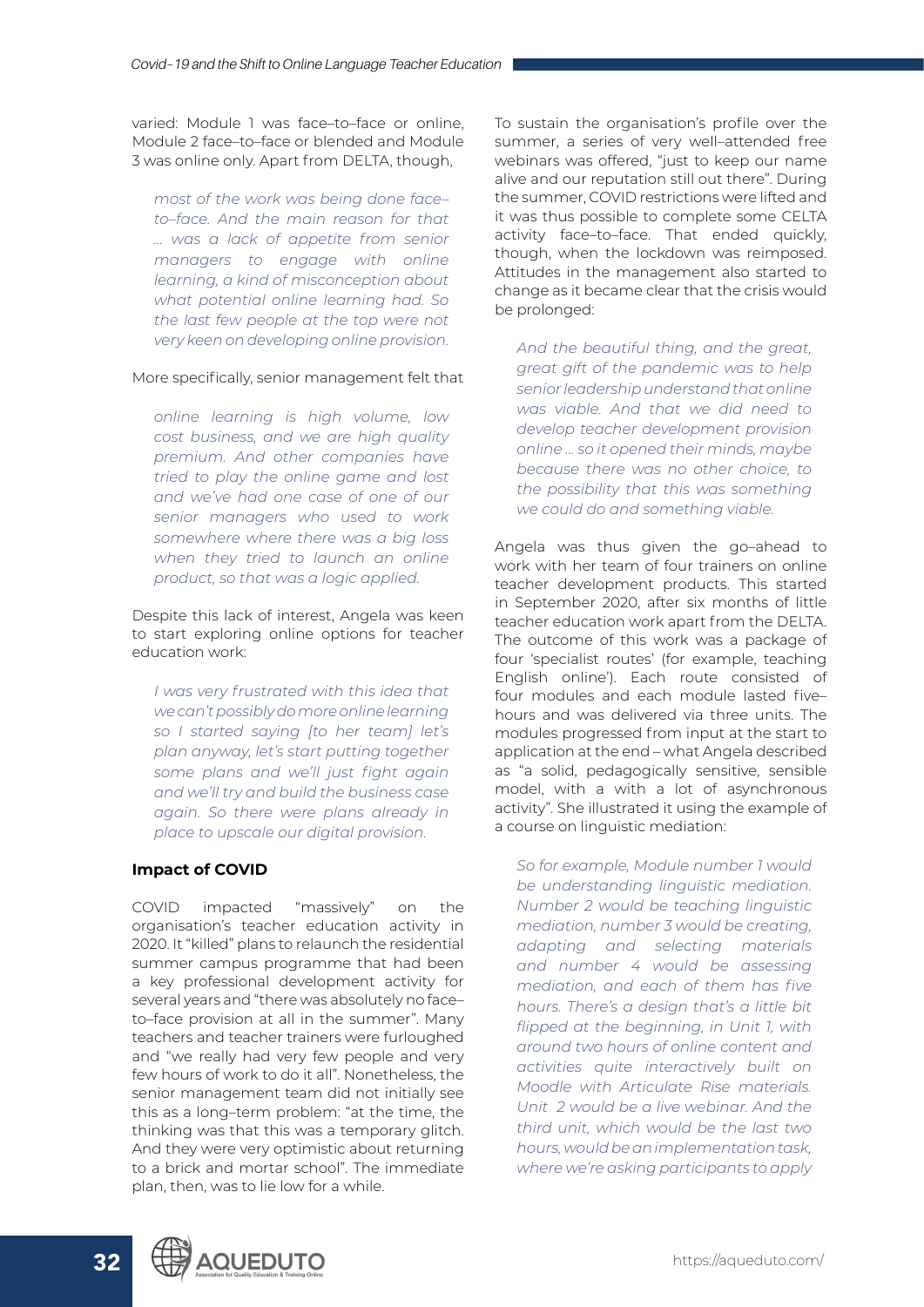*what they have learned in Units 1 and 2, and it's highly related to the context. That is assessed informally, they're given feedback … we're not passing or failing anybody. So that's, that's the structure of each five hour mini course.*

Teachers were able to register for whole specialist routes (four modules on the same theme), separate modules across specialisms or even a single module.

Reflecting on the process of developing these new online courses, Angela noted that the trainers involved in the design were highly experienced but were not "particularly skilled in online provision" (particularly in designing activities for asynchronous work). Thus they were learning about this as they went along:

*So this was a fascinating challenge around building capacity just in time … we were training the trainers … helping them understand what the model looked like, what kind of activities, doing all the induction around online.*

Angela elaborated on the processes trainers went through in developing their ability to design online teacher education materials:

*So we were having weekly meetings with the trainers. So it was very just in time, so we were doing a briefing meeting about what we're working on … then they went off, it was very collaborative and it's a lovely model really, to work very closely together. So, to give you an example, Unit 1, this is what we aim to achieve, so what content would you need to include here, what kind of activities, we will have a little briefing about the different types of activities that you might want to include there so off they went, they thought about it. They were assigned a buddy, so they kind of spoke to each other about the ideas.* 

Angela and another senior colleague reviewed the materials trainers produced and provided feedback.

The four new courses were meant to launch in January 2021. However, limited time to market them and what Angela saw as unrealistic pricing meant that few teachers signed up and the launch was postponed. Pricing was a particular challenge because "you're competing with a lot of free products, because, you know, all the publishing houses now are kind of our competitors". After lengthy discussions with the senior management, Angela persuaded them to reduce the fees by some 50% and the courses were re–advertised.

The first courses ran in March and April 2020. Angela described it as

*a very positive experience … the feedback we got was really positive, the tutors had a very positive first experience of these courses as well. It was very pedagogical for them in the sense that they learned you know, what worked, what worked less well, what changes they could make going forward.*

The courses were offered for a second time in May 2020, along with some additional courses that had been developed in the meantime and which, given the design team's initial experiences, were produced more rapidly and with the need for less support.

In terms of how teachers responded to online courses, Angela provided the following analysis:

*The feedback is overall really very, very positive. So they found the content, the structure, really, really good … it's not a very taxing model, if you think about it, it is five hours in five weeks. Yeah, it works really well with a very busy teacher. Particularly the asynchronous units worked really well around their busy lives … I think the tricky bit sometimes was the webinar, even though we tried to timetable it taking into account where people were in the world .. I think it's this kind of thing, that because people have had this experience of attending webinars ad nauseum, that it's the same to actually attend a webinar and participate and to watch the video later. There was a little bit of that, you know, of people not attending and then wanting to watch the video later, which is a shame given that this is a little bit of a flipped model. The webinar part was meant to be much more interactive. So* 

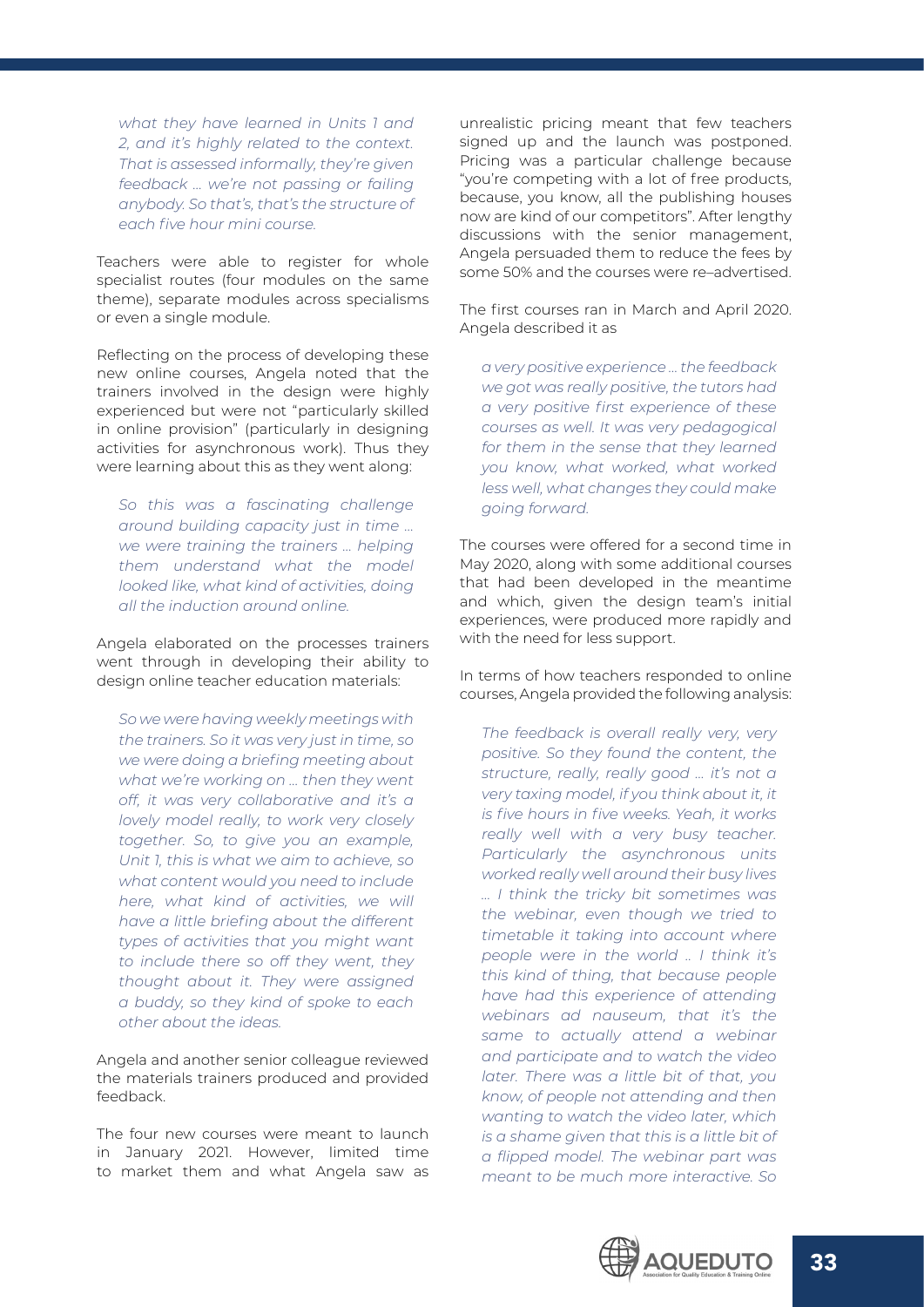#### <span id="page-33-0"></span>*there is a loss there.*

Teachers also varied in how closely they worked through the activities provided on the course and which were meant to lead them through a structured model of professional development:

*I would say many were very able to kind of participate as and when it was needed, so they came in quite early, they did the sort of socialization orientation tasks at the beginning and the forum posts that they did. But there were a few, that's either because they were really busy or because you know, the kind of more maverick type that 'I'll do it in the way I want to', and they didn't quite I would say take as much advantage of the courses as they could have done had they followed that the kind of the progression of the course.*

For 2021, there had also been plans to develop an online offer to replace the summer residential courses that the organisation used to run in July and August. It was not possible to organise anything early in July but a sufficient number of teachers had enrolled (mostly from partner organisations outside the UK) to enable plans to go ahead for later in the summer. One challenge for the online summer courses noted by Angela was that "who, realistically, who has been spending 16 months in front of a screen, will want to spend the summer learning in front of a screen?".

#### **Positive Outcomes**

Like many commercial providers of teacher training services, the organisation has lost business as a result of COVID. Angela felt, though, that "it was wonderful in many ways". One was that it allowed her team to show that online provision was feasible:

*I was able to prove that we could actually design a number of teacher development courses in a short space of time. We're not terribly high experts in online design, we pulled it off, we did a good job. And we can keep doing that. It changed senior management team's mindset about the viability or the need to have online teacher education courses. We're looking forward to developing more. So in that sense, it's amazing.*

The attitudes of trainers to working online had also become much more positive:

*If you think of March 2019, some of these tutors wouldn't be near an online course, wouldn't touch it with a bargepole. And last week, one of them had a hybrid course and she was saying that it wasn't that difficult at all. Just thinking in 16 months, somebody who's able to handle designing an online course, and teaching in a hybrid setting. Yes, yes. So huge.*

## **6. Discussion**

The research questions addressed by this study will now be reviewed in turn.

#### **1. In response to COVID–19, how did an international sample of face–to–face ELTE providers adapt their courses and programmes?**

To address this question, key elements of ELTE and how far they changed in response to COVID–19 can be considered: overall delivery model (for example, cascade training), course structure, content, methodology (i.e. instructional approach), assessment (where relevant) and teacher educator and trainee<sup>3</sup> support. Based on these criteria, it is clear from the cases discussed here that the adaptation of face–to–face ELTE took place along a continuum. At the more elaborate end of this, as illustrated by, for example, Chile. Jordan and the UK, providers reconfigured their whole delivery model. This typically involved moving from intensive in–person engagement with teachers to longer–term work involving various forms of synchronous and asynchronous activity (the latter was particularly important to minimise the time participants were expected to spend online). New content was also developed (alongside the repackaging of existing material), while teacher educators received targeted support (additional support for trainees, though, was less frequently highlighted in the narratives). Where assessment took place, processes were also adjusted. At the other end of the continuum, illustrated most clearly by Malta, adaptation to online ELTE was a more straightforward process of remote delivery of existing content without



<sup>3</sup> Trainee will be used here to refer collectively to pre– and in–service teachers.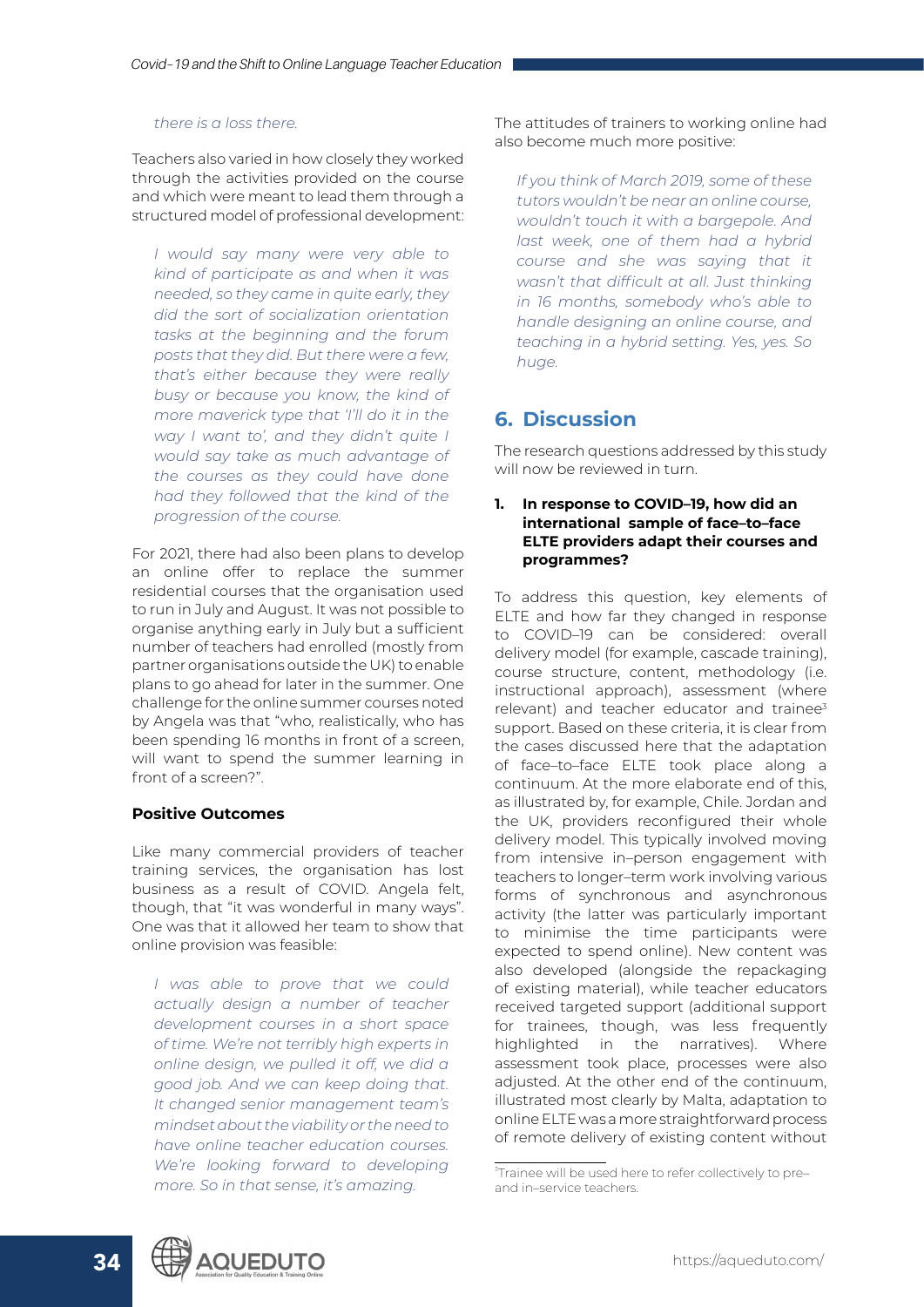substantial changes to other aspects of ELTE. Turkey, North Macedonia, India and China were somewhere between these extremes, though they varied in the specific areas of ELTE where most adaptations were evident.

How quickly organisations and individuals had to adapt and how much autonomy they had in doing so varied across cases based on several factors, such as:

- the local or international nature of qualifications offered (for example, private providers delivering Cambridge ELTE qualifications had to adhere to the awarding body's rules for online delivery)
- financial pressure to sustain profile or business, in the case of private providers (who, for example, quickly launched webinar series)
- national regulations regarding the delivery of education during COVID–19 (for example, regarding social distancing)
- the degree of institutional control teacher educators were subject to (for example, in India this was high)
- whether courses were actually in progress when face–to–face education was suspended (this called for quicker adaptations)
- the institutional availability of platforms and tools for online delivery (teacher educators often had to make their own arrangements to access Zoom, for example)
- the competences of teacher educators and the support available to them
- whether moving online was seen as a temporary emergency measure (see Hodges, Moore, Lockee, Trust, & Bond, 2020 for a comparison of emergency remote teaching and principled online teaching)
- perceptions of the differences between face–to–face and online teaching (where these were seen to be small, adaptations were less extensive).

This last point is particularly interesting. Malta

was the case where adaptations to ELTE provision were most modest. But in that context online teaching was not seen to be particularly different to face–to–face work; it was largely a question of communicating the same content remotely by, for example, sharing PowerPoint slides.

Programmes with an element of assessed teaching practice experienced particular challenges in adapting to COVID–19. Where teaching practice was regulated by an external awarding body, providers had to follow its regulations and in the case of Cambridge's Delta Module 2 this meant there was a substantial delay to activity while new procedures were formulated. For university pre–service programmes, teaching practice during COVID–19 was adapted in several ways (for further examples from the UK and Oman respectively see Kidd & Murray, 2020; Osman, 2020):

- where no observation of teaching (faceto–face or online) was possible, teacher educators used existing video material as the basis of discussion
- where online teaching could be observed, arrangements were made with school teachers to give student teachers online access to their lessons
- in one case student teachers were also able to form small groups of online learners (using friends and family) and to practise teaching online with them.

There was also evidence here of the way that assessment procedures had been adapted in response to COVID–19. These included:

- postponing formal examinations altogether
- closely and more loosely monitored online mechanisms for the conduct of written examinations (with, in one case, some concerns about the robustness of the latter)
- a move away from assessment that focused solely on the reproduction of knowledge to include, for example, open– book examinations, problem–solving tasks and essays
- giving students more flexibility during

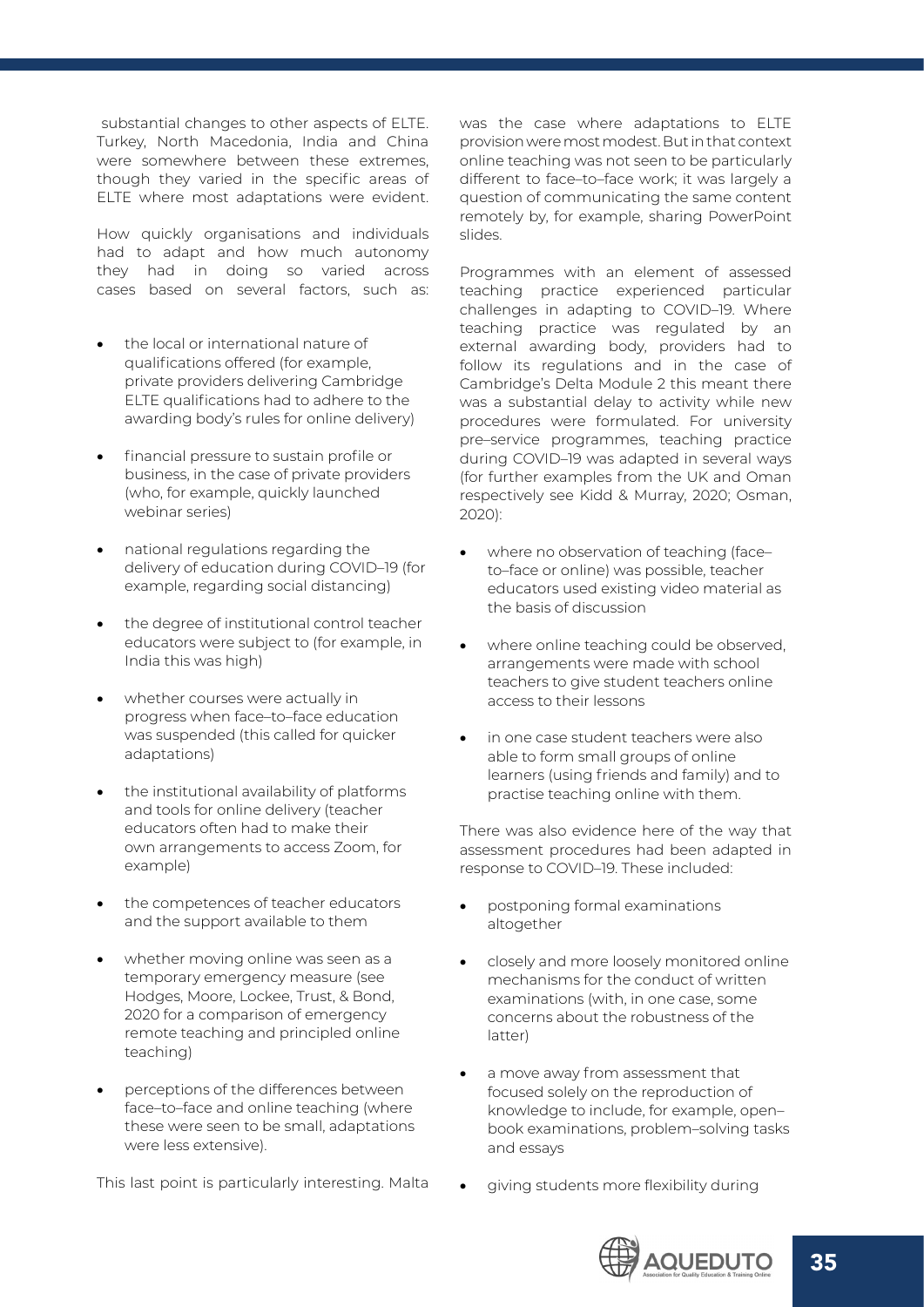online assessments, both in terms of time and how they were allowed to submit their work

remote online assessment of face-toface practice teaching (for a discussion of emergency virtual observation, see Ó Grádaigh, Connolly, Mac Mahon, Agnew, & Poole, 2021).

Online assessment is an issue that has been discussed for many years in the literature but again, like all aspects of remote learning, it has been the focus of renewed attention during the pandemic (for example, Meccawy, Meccawy, & Alsobhi, 2021; Montenegro‐Rueda, Luque‐ De La Rosa, Sánchez-Serrano, & Fernández-Cerero, 2021), including analyses of threats to its security (for example, Hill, Mason, & Dunn, 2021)4.

#### **2. What challenges did these providers face in making the transition to online ELTE?**

Box 1 summarises the range of challenges that arose as the ELTE providers in this study moved their operations online in response to COVID–19. There were general challenges that affected all participants, as well as those that affected teacher educator and course participants specifically.

**Box 1:** Challenges in transitioning to online ELT

#### **General**

- Interruption to the delivery of courses and teacher education
- Uncertainty, emotional stress and anxiety for all participants during health crisis.

#### **For Teacher Educators**

- • Limited prior knowledge and experience of online teachin
- Limited time to adapt courses, get access to new tools and platforms and master these
- Covering the syllabus (reduced time/ different format)
- Monitoring and assessing student understanding
- Lack of face–to–face interaction with students
- Limited scope for practical sessions online
- • Reluctance by trainees to contribute actively during synchronous sessions
- Lack of institutional support strategy
- • Learning by doing, largely individually.

#### **For Trainees**

- Limited access to resources (internet, devices, materials, space, privacy) at home
- Lack of face–to–face interaction with peers and teacher educators
- Limited prior knowledge and experience of learning online
- • Limited digital skills
- Shyness in participating in online work
- Adopting new approaches to learning (more independent study)
- Online fatigue, especially for in-service teachers who were also teaching online.

The challenges for online ELTE created by gaps in teacher educator knowledge are unsurprising. It is well established that teaching online requires an enhanced set of competences (Ní Shé et al., 2019) and prior to the pandemic many educators (as Moorhouse, 2020 notes in reflecting on his own experience) will not have had opportunities to develop these. In relation to students, COVID–19 has also created more awareness of their social conditions and how these are often not conducive to effective online learning (this issue is discussed by Castañeda-Trujillo & Jaime-Osorio, 2021 in the context of pre– service teacher education in Colombia). The cases from India and China here, for example, showed how when undergraduates were suddenly sent or told to stay home they found themselves deprived of many key learning resources they benefited from on campus, including internet connections, libraries and study space. Teacher educators often assumed trainees would find it easy to adapt to online learning and discovering this was not the case was a revelation.

**What factors facilitated attempts to respond to these challenges?**



<sup>4</sup> See also https://tinyurl.com/2p8a5baa for a British Council report on secure online assessment in higher education.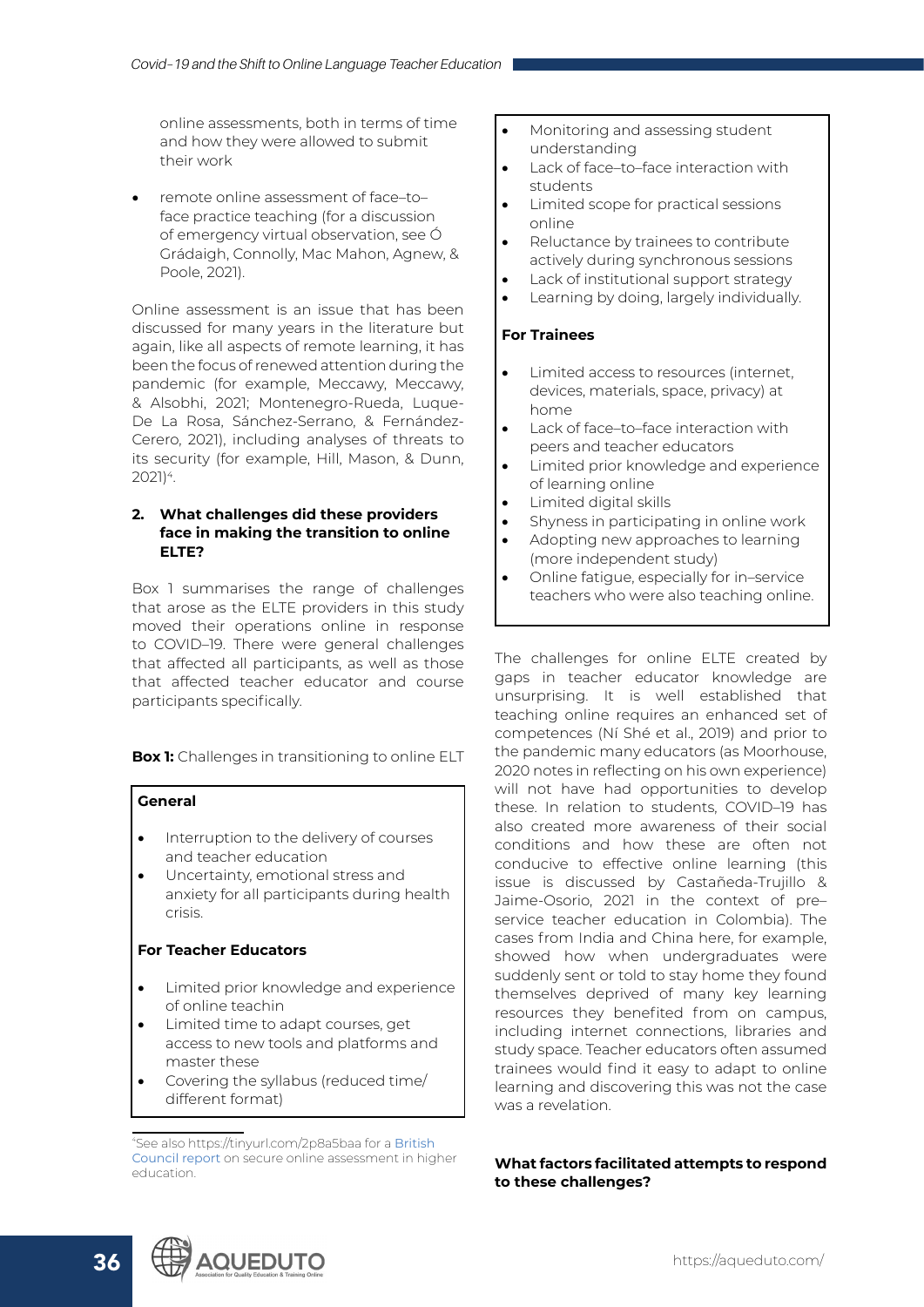Looking across the cases presented here, it is possible to identify a number of factors that supported the transition of ELTE to online delivery during COVID–19. These are summarised in Box 2. This is a composite list and the extent to which these occurred varied across cases.

**Box 2:** Facilitative factors in transitioning to online ELTE

- Informed leadership
- A coordinated institutional strategy
- Collaboration and sharing among teacher educators
- External support and partnerships
- • Teacher educator commitment
- • Institutional support for teacher educators
- Awareness of trainees' social situations and needs
- • Flexibility in the delivery and assessment of programmes
- • Reflection on the effectiveness of online delivery processes
- Positive attitudes to the transition to online work.

Systematic support for teacher educators, where this was provided, was a critical factor here in allowing them, with appropriate guidance and opportunities for collaboration, to build confidence and competence in working online. The focus of support for teacher educators and trainees during a crisis such as COVID–19 needs to extend beyond pedagogical matters and also ensure that emotional and mental health needs are addressed (Jones & Kessler, 2020). For example, in some private ELTE contexts, the pandemic will have created uncertainty around teacher educator job security and this will have been a source of stress for which support is needed. Generally, the advice in the extensive literature regarding the kinds of support teachers have needed during the pandemic applies to teacher educators too (see, Darling-Hammond & Hyler, 2020; OECD, 2021). For example, the importance of effective leadership in supporting practitioners during the crisis has been highlighted (Fernandez & Shaw, 2020), while the three principles for supporting teacher effectiveness during COVID–19 noted by Beteille et al. (2020) – focusing on building resilience, instructional competence and technological competence – are also very relevant to teacher educators:

#### **3. To what extent do providers feel that shifting their ELTE work online has led to positive outcomes?**

Respondents generally agreed that the enforced move to online delivery had been beneficial for them, colleagues and the organisation in some way. Box 3 summarises the collective range of positive outcomes noted in the cases discussed here. This list indicates that the educational crisis caused by the pandemic has in fact been seen to stimulate positive changes in attitudes, competence, confidence, pedagogical practices, working relationships, awareness of trainees, assessment practices; especially for the private sector, it has also opened up new markets for ELTE. This range of benefits reflects discussions in the literature of COVID–19 as a catalyst for educational change (Zhao, 2020), an issue that has been illustrated through some country–specific analyses (for example, in Singapore and Georgia respectively – Ng, 2021; Tabatadze & Chachkhiani, 2021). The deeper understanding of students' social situations and perspectives (see also Cutri, Mena, & Whiting, 2020) on learning is an obvious example of a benefit of COVID–19 that has implications for ELTE post–pandemic too.

**Box 3:** Positive outcomes of transitioning to online ELTE

- Enhanced awareness of the viability of online provision
- Improved teacher educator attitudes, competence and confidence vis–à–vis teaching online
- Improved teacher online competence and confidence
- Increased interaction and collaboration among teacher educators
- Reduced logistical and administrative demands compared to face–to–face ELTE
- New business opportunities
- Access to ELTE for a wider group of trainees
- Greater focus on teacher educator and trainee teacher well–being
- Better understanding of trainees' perspectives and needs
- Introduction of alternative forms of assessment
- Awareness of how online work can be integrated into face–to–face courses.

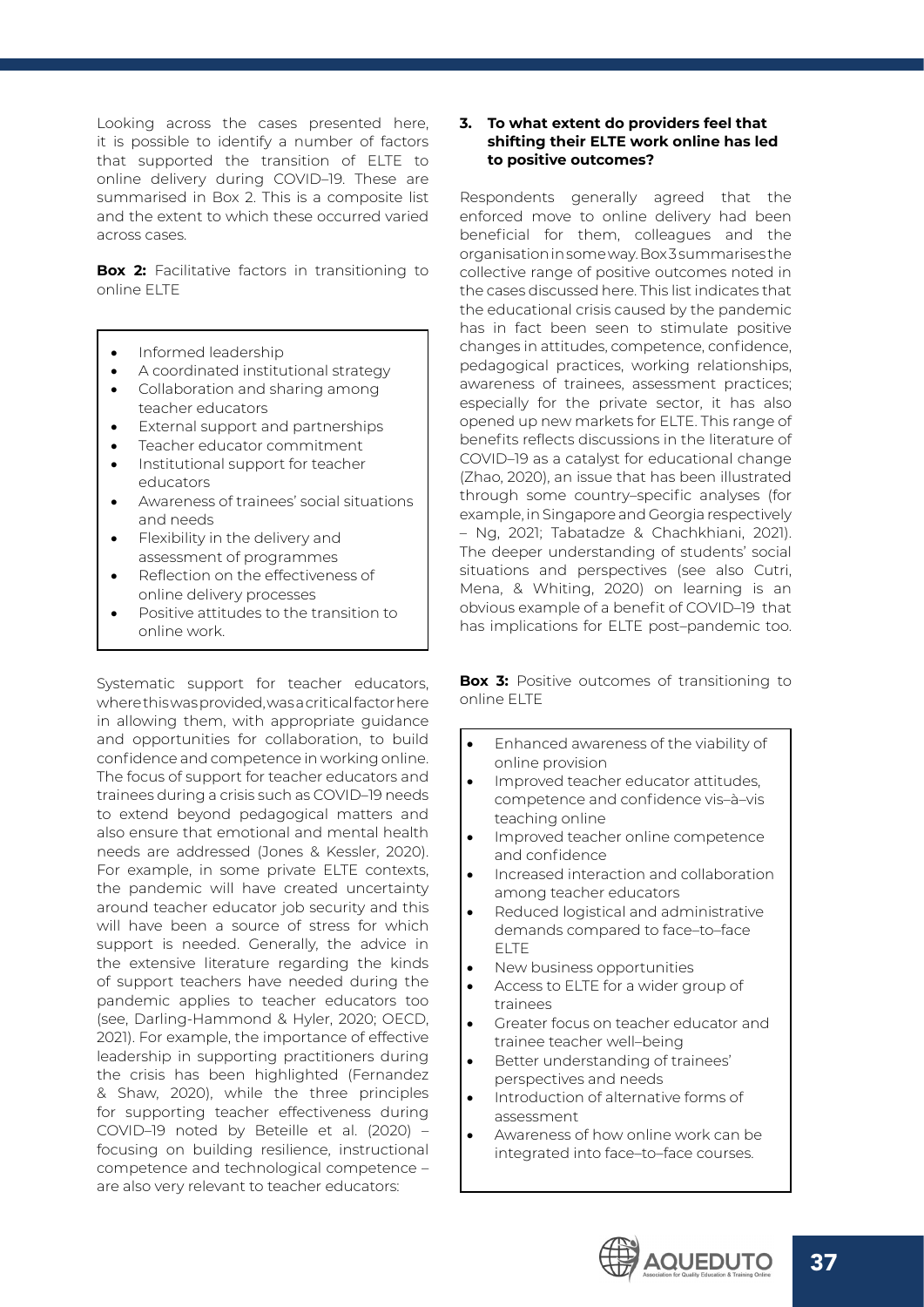#### <span id="page-37-0"></span>**4. How likely is it that providers will retain elements of online delivery once face– to–face operations are able to resume?**

In terms of intention to sustain online ELTE as face–to–face education resumes worldwide, the picture to emerge here was generally positive. The value of face–to–face work was, though, universally acknowledged, and in most cases, then, it was suggested that, moving forward, elements of online ELTE could be usefully integrated with in–person activity to create some form of blended or hybrid course. In India and China, both pre–service programmes subject to tight institutional regulations, teaching had already returned to largely face–to–face mode, though in India the hope was expressed that the new forms of assessment introduced during the pandemic might be adopted more widely. In China, the online resources created during the pandemic remained available to support trainees. Going a step further, in Spain, while it was felt that the practical and hands–on nature of ELT Methodology classes required face–to–face work, the value of online individual tutorials with trainees was recognised as a remote element that could be retained. Stronger intentions to sustain online ELTE were expressed by other providers. The new online ELTE courses developed in the UK were likely to remain a core part of their work even as it became possible to restart face–to–face teacher development courses. In Turkey, too, online ELTE was seen as an exciting opportunity to expand the provider's market and it was envisaged that a co–ordinator responsible solely for online work would be appointed. The clearest future commitment to online ELTE was signalled in Chile. Here, the logistical and financial benefits of operating online nationally meant it was felt that this could become the dominant mode of CPD for teachers, with less frequent face– to–face events built in to provide opportunities for personal interaction and the sharing of experiences.

## **7. Conclusion**

The nine accounts presented here provide insight into the experiences of a diverse range of ELTE providers as they transitioned from face– to–face to online modes of delivery in response to COVID–19. Despite differences in the nature of their programmes, the organisations involved passed through a largely similar set

of broad processes, from initial disruption and rapid emergency response to (in many cases, but not all) the development of a more informed strategy over time for delivering ELTE online. There were, though, significant variations in the specifics of each organisation's journey during the pandemic; while some were characterised by strong leadership, collective effort, a focus on trainees and a re–envisioning of ELTE provision, in other cases these features were less evident and teacher educators' efforts to move online unfolded largely independently and with a strong focus on delivering existing syllabi online. And while for some organisations the enforced moved to online delivery was embraced positively and seen to offer lasting potential for the improvement of ELTE, in other cases it remained more a case of finding a way to cope until face–to–face education could resume.

This study has highlighted a range of challenges that arose when ELTE moved online. An awareness and understanding of such challenges enable providers of online ELTE to take pre–emptive steps to minimise the difficulties that teacher educators and trainees experience when working online. The identification here of facilitative factors that supported efforts to move ELTE online is also of value in alerting providers to strategies they can adopt in order to maximise the effectiveness of their online provision.

Finally, all participants in this study were able to identify positive outcomes of their experiences of shifting to online ELTE during the pandemic, even though these experiences were often stressful. An awareness of the viability of online ELTE and the different ways that it can be beneficial to teacher educators, trainees, and organisations more generally should be a source of encouragement to ELTE providers who continue to have reservations about the role that learning online can make to the process of becoming, being and developing as an English language teacher.

As Hattie (2021) notes, 'perhaps the greatest tragedy to come from COVID–related distance learning would be not learning from this experience to improve our teaching when we physically return to classrooms'. It is hoped that the stories shared in this study will contribute not just to more effective online ELTE but to the improvement of ELTE more generally as we move into a post–pandemic era.

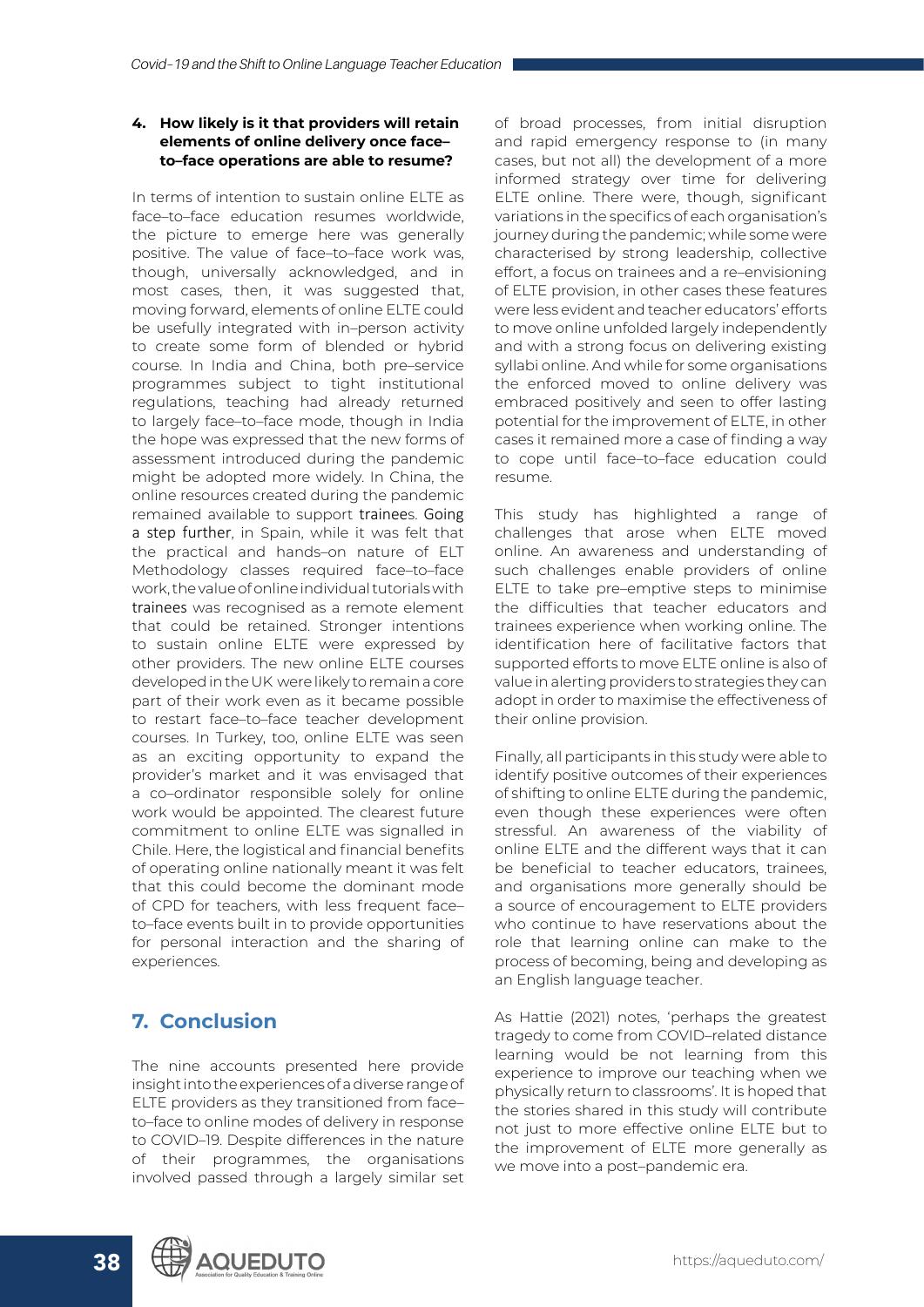## <span id="page-38-0"></span>**References**

- Assunção Flores, M., & Gago, M. (2020).  *Teacher education in times of COVID-19 pandemic in Portugal: National, institutional and pedagogical responses.* Journal of Education for Teaching, 46(4), 507- 516. doi:10.1080/02607476.2020.17997 09
- Beteille, T., Ding, E., Molina, E., Pushparatnam, A., & Wilichowski, T. (2020). *Three principles to support teacher effectiveness during COVID-19*. Retrieved from [https://](https://openknowledge.worldbank.org/handle/10986/33775) [openknowledge.worldbank.org/](https://openknowledge.worldbank.org/handle/10986/33775) [handle/10986/33775](https://openknowledge.worldbank.org/handle/10986/33775)
- Brinkmann, S., & Kvale, S. (2018). *Doing interviews* (Second ed.). London: SAGE Publications.
- British Council. (2020). *A survey of teacher and teacher educator needs during the Covid-19 pandemic April - May 2020*. Retrieved from https://www. teachingenglish.org.uk/sites/ teacheng/files/covid19-teacherteacher-educator-survey.pdf
- Castañeda-Trujillo, J. E., & Jaime-Osorio, M. F. (2021). Pedagogical strategies used by English teacher educators to overcome the challenges posed by emergency remote teaching during the Covid-19 pandemic. *Ikala, 26*(3), 697-713. doi:10.17533/udea.ikala/ v26n3a12
- Cutri, R. M., Mena, J., & Whiting, E. F. (2020). Faculty readiness for online crisis teaching: Transitioning to online teaching during the COVID-19 pandemic. *European Journal of Teacher Education, 43*(4), 523-541. doi: 10.1080/02619768.2020.1815702
- Darling-Hammond, L., & Hyler, M. E. (2020). Preparing educators for the time of COVID … and beyond. *European Journal of Teacher Education, 43*(4), 457-465. doi:10.1080/02619768.2020.1 816961
- Duff, P. (2008). *Case study research in applied linguistics*. New York: Lawrence Erlbaum Associates.
- Dyment, J. E., & Downing, J. J. (2020). Online initial teacher education: A systematic review of the literature. *Asia-Pacific Journal of Teacher Education, 48*(3), 316-333. doi:10.1080/1 359866X.2019.1631254
- Fernandez, A. A., & Shaw, G. P. (2020). Academic leadership in a time of crisis: The coronavirus and COVID-19. *Journal of Leadership Studies, 14*(1), 39-45. doi[:https://doi.org/10.1002/](https://doi.org/10.1002/jls.21684)

[jls.21684](https://doi.org/10.1002/jls.21684)

- Flores, M. A., & Swennen, A. (2020). The COVID-19 pandemic and its effects on teacher education. *European Journal of Teacher Education, 43*(4), 453-456. doi:10.1080/02619768.2020.1824253
- Gacs, A., Goertler, S., & Spasova, S. (2020). Planned online language education versus crisis-prompted online language teaching: Lessons for the future. *Foreign Language Annals, 53*(2), 380-392. doi:[https://doi.](https://doi.org/10.1111/flan.12460) [org/10.1111/flan.12460](https://doi.org/10.1111/flan.12460)
- Gonzalez-Lloret, M., Canals, L., & Pineda, J. E. (2021). Role of technology in language teaching and learning amid the crisis generated by the Covid-19 pandemic. *Ikala, 26*(3), 477-482. doi:10.17533/udea. ikala.v26n3a01
- Hattie, J. (2021). What can we learn from COVID-era instruction? *Educational Leadership, 78*(8), n8.
- Hill, G., Mason, J., & Dunn, A. (2021). Contract cheating: An increasing challenge for global academic community arising from COVID-19. *Research and Practice in Technology Enhanced Learning, 16*(1). doi:10.1186/s41039-021- 00166-8
- Hodges, C., Moore, S., Lockee, B., Trust, T., & Bond, A. (2020). The difference between emergency remote teaching and online learning. *EDUCAUSE Review*. Retrieved from [https://er.educause.edu/](https://er.educause.edu/articles/2020/3/the-difference-between-emergency-remote-teaching-and-online-learning) [articles/2020/3/the-difference](https://er.educause.edu/articles/2020/3/the-difference-between-emergency-remote-teaching-and-online-learning)[between-emergency-remote](https://er.educause.edu/articles/2020/3/the-difference-between-emergency-remote-teaching-and-online-learning)[teaching-and-online-learning](https://er.educause.edu/articles/2020/3/the-difference-between-emergency-remote-teaching-and-online-learning)
- Jin, L., Xu, Y., Deifell, E., & Angus, K. (2021). Emergency remote language teaching and U.S.-based collegelevel world language educators' intention to adopt online teaching in postpandemic times. *The Modern Language Journal, 105*(2), 412-434. doi[:https://doi.org/10.1111/modl.12712](https://doi.org/10.1111/modl.12712)
- Jones, A. L., & Kessler, M. A. (2020). Teachers' emotion and identity work during a pandemic. *Frontiers in Education, 5*(195). doi:10.3389/feduc.2020.583775
- Kidd, W., & Murray, J. (2020). The Covid-19 pandemic and its effects on teacher education in England: How teacher educators moved practicum learning online. *European Journal of Teacher Education, 43*(4), 542-558. doi:10.1080/ 02619768.2020.1820480
- Meccawy, Z., Meccawy, M., & Alsobhi, A. (2021). Assessment in 'survival mode': Student and faculty perceptions of online assessment practices in he during Covid-19 pandemic.

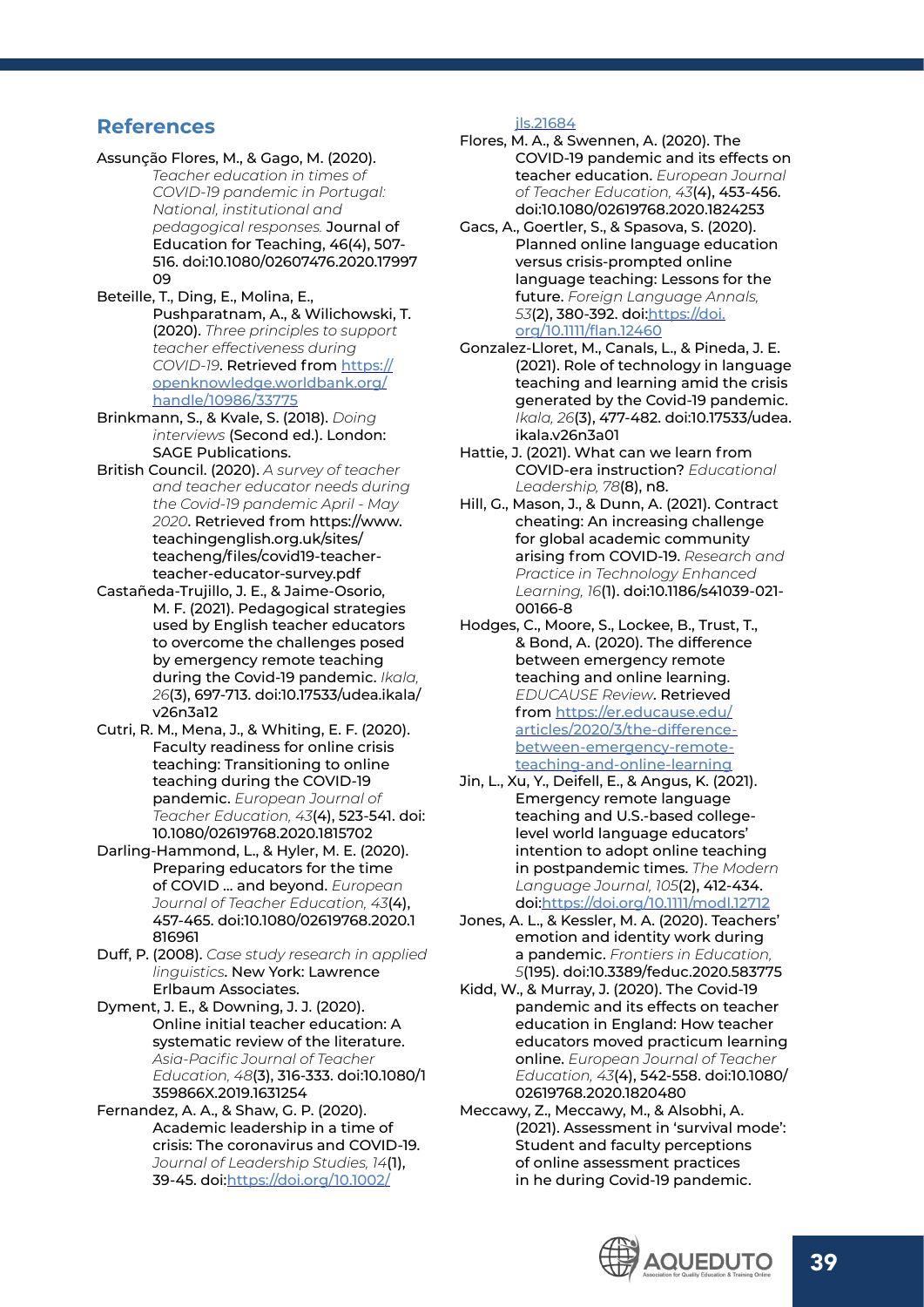*International Journal for Educational Integrity, 17*(1), 16. doi:10.1007/s40979- 021-00083-9

- Montenegro‐Rueda, M., Luque‐de la Rosa, A., Sánchez‐Serrano, J. L. S., & Fernández‐Cerero, J. (2021). Assessment in higher education during the Covid-19 pandemic: A systematic review. *Sustainability (Switzerland), 13*(19). doi:10.3390/ su131910509
- Moorhouse, B. L. (2020). Adaptations to a face-to-face initial teacher education course 'forced' online due to the COVID-19 pandemic. *Journal of Education for Teaching, 46*(4), 609-611. doi:10.1080/02607476.2020.1755205
- Murray, D. E., & Christison, M. (2018). *Online language teacher education: A review of the literature*. Norwich, UK: Aqueduto. Retrieved from https://aqueduto.com/wp-content/ uploads/2018/12/Aqueduto-Murray-Christison.pdf
- Mutton, T. (2020). Teacher education and Covid-19: Responses and opportunities for new pedagogical initiatives. *Journal of Education for Teaching, 46*(4), 439-441. doi:10.1080/0 2607476.2020.1805189
- Ng, P. T. (2021). Timely change and timeless constants: COVID-19 and educational change in Singapore. *Educational Research for Policy and Practice, 20*(1), 19-27. doi:10.1007/s10671-020-09285-3
- Ní Shé, C., Farrell, O., Brunton, J., Costello, E., Donlon, E., Trevaskis, S., & Eccles, S. (2019). *Teaching online is different: Critical perspectives from the literature*. Retrieved from [https://openteach.ie/wp-content/](https://openteach.ie/wp-content/uploads/2019/11/Teaching-online-is-different.pdf) [uploads/2019/11/Teaching-online-is](https://openteach.ie/wp-content/uploads/2019/11/Teaching-online-is-different.pdf)[different.pdf](https://openteach.ie/wp-content/uploads/2019/11/Teaching-online-is-different.pdf)
- Ó Grádaigh, S., Connolly, C., Mac Mahon, B., Agnew, A., & Poole, W. (2021). An investigation of emergency virtual observation (EVO) in initial teacher education, in Australia and Ireland during the COVID-19 pandemic. *Irish Educational Studies, 40*(2), 303-310. do i:10.1080/03323315.2021.1916561
- O'Meara, J., & Hordatt Gentles, C. (2020). Preface. *Journal of Education for Teaching, 46*(4), 437-438. doi:10.1080/0 2607476.2020.1805190
- OECD. (2021). Supporting teachers' use of ICT in upper secondary classrooms during and after the COVID-19 pandemic. doi:doi:[https://doi.](https://doi.org/10.1787/5e5494ac-en) [org/10.1787/5e5494ac-en](https://doi.org/10.1787/5e5494ac-en)
- Osman, M. E. (2020). Global impact of COVID-19 on education systems:

The emergency remote teaching at Sultan Qaboos University. *Journal of Education for Teaching, 46*(4), 463- 471. doi:10.1080/02607476.2020.18025 83

- Reuge, N., Jenkins, R., Brossard, M., Soobrayan, B., Mizunoya, S., Ackers, J., . . . Taulo, W. G. (2021). Education response to COVID 19 pandemic, a special issue proposed by UNICEF: Editorial review. *International Journal of Educational Development, 87*, 102485. doi:[https://doi.org/10.1016/j.](https://doi.org/10.1016/j.ijedudev.2021.102485) [ijedudev.2021.102485](https://doi.org/10.1016/j.ijedudev.2021.102485)
- Salmons, J. (2012). Designing and conducting research with online interviews. In J. Salmons (Ed.), *Cases in online interview research* (pp. 1-30). Los Angeles, CA: Sage.
- Tabatadze, S., & Chachkhiani, K. (2021). COVID-19 and emergency remote teaching in the country of Georgia: Catalyst for educational change and reforms in Georgia? *Educational Studies, 57*(1), 78-95. doi:10.1080/001319 46.2020.1863806
- Thornburg, A. W., Ceglie, R. J., & Abernathy, D. F. (Eds.). (2021). *Handbook of research on lessons learned from transitioning to virtual classrooms during a pandemic*. Hershey, PA, USA: IGI Global.
- Zawacki-Richter, O., Baecker, E. M., & Vogt, S. (2009). Review of distance education research (2000 to 2008): Analysis of research areas, methods, and authorship patterns. *The International Review of Research in Open and Distributed Learning, 10*(6), 21-50. doi:10.19173/irrodl.v10i6.741
- Zhao, Y. (2020). COVID-19 as a catalyst for educational change. *Prospects, 49*(1), 29-33. doi:10.1007/s11125-020-09477-y